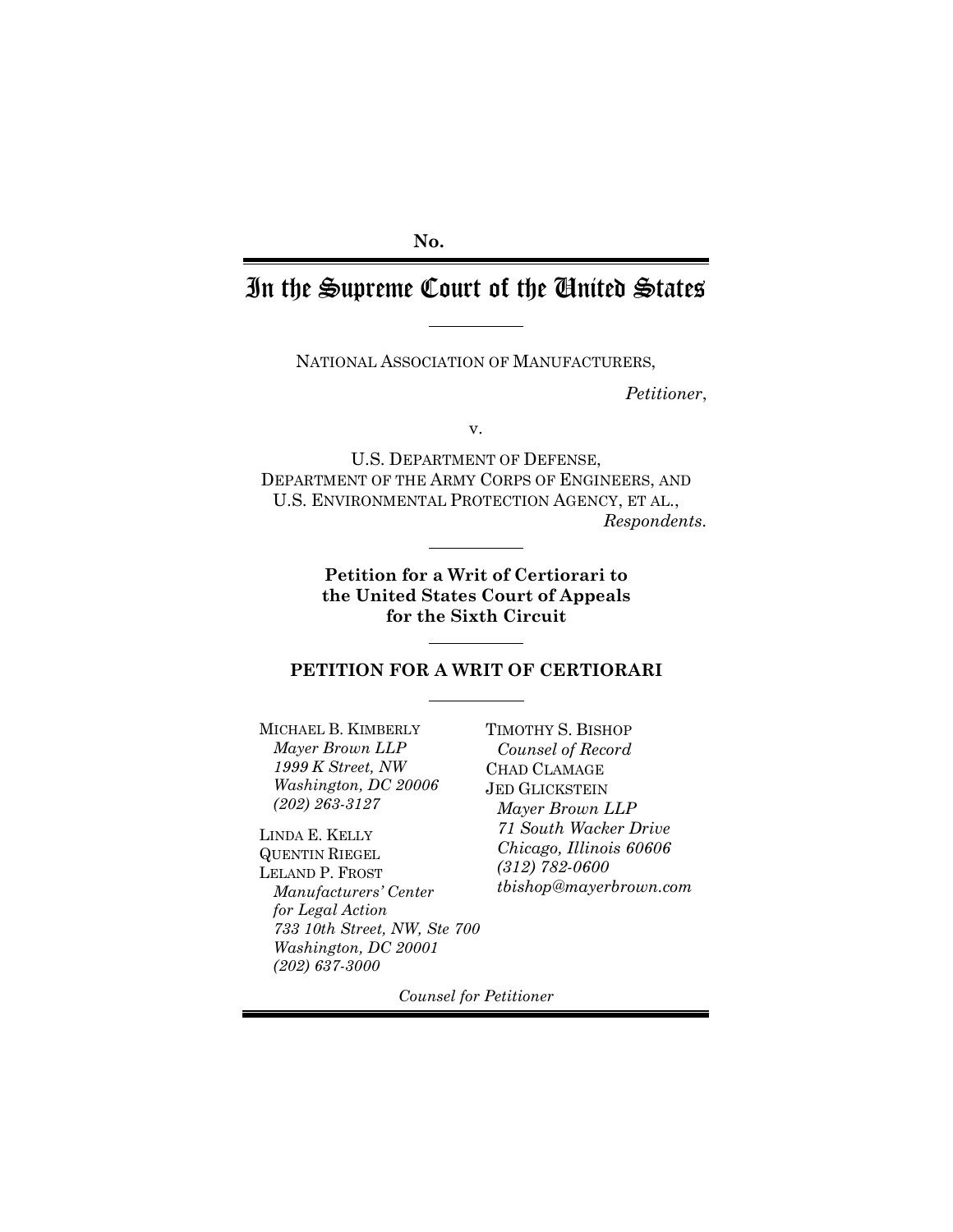#### <span id="page-1-0"></span>**QUESTION PRESENTED**

In June 2015, respondent agencies promulgated a final rule defining the term "the waters of the United States" and hence the scope of Clean Water Act jurisdiction. The National Association of Manufacturers challenged that rule in district court under the Administrative Procedure Act. State, municipal, industry, and environmental challengers likewise filed APA suits, but in addition filed protective petitions for review in the courts of appeals, citing uncertainty about whether the rule challenge falls under the CWA's judicial review provision, 33 U.S.C. § 1369(b)(1).

The petitions for review were consolidated in the Sixth Circuit. The NAM intervened as respondent in the Sixth Circuit and moved to dismiss the petitions for want of jurisdiction. After full briefing and argument, the Sixth Circuit held that it, not the district courts, has jurisdiction to decide challenges to the rule. But only one judge actually believed that to be the correct outcome. Although two panel members concluded that § 1369(b)(1) *precludes* jurisdiction, one of them reasoned that he was bound by "incorrect" circuit precedent to take jurisdiction under  $\S 1369(b)(1)(F)$ , which requires that agency actions "in issuing or denying any permit under" § 1342 be reviewed by the court of appeals.

This recurring jurisdictional issue has divided the circuits, wasted judicial and party resources, and delayed the resolution of important rule challenges.

The question presented is whether the Sixth Circuit erred when it held that it has jurisdiction under 33 U.S.C.  $\S$  1369(b)(1)(F) to decide petitions to review the waters of the United States rule, even though the rule does not "issu[e] or den[y] any permit" but instead defines the waters that fall within Clean Water Act jurisdiction.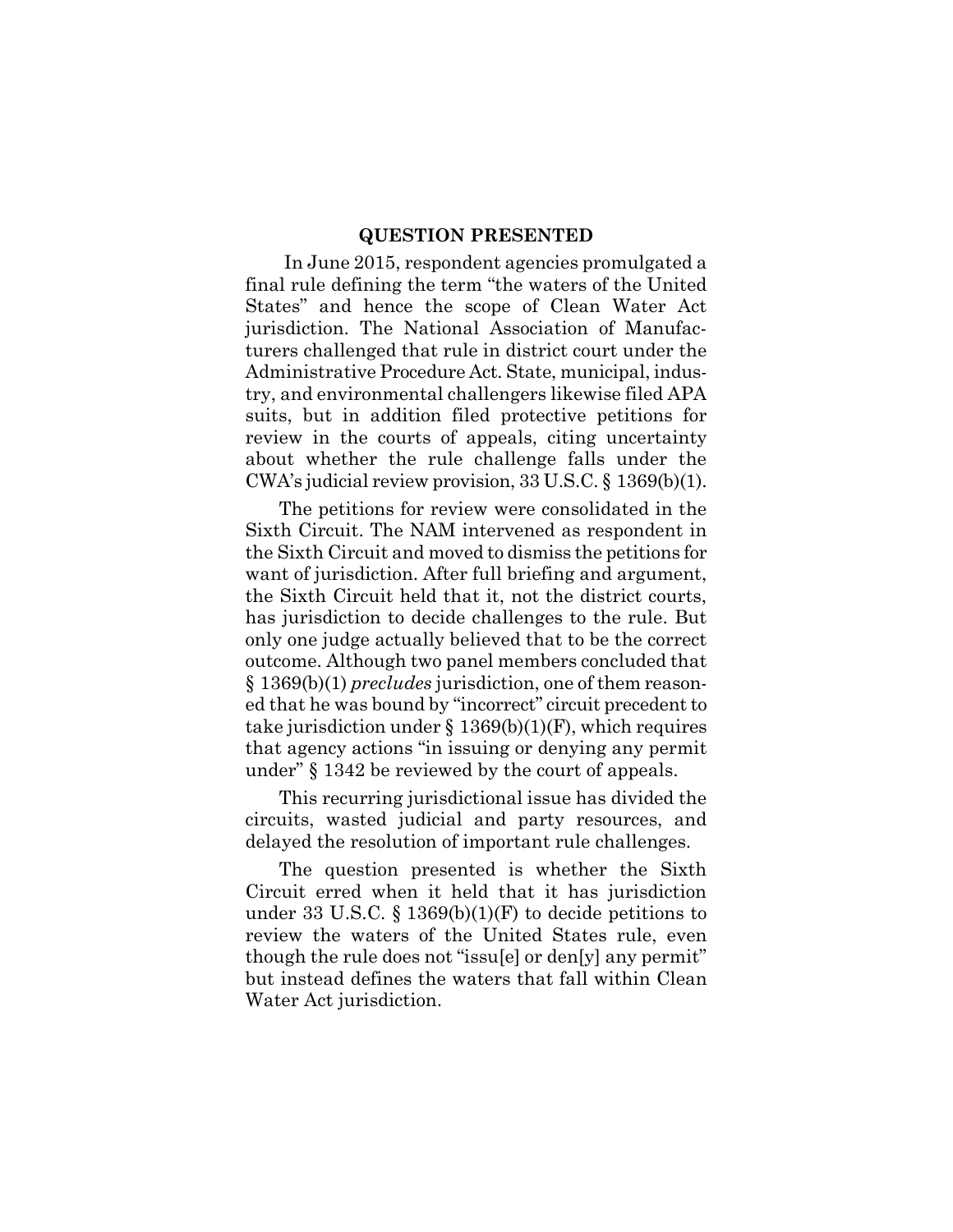#### <span id="page-2-2"></span>**PARTIES TO THE PROCEEDINGS BELOW**

After the Judicial Panel on Multidistrict Litigation consolidated the petitions for review in the Sixth Circuit (Consolidation Order, Dkt. No. 3, MCP No. 135 (JPML July 28, 2015)), the Sixth Circuit permitted petitioner here, the National Association of Manufacturers, to intervene as a respondent. Order, No. 15- 3751 cons. (Sept. 16, 2015).

Respondents below—the federal agency respondents here—are the U.S. Environmental Protection Agency; Regina McCarthy, in her official capacity as EPA administrator; the U.S. Army Corps of Engineers; Lieutenant General Todd T. Semonite, in his official capacity as the Corps' Chief of Engineers and Com-manding General;<sup>[1](#page-2-0)</sup> Jo-Ellen Darcy, in her official capacity as Assistant Secretary of the Army; and Eric Fanning, in his official capacity as Secretary of the Army.[2](#page-2-1)

State intervenor-respondents below and respondents here are the States of New York, Connecticut, Hawaii, Massachusetts, Oregon, Vermont, Washington, and the District of Columbia.

Over 100 other parties filed 22 petitions for review below, and intervened in other petitions, and many of those petitioners moved to dismiss their own and other petitions for review for want of jurisdiction. These petitioners below, respondents here, are as follows:

<span id="page-2-0"></span><sup>&</sup>lt;sup>1</sup> Lt. General Semonite succeeded Lt. General Thomas P. Bostick in this capacity on May 19, 2016.

<span id="page-2-1"></span><sup>2</sup> Secretary Fanning succeeded John M. McHugh in this capacity on May 17, 2016.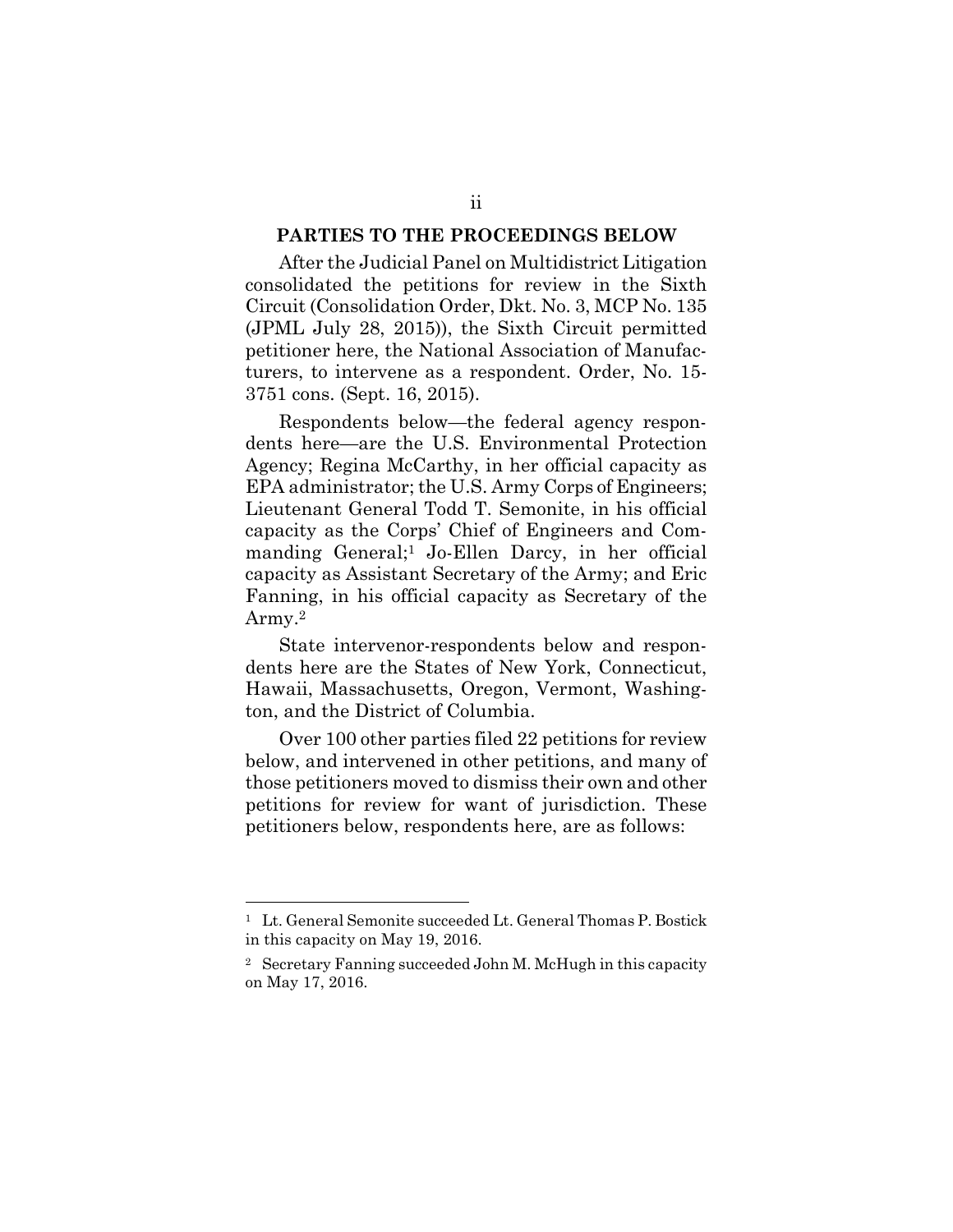No. 15-3751: Murray Energy Corporation.

No. 15-3799: States of Ohio, Michigan, and Tennessee.

No. 15-3817: National Wildlife Federation.

No. 15-3820: Natural Resources Defense Council, Inc.

No. 15-3822: State of Oklahoma.

No. 15-3823: Chamber of Commerce of the United States; National Federation of Independent Business; State Chamber of Oklahoma; Tulsa Regional Chamber; and Portland Cement Association.

No. 15-3831: States of North Dakota, Alaska, Arizona, Arkansas, Colorado, Idaho, Missouri, Montana, Nebraska, Nevada, South Dakota, Wyoming, New Mexico Environment Department, New Mexico State Engineer.

No. 15-3837: Waterkeeper Alliance; Center for Biological Diversity; Center for Food Safety; Humboldt Baykeeper; Russian Riverkeeper; Monterey Coastkeeper; Upper Missouri Waterkeeper, Inc.; Snake River Waterkeeper, Inc.; Turtle Island Restoration Network, Inc.

No. 15-3839: Puget SoundKeeper; Sierra Club.

No. 15-3850: American Farm Bureau Federation; American Forest & Paper Association; American Petroleum Institute; American Road and Transportation Builders Association; Greater Houston Builders Association; Leading Builders of America; Matagorda County Farm Bureau; National Alliance of Forest Owners; National Association of Home Builders; National Association of Realtors; National Cattlemen's Beef Association; National Corn Growers Association; National Mining Association; National Pork Producers Council; National Stone, Sand, and Gravel Association;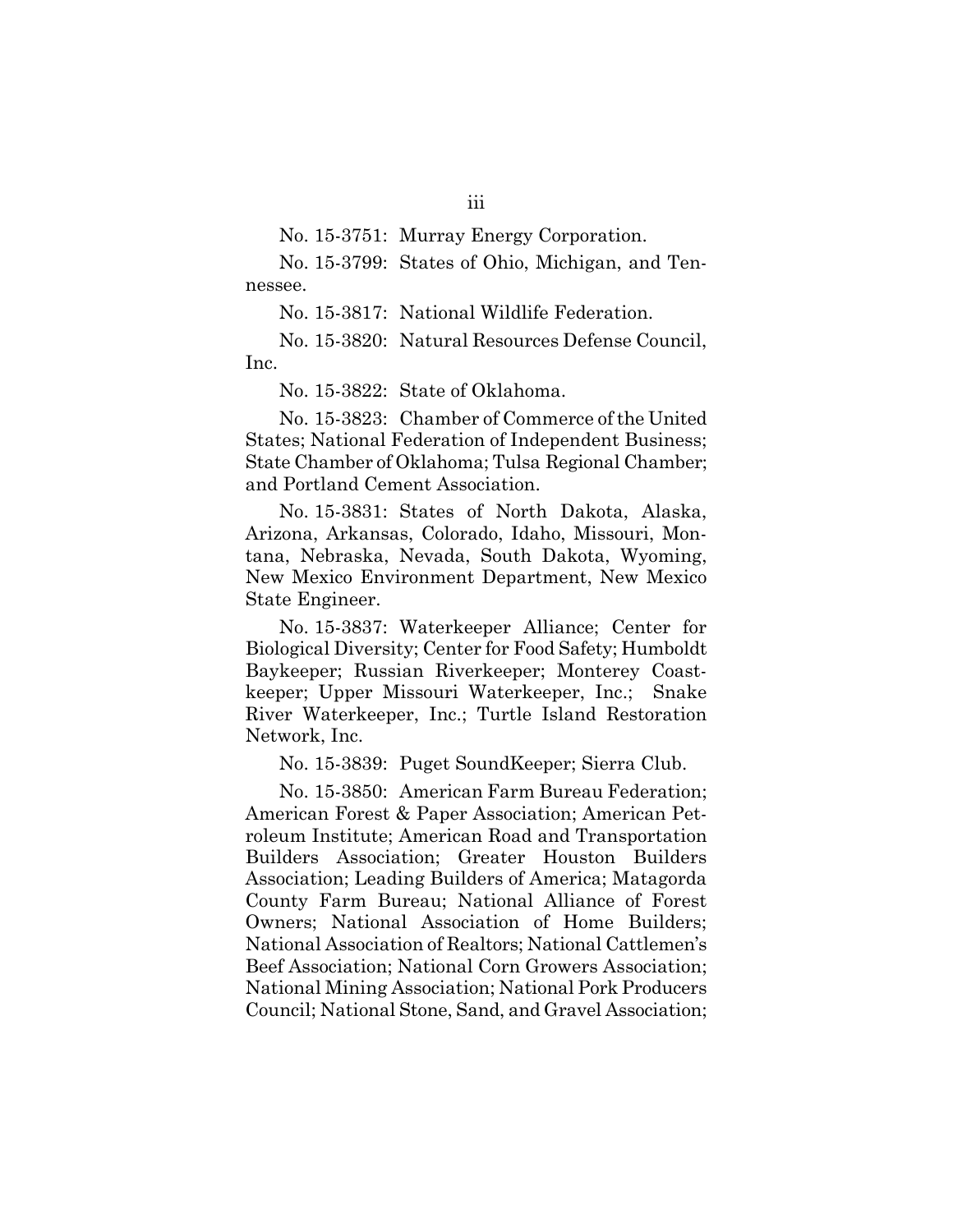Public Lands Council; Texas Farm Bureau; and U.S. Poultry & Egg Association.

No. 15-3853: States of Texas, Louisiana, and Mississippi; Texas Department of Agriculture; Texas Commission on Environmental Quality; Texas Department of Transportation; Texas General Land Office; Railroad Commission of Texas; Texas Water Development Board.

No. 15-3858: Utility Water Act Group.

No. 15-3885: Southeastern Legal Foundation, Inc.; Georgia Agribusiness Council, Inc.; Greater Atlanta Homebuilders Association, Inc.

No. 15-3887: States of Georgia, West Virginia, Alabama, Florida, Indiana, Kansas; Commonwealth of Kentucky; North Carolina Department of Environment and Natural Resources; States of South Carolina, Utah, and Wisconsin.

No. 15-3948: One Hundred Miles; South Carolina Coastal Conservation League.

No. 15-4159: Southeast Stormwater Association, Inc.; Florida Stormwater Association, Inc.; Florida Rural Water Association, Inc., and Florida League of Cities, Inc.

No. 15-4162: Michigan Farm Bureau.

No. 15-4188: Washington Cattlemen's Association; California Cattlemen's Association; Oregon Cattlemen's Association; New Mexico Cattle Growers Association; New Mexico Wool Growers, Inc.; New Mexico Federal Lands Council; Coalition of Arizona/New Mexico Counties for Stable Economic Growth; Duarte Nursery, Inc.; Pierce Investment Company; LPF Properties, LLC; Hawkes Company, Inc.

No. 15-4211: Association of American Railroads; Port Terminal Railroad Association.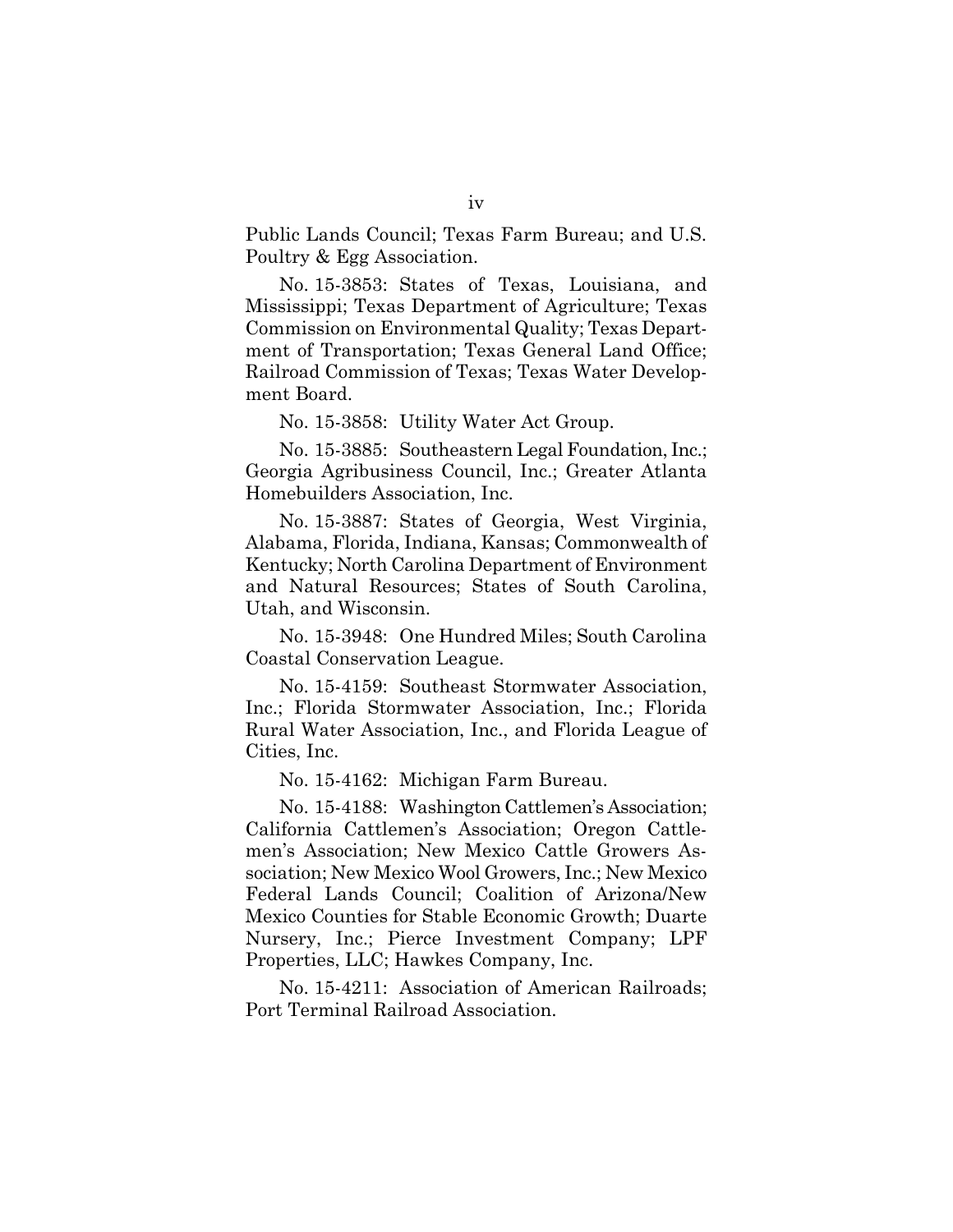No. 15-4234: Texas Alliance for Responsible Growth, Environment and Transportation.

No. 15-4305: American Exploration & Mining Association.

No. 15-4404: Arizona Mining Association; Arizona Farm Bureau; Association of Commerce and Industry; New Mexico Mining Association; Arizona Chamber of Commerce & Industry; Arizona Rock Products Association; and New Mexico Farm & Livestock Bureau.

#### <span id="page-5-0"></span>**CORPORATE DISCLOSURE STATEMENT**

Petitioner National Association of Manufacturers is a not-for-profit public advocacy group. It has no parent corporation and does not issue stock.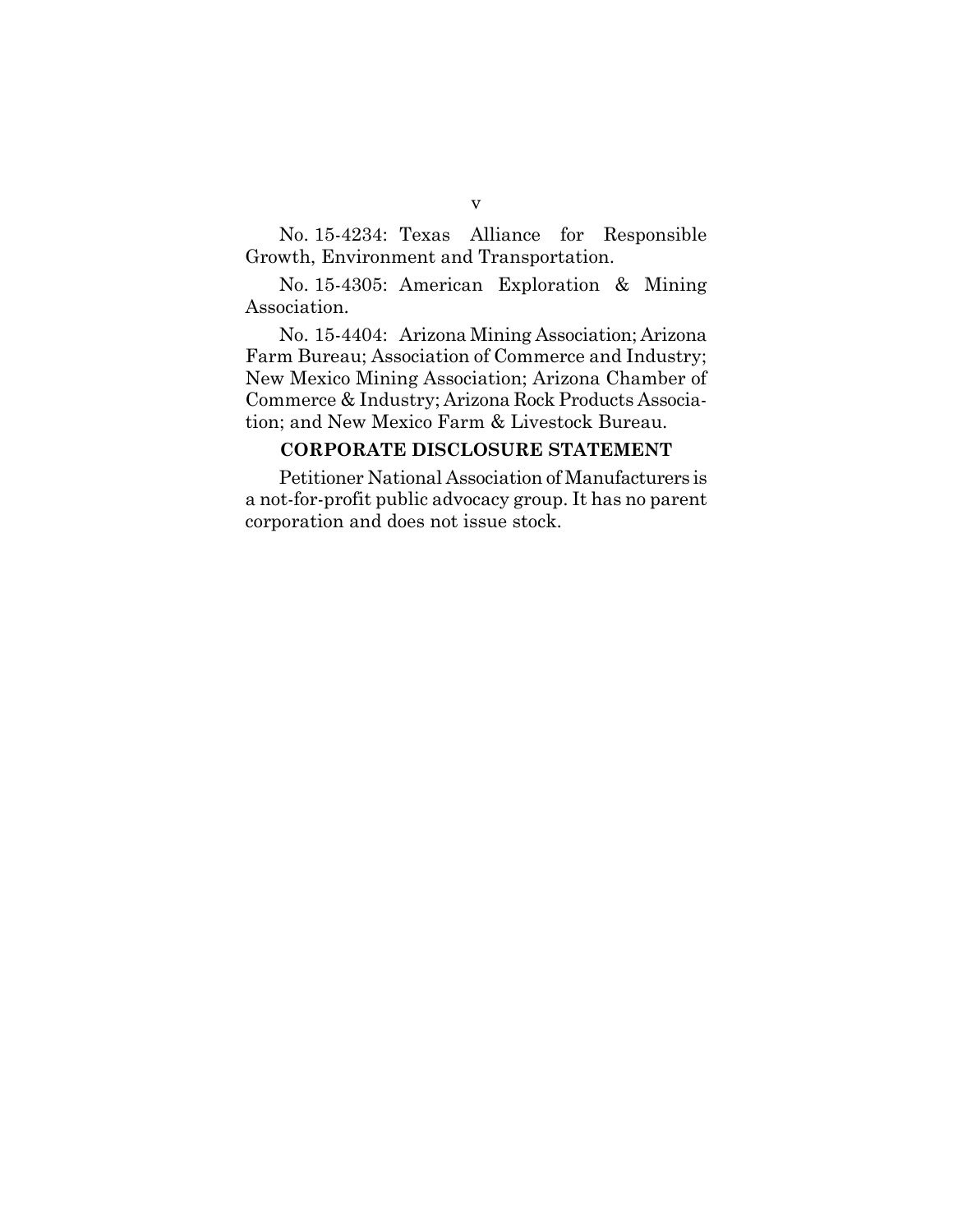## **TABLE OF CONTENTS**

| C. The Clean Water Act's Judicial Review    |
|---------------------------------------------|
|                                             |
| D. Litigation Challenging The New Rule7     |
|                                             |
| The Sixth Circuit refuses to dismiss<br>2.  |
|                                             |
| E. The Aftermath Of The Sixth Circuit's     |
|                                             |
|                                             |
| The Sixth Circuit Erroneously Took<br>L.    |
| Jurisdiction Under Section 1369(b), In      |
| Conflict With Decisions Of Other Circuits14 |
| A. The Sixth Circuit Lacks Jurisdiction     |
|                                             |
| B. The Panel's Ruling Conflicts With        |
| Decisions Of Other Courts Of Appeals20      |
| II. The Question Presented Is Of Immense    |
| And Immediate Practical Importance24        |
| A. Uncertainty Over The Meaning Of          |
| Section 1369(b) Causes Delay And            |
| Waste Of Judicial And Party Resources24     |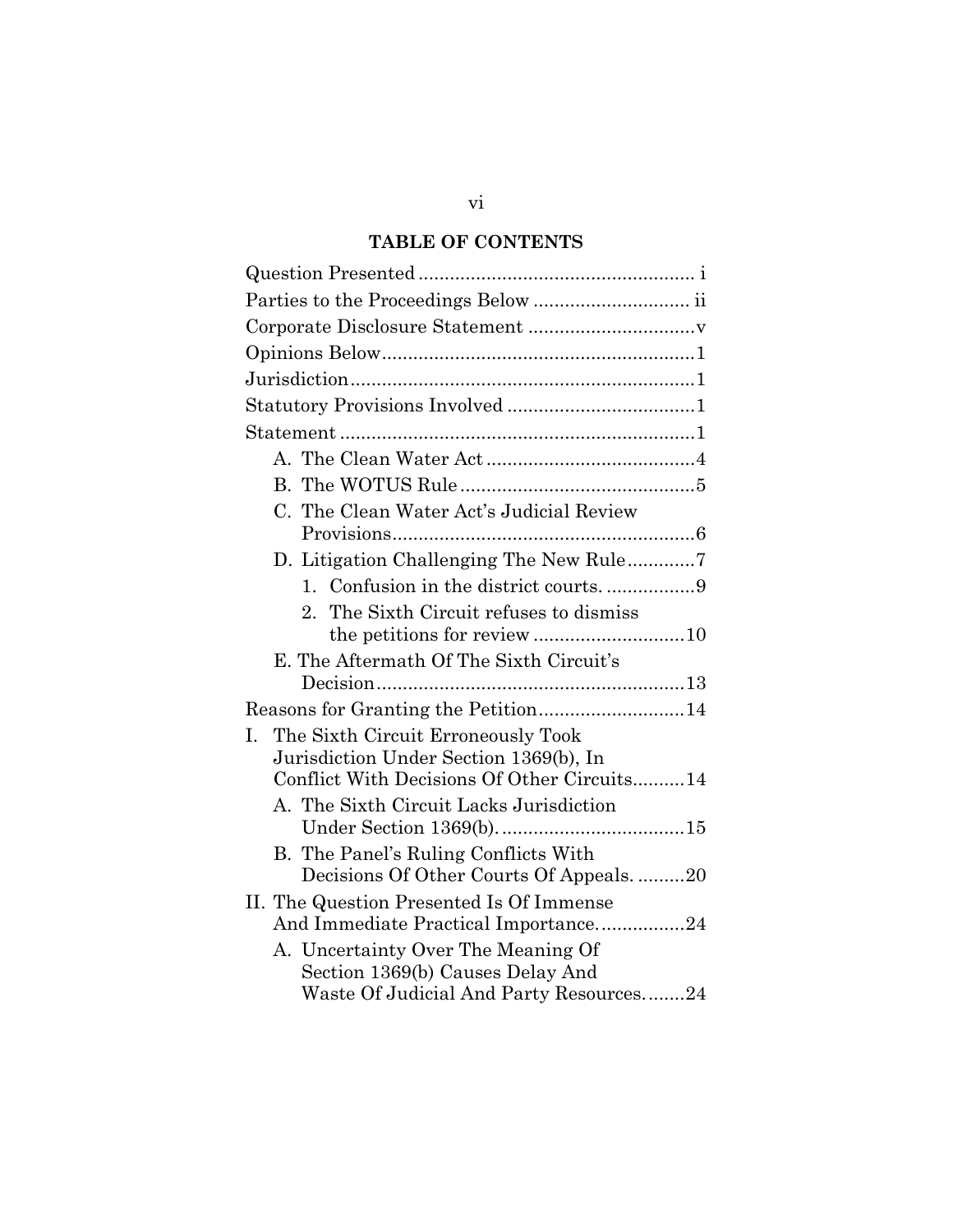| B. The Panel's Decision Would Deny             |  |
|------------------------------------------------|--|
| Parties, Agencies, And Courts Of The           |  |
| Benefits Of Multilateral Review Of             |  |
|                                                |  |
| C. Interlocutory Review Is Warranted31         |  |
|                                                |  |
| Appendix $A$ — Opinion of the court of appeals |  |
|                                                |  |
|                                                |  |
| Appendix $C -$ Order denying rehearing         |  |
|                                                |  |
|                                                |  |

# vii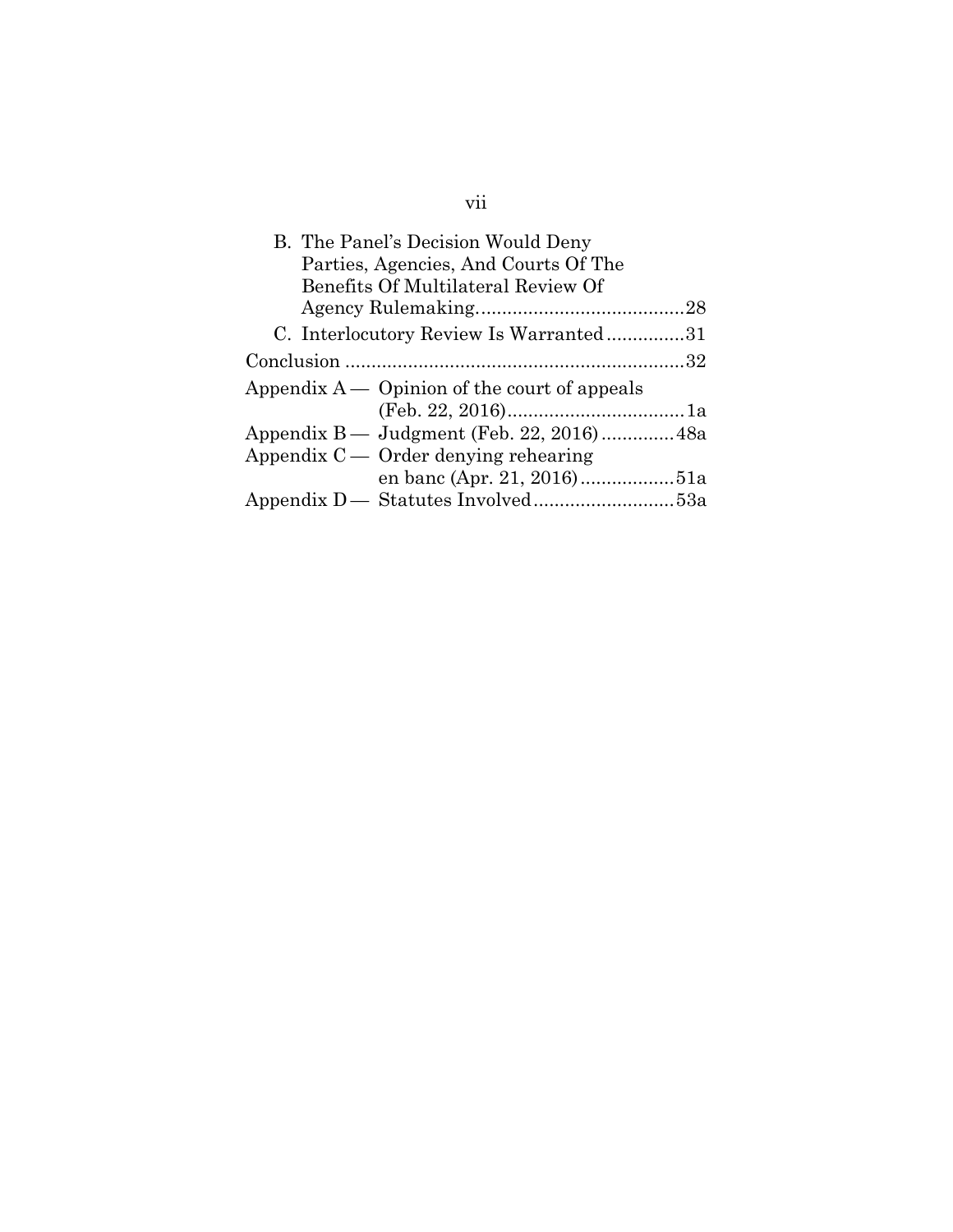## **TABLE OF AUTHORITIES**

## **Cases**

| Alaska Eskimo Whaling Comm'n v. EPA,                                                |
|-------------------------------------------------------------------------------------|
| Alton Box Bd. Co. v. EPA,                                                           |
| Am. Paper Inst. v. EPA,                                                             |
| Arbaugh v. $Y & H$ Corp.,                                                           |
| Atchison, Topeka & Santa Fe Ry. Co. v.<br>Pena, 44 F.3d 437 (7th Cir. 1994)30       |
| Barnhart v. Peabody Coal Co.,                                                       |
| Bowen v. Massachusetts,                                                             |
| California v. Carney,                                                               |
| Catskill Mountains Chapter of Trout<br>Unlimited, Inc. v. EPA, 8 F. Supp. 3d        |
| Circuit City Stores, Inc. v. Adams,                                                 |
| <i>In re: Clean Water Rule, MDL No. 2663,</i>                                       |
| Colorado River Water Conservation Dist. v.<br>United States, 424 U.S. 800 (1976) 14 |
| Crown Simpson Pulp Co. v. Costle,                                                   |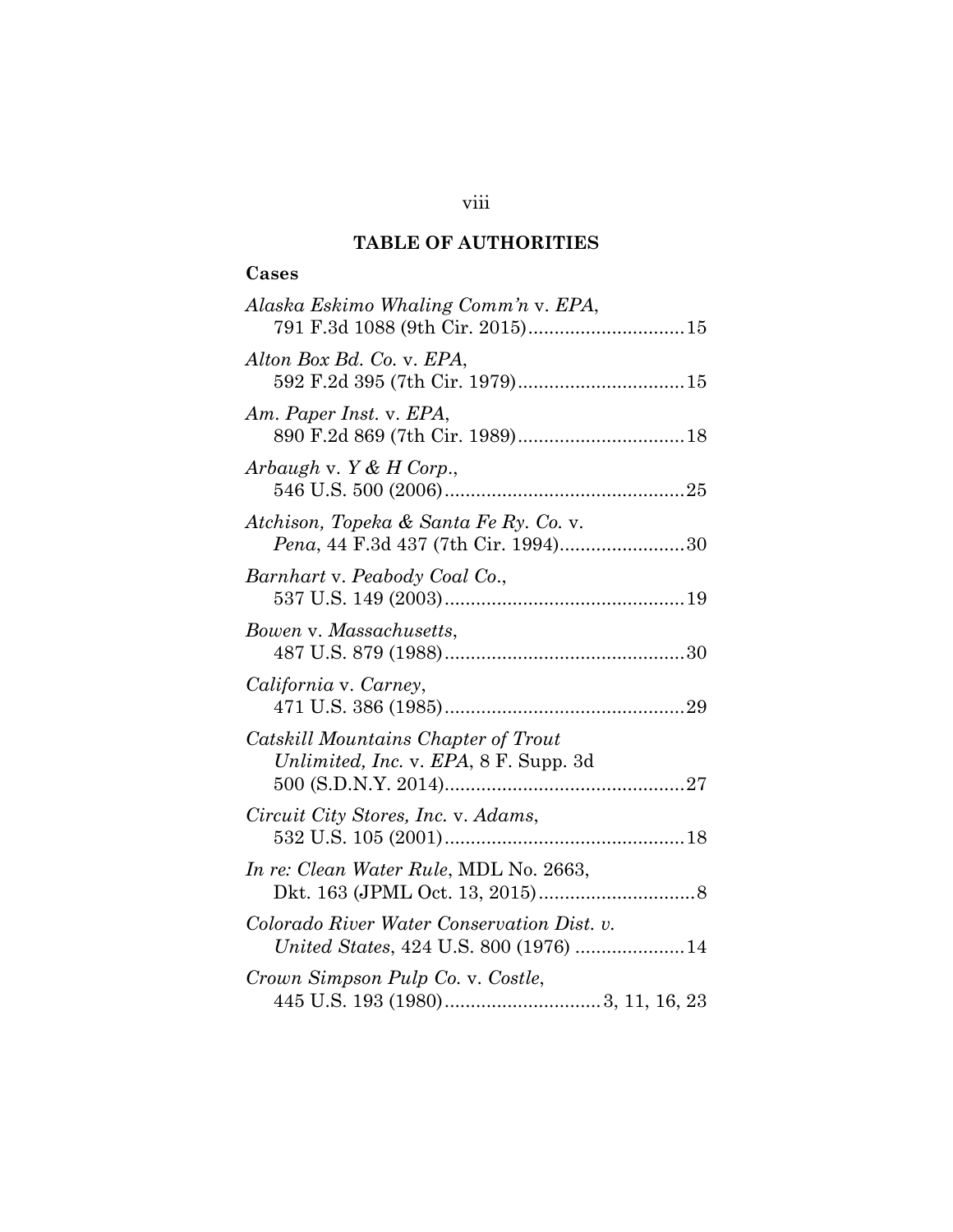| Decker v. Nw. Envt'l Def. Ctr.,                                           |  |
|---------------------------------------------------------------------------|--|
| E.I. du Pont de Nemours Co. v. Train,                                     |  |
| In re EPA,                                                                |  |
| Fla. Power & Light Co. v. Lorion,                                         |  |
| Ford Motor Co. v. United States,                                          |  |
| Friends of the Earth v. EPA,                                              |  |
| Friends of the Everglades v. EPA,                                         |  |
| Georgia v. McCarthy, 2015 WL 5092568                                      |  |
| Georgia v. McCarthy, 2016 WL 4363130<br>(11th Cir. Aug. 16, 2016)  14, 26 |  |
| Harrison v. PPG Indus., Inc.,                                             |  |
| Hertz Corp. v. Friend,                                                    |  |
| Lapides v. Bd. of Regents of Univ. Sys. of                                |  |
| Longview Fibre Co. v. Rasmussen,                                          |  |
| Mercantile National Bank v. Langdeau,                                     |  |

ix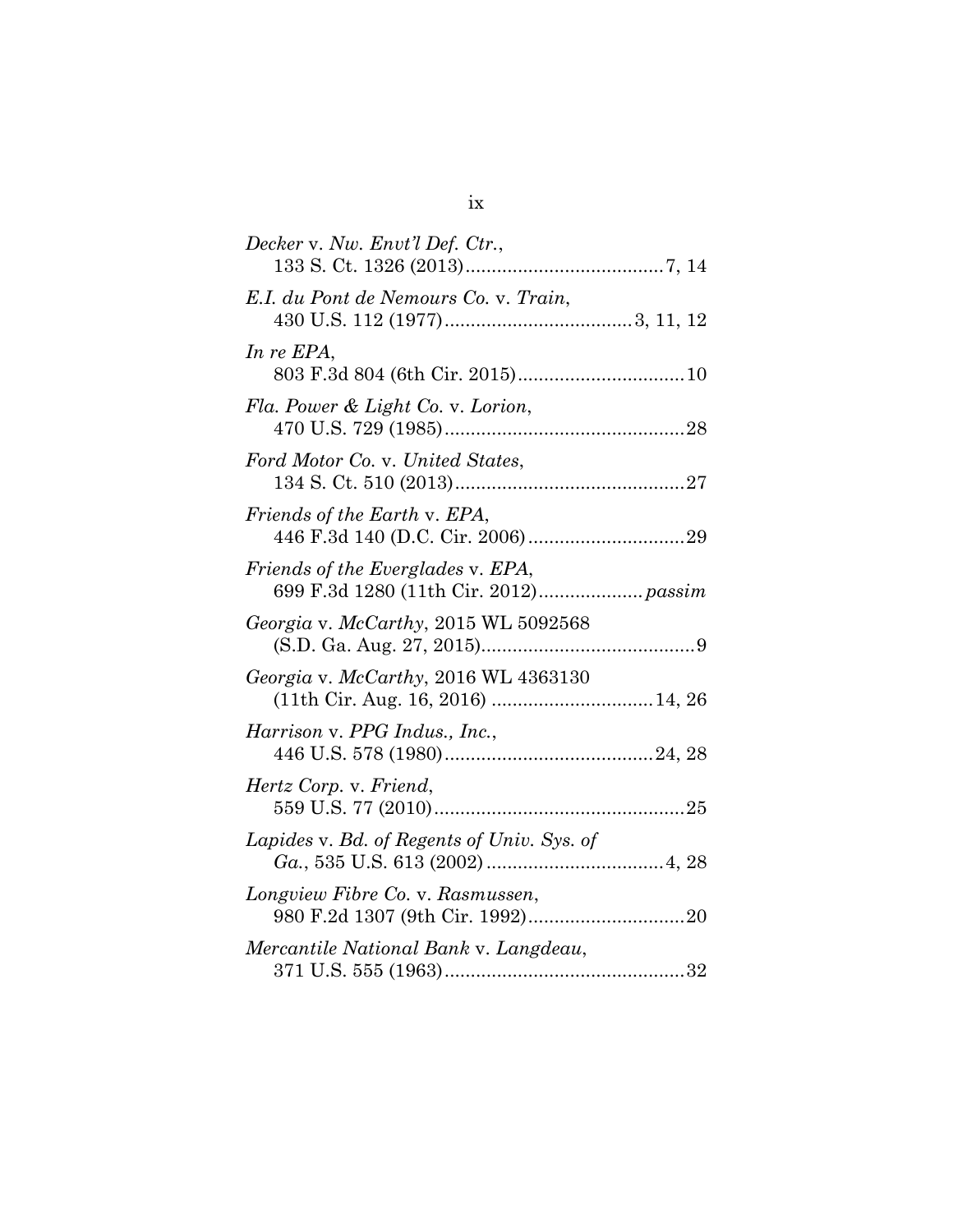| Murray Energy Corp. v. EPA, 2015 WL                                              |
|----------------------------------------------------------------------------------|
| Nat. Res. Def. Council v. EPA,                                                   |
| National Cotton Council of America v. EPA,                                       |
| North Dakota v. EPA,<br>127 F. Supp. 3d 1047 (D.N.D. 2015) 9, 23                 |
| Northwest Environmental Advocates v.<br>EPA, 537 F.3d 1006 (9th Cir. 2008) 21-25 |
| Obergefell v. Hodges,                                                            |
| Oklahoma ex rel. Pruitt v. EPA, 2016 WL                                          |
| Rapanos v. United States,                                                        |
| <i>Roll Coater, Inc. v. Reilly,</i>                                              |
| Solid Waste Agency of Northern Cook<br>County v. U.S. Army Corps of Engineers,   |
| U.S. Army Corps of Eng'rs v. Hawkes Co.,                                         |
| United States v. Mendoza,                                                        |
| United States v. Riverside Bayview Homes,                                        |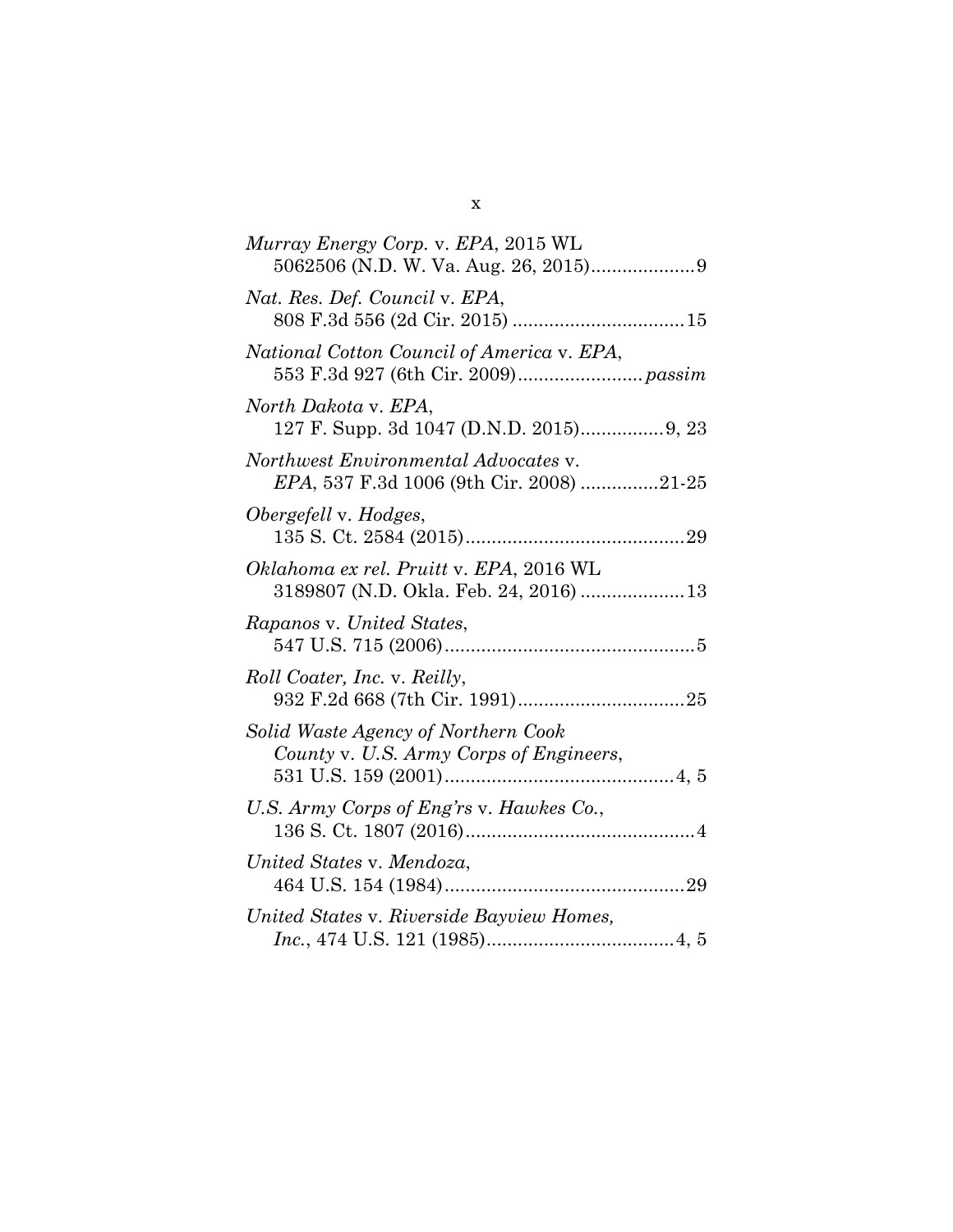| <b>Upper Blackstone Water Pollution</b><br>Abatement Dist. v. EPA, 690 F.3d 9 |  |
|-------------------------------------------------------------------------------|--|
|                                                                               |  |
| <i>Walden v. Fiore,</i>                                                       |  |
|                                                                               |  |
| Zadvydas v. Davis,                                                            |  |
| <b>Statutes and regulations</b>                                               |  |
| 5 U.S.C.                                                                      |  |
|                                                                               |  |
|                                                                               |  |
|                                                                               |  |
|                                                                               |  |
| 28 U.S.C.                                                                     |  |
|                                                                               |  |
|                                                                               |  |
|                                                                               |  |
|                                                                               |  |
|                                                                               |  |
|                                                                               |  |
| 33 U.S.C.                                                                     |  |
|                                                                               |  |
|                                                                               |  |
|                                                                               |  |
| Ş                                                                             |  |
| §                                                                             |  |
| Ş                                                                             |  |
| ş                                                                             |  |
|                                                                               |  |
| Ş                                                                             |  |
|                                                                               |  |

 $\overline{xi}$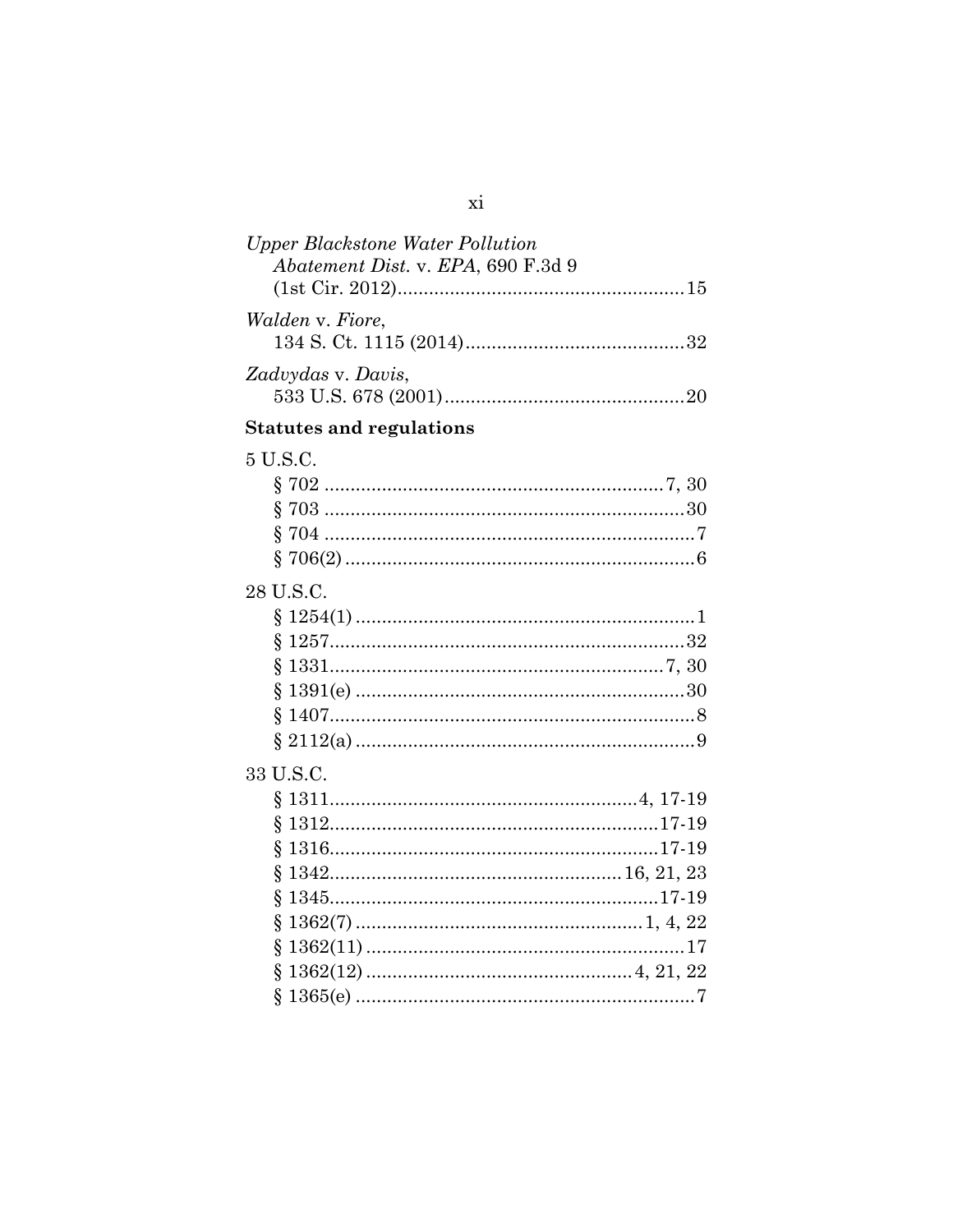| Clean Water Rule: Definition of "Waters of<br>the United States," 80 Fed. Reg. 37,054 |  |
|---------------------------------------------------------------------------------------|--|
|                                                                                       |  |
|                                                                                       |  |
|                                                                                       |  |
|                                                                                       |  |

## **Miscellaneous**

| The Fiscal Year 2016 EPA Budget: Joint                                                                                                                                                                 |
|--------------------------------------------------------------------------------------------------------------------------------------------------------------------------------------------------------|
| Hearing Before the Subcomm. on Energy                                                                                                                                                                  |
| & Power & the Subcomm. on Environ-                                                                                                                                                                     |
| ment & Economy of the House Comm. on<br><i>Energy &amp; Commerce</i> , 114th Cong.                                                                                                                     |
|                                                                                                                                                                                                        |
| Allison LaPlante, et al., On Judicial Review<br>Under the Clean Water Act in the Wake<br>of Decker v. Northwest Environmental<br>Defense Center: What We Know Now<br>and What We Have Yet to Find Out, |
| Richard L. Revesz, Specialized Courts and<br>the Administrative Lawmaking System,                                                                                                                      |
|                                                                                                                                                                                                        |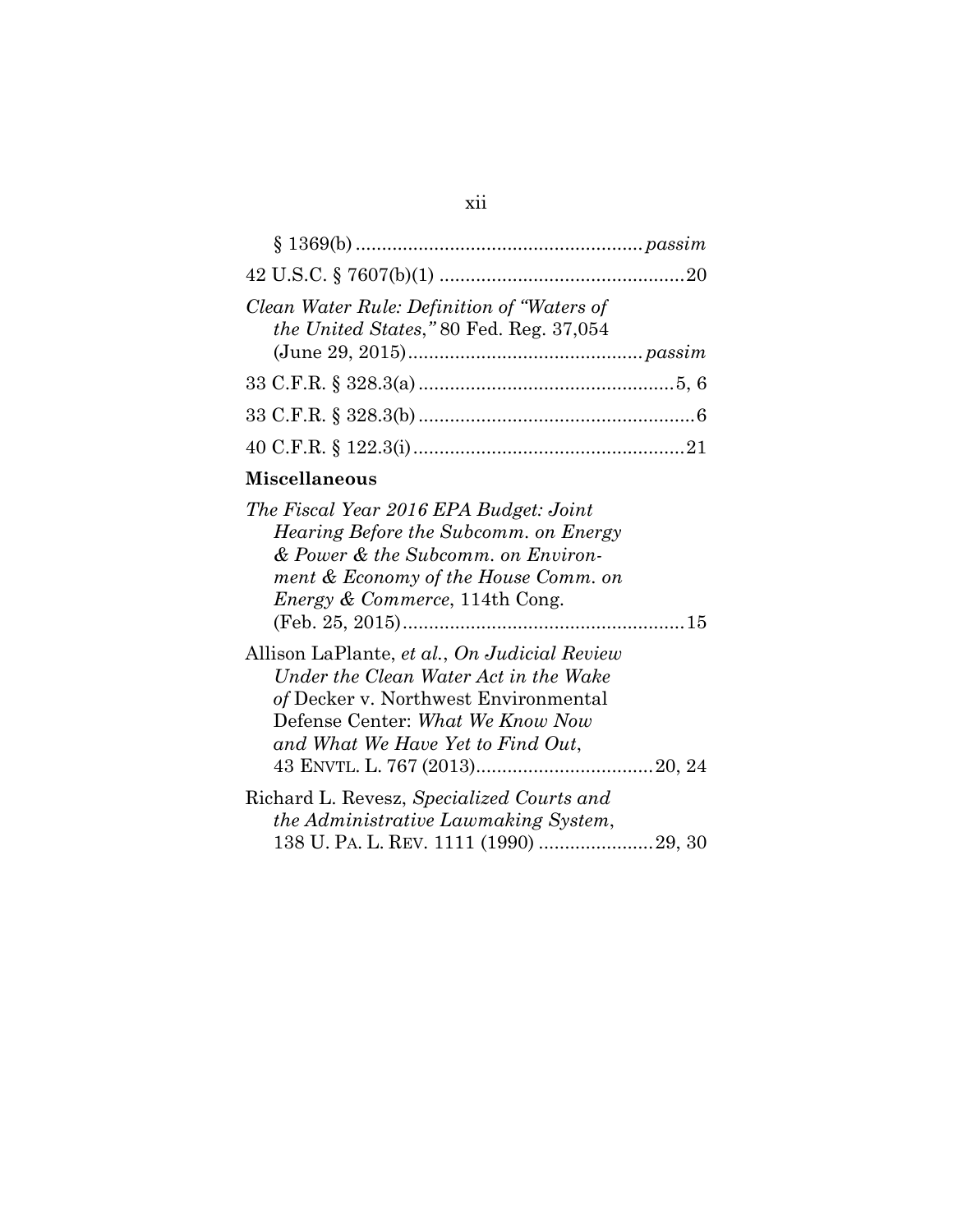#### **PETITION FOR A WRIT OF CERTIORARI**

Petitioner National Association of Manufacturers respectfully petitions for a writ of certiorari to review the judgment of the U.S. Court of Appeals for the Sixth Circuit.

#### <span id="page-13-0"></span>**OPINIONS BELOW**

The decision of the court of appeals (App., *infra*, 1a-47a) is reported at 817 F.3d 261. The court of appeals' denial of rehearing en banc, which is unreported, is reproduced at App., *infra*, 51a-52a.

#### <span id="page-13-1"></span>**JURISDICTION**

The separate judgment of the court of appeals denying all motions to dismiss the petitions for review for lack of jurisdiction was entered on February 22, 2016. App., *infra*, 48a-50a. The court of appeals' order denying rehearing en banc was entered on April 21, 2016. On July 1, 2016, Justice Kagan extended the time to file this petition to September 2, 2016. This Court's jurisdiction rests on 28 U.S.C. § 1254(1).

#### <span id="page-13-2"></span>**STATUTORY PROVISIONS INVOLVED**

Relevant portions of Section 509(b) of the Clean Water Act, 33 U.S.C. § 1369(b), are set forth at App., *infra*, 53a-54a.

#### <span id="page-13-6"></span><span id="page-13-4"></span><span id="page-13-3"></span>**STATEMENT**

<span id="page-13-5"></span>The Clean Water Act ("CWA" or "Act") defines "navigable waters" as "the waters of the United States." 33 U.S.C. § 1362(7). In June 2015, the U.S. Environmental Protection Agency ("EPA") and U.S. Army Corps of Engineers ("Corps") promulgated a final rule that significantly revised the scope of federal jurisdiction under the Act by redefining the term "waters of the United States." *Clean Water Rule:*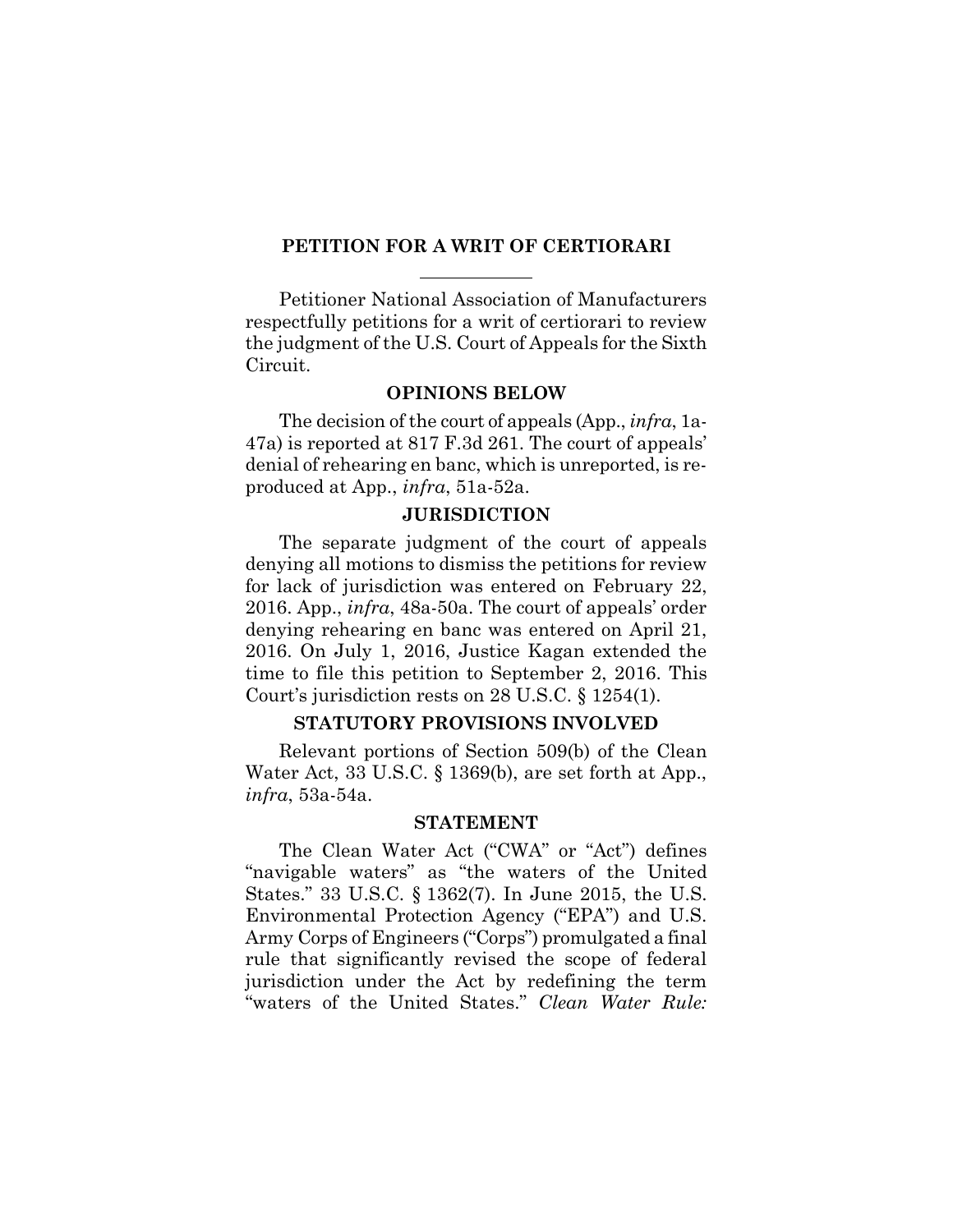## *Definition of "Waters of the United States,"* 80 Fed. Reg. 37,054 (June 29, 2015) (the "WOTUS Rule" or "Rule").

The National Association of Manufacturers ("the NAM") is among scores of public and private plaintiffs—States, municipalities, and industry and environmental groups—that have challenged the WOTUS Rule. In the fifteen months since the new Rule became final no brief on the merits has yet been filed in any of these cases. Briefing on the merits in the Sixth Circuit is not due to be completed until mid-February 2017.

This bottleneck is due to an esoteric and wasteful debate over *where* the challenges to the Rule belong. The crux of the problem is the judicial review provision of the Clean Water Act, 33 U.S.C. § 1369(b). That provision funnels review of certain types of agency action directly to courts of appeals, leaving other challenges to be brought in the district courts under the Administrative Procedure Act. What should be a straightforward gatekeeping provision has in this and other cases generated widespread judicial disagreement, caused needless delay, and wasted valuable resources for no substantive purpose.

In particular, courts have disagreed over the interpretation of two categories of agency action that are specified in Section 1369(b) to trigger original circuit court review: actions "approving or promulgating any effluent limitation or other limitation" under certain provisions of the CWA, and actions "issuing or denying any permit" under the Act's National Pollutant Discharge Elimination System. *Id*. § 1369(b)(1)(E), (F). Virtually all district and circuit courts agree that the WOTUS Rule does not fall into either of those categories if the statutory words are given their plain meaning. However, courts have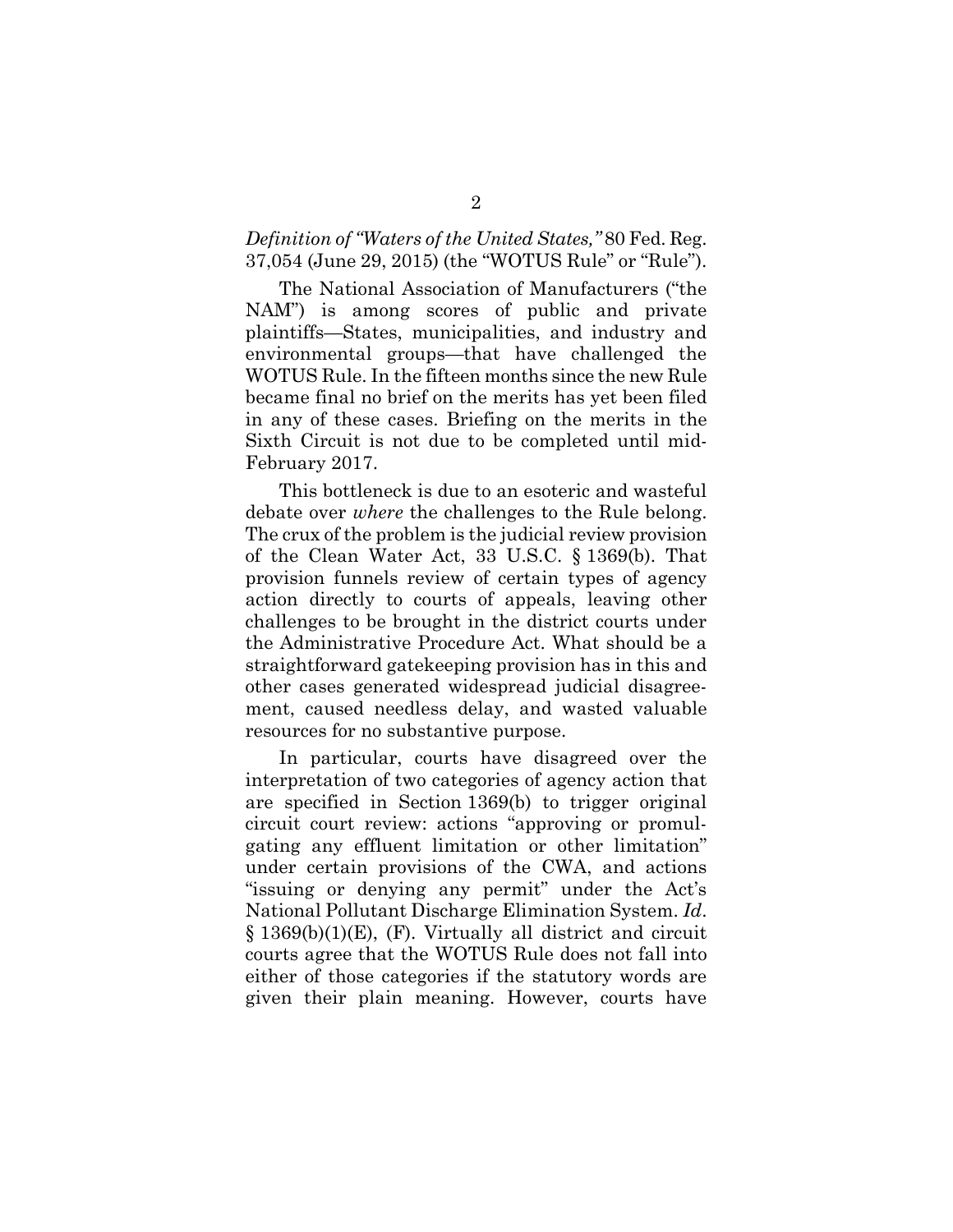<span id="page-15-1"></span><span id="page-15-0"></span>divided over whether this Court's decisions in *E.I. du Pont de Nemours Co.* v. *Train*, 430 U.S. 112 (1977), and *Crown Simpson Pulp Co.* v. *Costle*, 445 U.S. 193 (1980)—and lower courts' conflicting glosses on those decisions—require a looser interpretation.

The decision here, in which the Sixth Circuit split 1-1-1 over Section 1369(b)'s applicability, exemplifies this disarray. The panel produced three separate and incommensurate opinions addressing whether it has jurisdiction to consider the rule challenges. And the judge who cast the deciding vote in favor of court of appeals jurisdiction did so *not* because he thought that result was a *correct* application of the statute, but because he felt himself bound by a circuit precedent that he deemed wrongly decided and that conflicts with decisions in other courts of appeals. No challenge to agency action—let alone agency action as consequential as the WOTUS Rule, which brings vast areas of the Nation under federal jurisdiction as "waters of the United States"—should be left to rest on such a precarious foundation.

The NAM has consistently argued that the WOTUS Rule does not fall under any Section 1369- (b)(1) category and that jurisdiction over these cases therefore belongs in the district court. Its still-pending complaint filed in the Southern District of Texas, joined by over a dozen co-plaintiffs, argues that Section 1369(b) does not provide any basis for circuit court jurisdiction. See *Am. Farm Bureau Fed'n, et al.* v. *EPA*, No. 3:15-cv-165 (S.D. Tex.), Dkt. 1 at ¶¶ 6-9. And while the NAM's co-plaintiffs filed "protective" petitions for review in the Sixth Circuit to prevent their challenges from becoming untimely if the jurisdictional question were resolved in favor of circuit court review, the NAM did not do so. Instead, it intervened as a respondent in 11 of the 22 petitions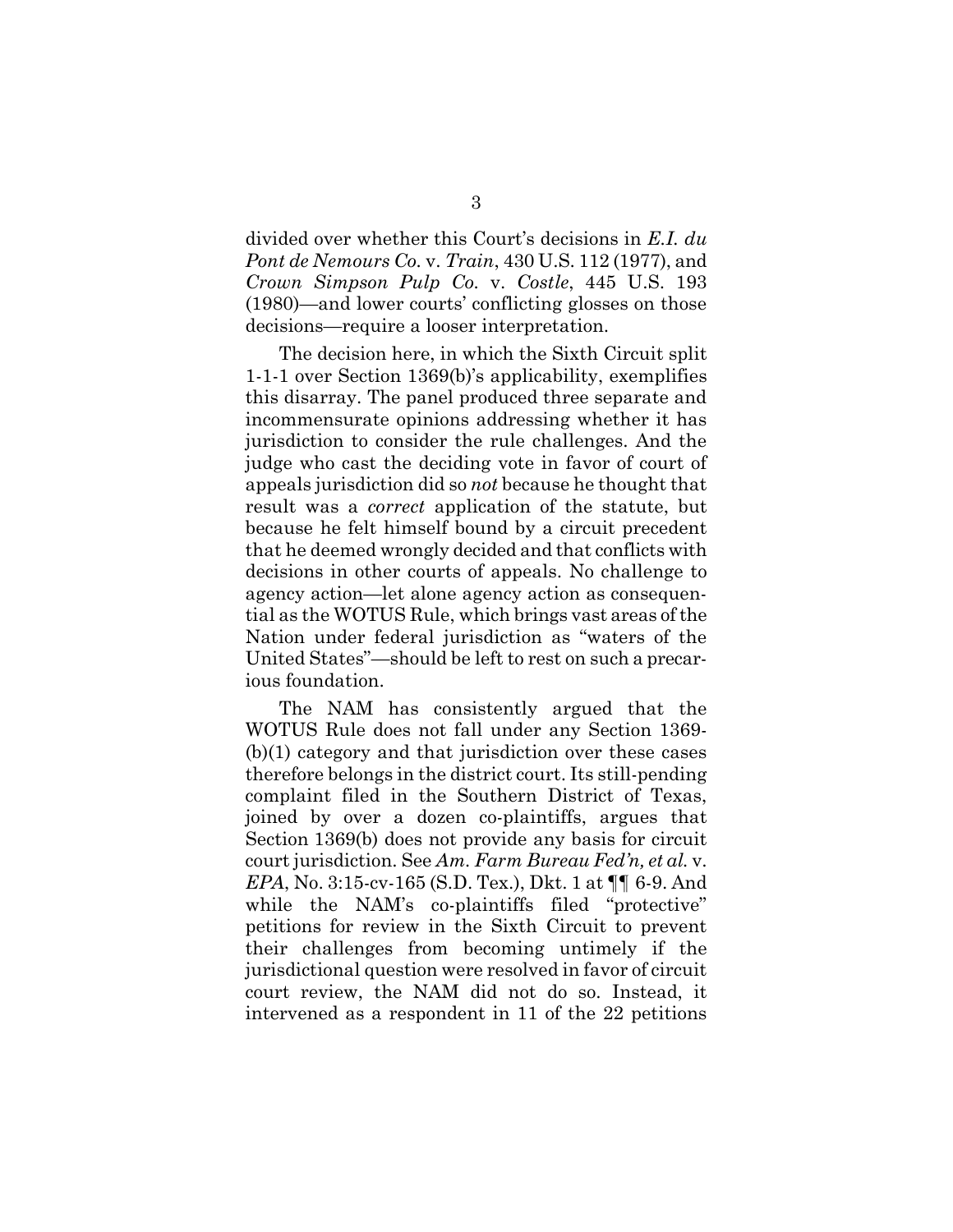(which have all been consolidated) and moved to dismiss for lack of jurisdiction—precisely in order to ensure its standing to seek further review of the jurisdictional question before this Court.

<span id="page-16-1"></span>The question presented here not only dogs the pending challenges to the WOTUS Rule, but also has confused and delayed prior rule challenges and certainly will disrupt future rule challenges. That is an intolerable situation. "[J]urisdictional rules should be clear." *Lapides* v. *Bd. of Regents of Univ. Sys. of Ga.*, 535 U.S. 613, 621 (2002). This Court's review is urgently required to determine where jurisdiction lies for the WOTUS Rule challenges, resolve the circuit split on Section 1369(b)'s meaning, and guide the federal courts in their future application of that provision.

#### <span id="page-16-3"></span><span id="page-16-0"></span>**A. The Clean Water Act**

<span id="page-16-6"></span><span id="page-16-5"></span>The Clean Water Act "prohibits 'the discharge of any pollutant' without a permit into 'navigable waters,' which it defines, in turn, as 'the waters of the United States.'" *U.S. Army Corps of Eng'rs* v. *Hawkes Co.*, 136 S. Ct. 1807, 1811 (2016) (citing 33 U.S.C. §§ 1311(a), 1362(7), (12)). Obtaining a permit is costly, and the penalties for discharging without one are substantial. *Id.* at 1812. The scope of "the waters of the United States" is therefore a matter of exceptional importance for landowners, industry and environmental groups, and government officials.

<span id="page-16-4"></span><span id="page-16-2"></span>In *United States* v. *Riverside Bayview Homes, Inc.*, 474 U.S. 121, 135 (1985), this Court concluded that the agencies permissibly interpreted "waters of the United States" to encompass wetlands that actually abutted traditional navigable waters. In *Solid Waste Agency of Northern Cook County* v. *U.S. Army Corps of Engineers*, 531 U.S. 159 (2001) ("*SWANCC*"), it struck down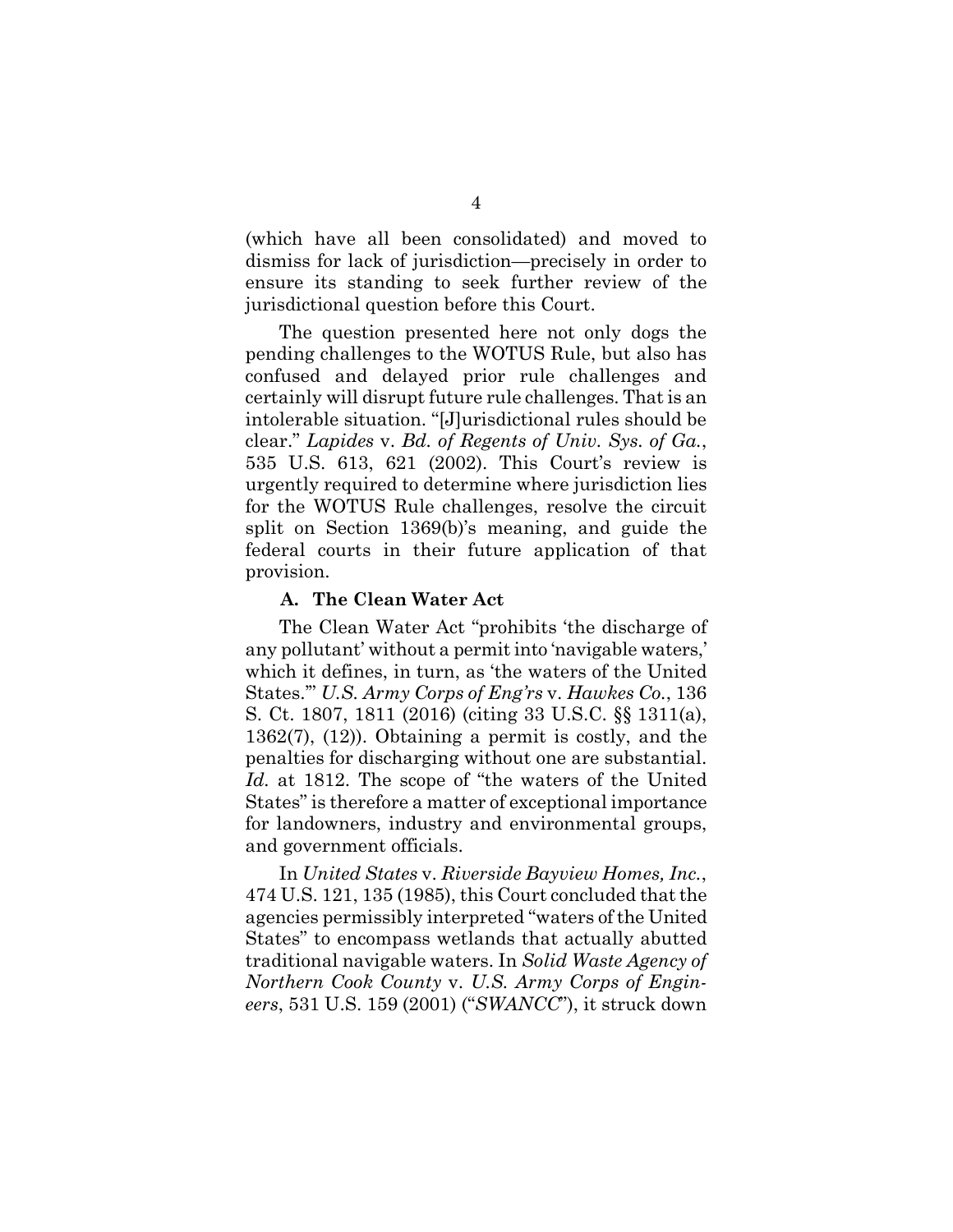<span id="page-17-1"></span>the agencies' "Migratory Bird Rule," which purported to extend agency jurisdiction to any waters that are or might be used as habitat for migratory birds, no matter how isolated or remote from navigable waters. And in *Rapanos* v. *United States*, 547 U.S. 715 (2006), the Court reversed the agencies' determination that they had jurisdiction over wetlands that "lie near ditches or man-made drains that eventually empty into traditional navigable waters," which swept in "virtually any parcel of land containing a channel or conduit \* \* \* through which rainwater or drainage may occasionally or intermittently flow." *Id*. at 722, 729 (plurality opinion).

The WOTUS Rule purports to clarify the definition of "waters of the United States" within the meaning of the CWA and *Rapanos*, *SWANCC*, and *Riverside Bayview*. 80 Fed. Reg. at 37,054.

#### <span id="page-17-3"></span><span id="page-17-2"></span><span id="page-17-0"></span>**B. The WOTUS Rule**

The WOTUS Rule separates waters into three jurisdictional groups: waters that are categorically jurisdictional, waters that require a case-specific significant nexus evaluation to determine if they are jurisdictional, and waters that are categorically excluded from jurisdiction.

In the first group are waters that are categorically jurisdictional: (1) traditional navigable waters, (2) interstate waters, (3) territorial seas, (4) impoundments of any water deemed to be a "water of the United States," (5) certain tributaries, and (6) certain waters that are "adjacent" to the foregoing five categories of waters. 33 C.F.R. § 328.3(a).

<span id="page-17-4"></span>In the second group are waters "that require a case-specific significant nexus evaluation" to determine if they are jurisdictional. 80 Fed. Reg. at 37,073. Waters that are subject to jurisdiction based on a case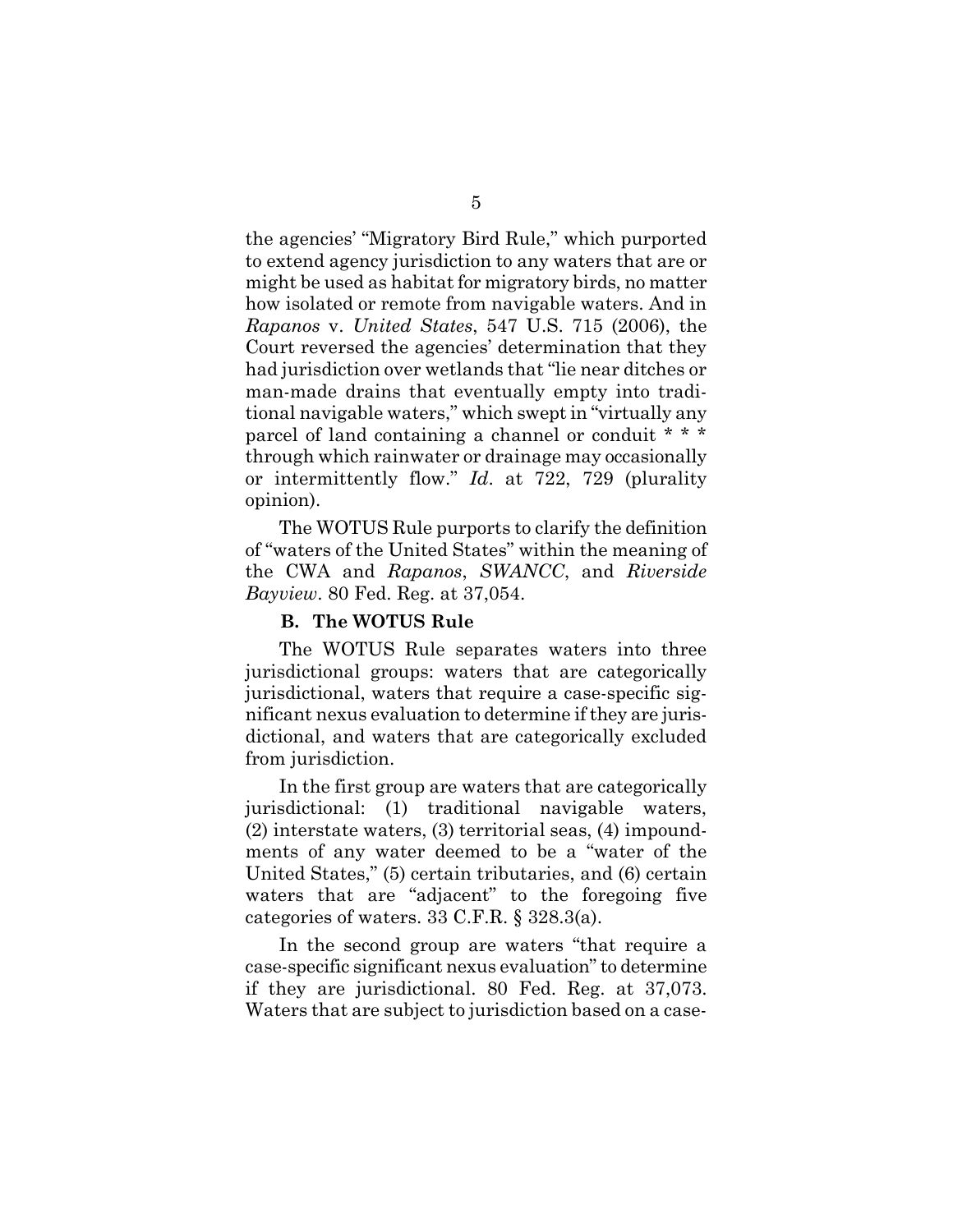specific significant nexus determination include: (A) waters, any part of which are within the 100-year floodplain of a traditional navigable water, interstate water, or territorial sea; or (B) waters, any part of which are within 4,000 feet of the ordinary high water mark of any of those jurisdictional waters, any impoundment of those jurisdictional waters, or any covered tributary. 33 C.F.R. § 328.3(a)(8).

In the third group are waters always excluded from jurisdiction. These include: swimming pools, puddles. ornamental waters, prior converted cropland, waste treatment systems, certain kinds of drainage ditches, farm and stock watering ponds, settling basins, waterfilled depressions incidental to mining or construction activity, subsurface drainage systems, and certain wastewater recycling structures. 33 C.F.R. § 328.3(b).

<span id="page-18-2"></span><span id="page-18-1"></span>The NAM and its co-plaintiffs in the Southern District of Texas will show (once this case reaches the merits stage) that the WOTUS Rule violates this Court's precedents, is deeply flawed both in substance and procedurally, and consequently violates the Administrative Procedure Act ("APA"), 5 U.S.C. § 706(2)(A)-(D). But to this point, uncertainty over the meaning of Section 1369(b) has meant that the NAM has spent the past 15 months since promulgation of the Rule litigating the issue of where jurisdiction over the merits belongs, in multiple forums.

## <span id="page-18-0"></span>**C. The Clean Water Act's Judicial Review Provisions**

The CWA grants the courts of appeals original jurisdiction to hear challenges to seven specified categories of final agency actions (App., *infra*, 53a-54a)—among them, insofar as relevant here, actions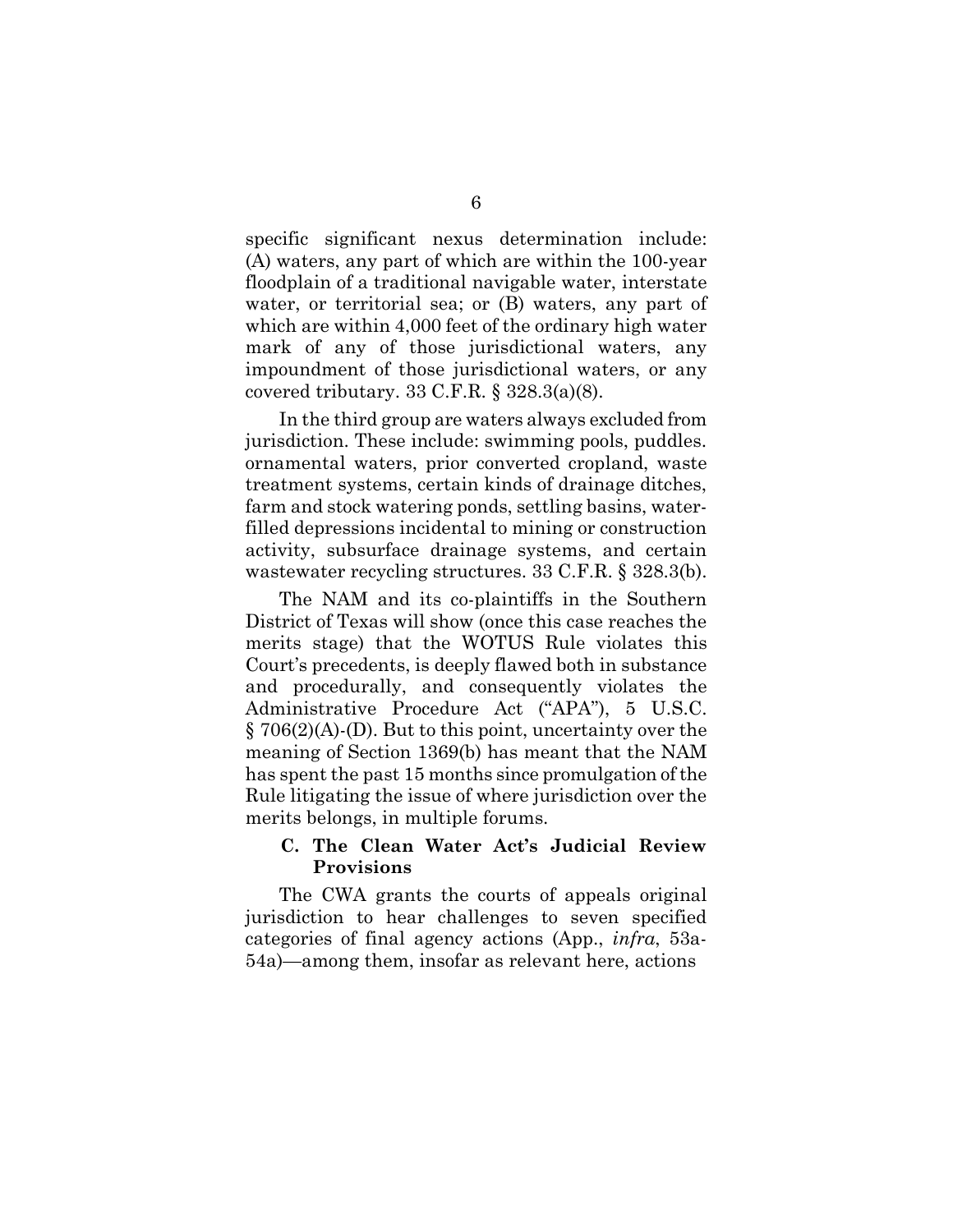(E) in approving or promulgating any effluent limitation or other limitation under section 1311, 1312, 1316, or 1345 of this title, [and]

<span id="page-19-1"></span>(F) in issuing or denying any permit under section 1342 of this title \* \* \*.

33 U.S.C. § 1369(b)(1). This jurisdiction is not only original, but exclusive. *Decker* v. *Nw. Envt'l Def. Ctr.*, 133 S. Ct. 1326, 1334 (2013).

Section 1369(b) very clearly "extends only to *certain* suits challenging *some* agency actions." *Decker*, 133 S. Ct. at 1334 (emphasis added). Challenges to agency rules not specified in Section 1369(b) proceed under Sections 702 and 704 of the APA, which provide that "[a] person suffering legal wrong" or "adversely affected or aggrieved by agency action" may bring suit in district court for judicial review of any "final agency action for which there is no other adequate remedy in a court." 5 U.S.C. §§ 702, 704. Thus, litigants whose claims do not fall within Section 1369(b)(1) may invoke a cause of action in district court under the APA and 28 U.S.C. § 1331. That Section 1369(b)(1) is not intended to be all-encompassing is confirmed by Section 1365(e), which preserves statutory and common law rights to seek relief against the Administrator (such as those available under the APA).

<span id="page-19-3"></span><span id="page-19-2"></span>In promulgating the WOTUS Rule the agencies conceded that while Section 1369(b)(1) "provides for judicial review in the courts of appeals of specifically enumerated actions of the Administrator," courts "have reached different conclusions on the types of actions that fall within" that provision. 80 Fed. Reg. at 37,104.

#### <span id="page-19-0"></span>**D. Litigation Challenging The New Rule**

Scores of state, municipal, industry, and environmental plaintiffs filed suits challenging the WOTUS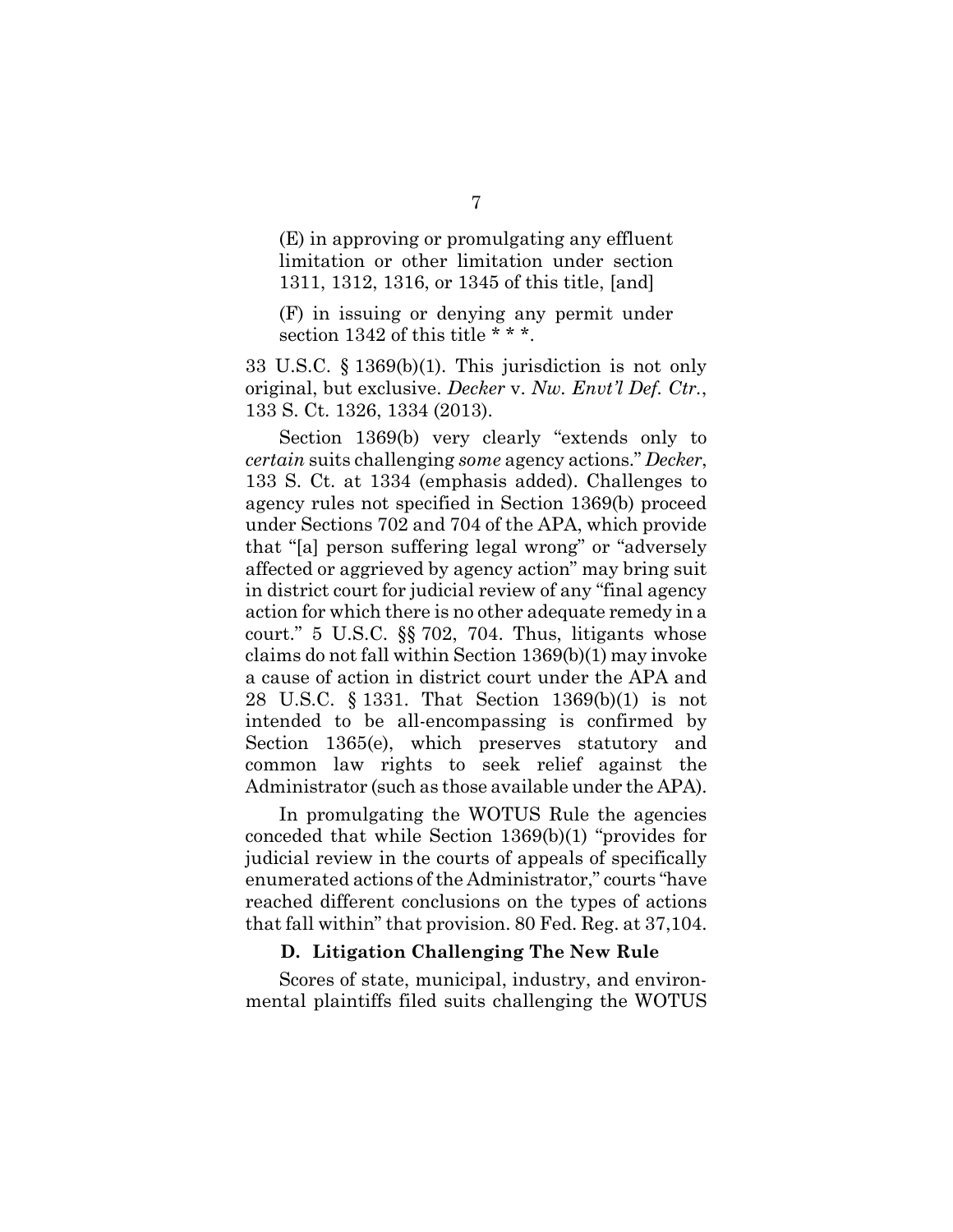Rule in district courts around the country, $\frac{1}{1}$  $\frac{1}{1}$  $\frac{1}{1}$  including the NAM, which filed suit along with other industry groups in the Southern District of Texas.[2](#page-20-3)

<span id="page-20-0"></span>The Judicial Panel on Multidistrict Litigation denied the federal government's request to consolidate the district court actions and to transfer them to the District Court for the District of Columbia. See *In re: Clean Water Rule*, MDL No. 2663, Dkt. 163 (JPML Oct. 13, 2015). The Judicial Panel held that transfer was inappropriate under 28 U.S.C. § 1407 because the complaints turn on issues of law, and held that "different jurisdictional rulings by the involved courts" also augured against consolidation. *Id*. at 2.

<span id="page-20-1"></span>Reflecting uncertainty surrounding the scope of Section 1369(b), many plaintiffs who filed district court actions (but not the NAM) also filed "protective" petitions for review in various courts of appeals.<sup>3</sup> [T](#page-20-4)hose petitions for review were consolidated and transferred

<span id="page-20-2"></span><sup>1</sup> Those actions are *North Dakota* v. *EPA*, No. 3:15-cv-59 (D.N.D.); *Murray Energy Corp.* v. *EPA*, No. 1:15-cv-110 (N.D. W. Va.); *Ohio* v. *EPA*, 2:15-cv-2467 (S.D. Ohio); *Texas* v. *EPA*, No. 3:15-cv-162 (S.D. Tex.); *Georgia* v. *McCarthy*, No. 2:15-cv-79 (S.D. Ga.); *Oklahoma ex rel. Pruitt* v. *EPA*, No. 4:15-cv-381 (N.D. Okla.); *Chamber of Commerce* v. *EPA*, No. 4:15-cv-386 (N.D. Okla.); *Southeastern Legal Foundation* v. *EPA*, No. 1:15-cv-2488-TCB (N.D. Ga.); *Washington Cattlemen's Association* v. *EPA*, No. 0:15 cv-3058 (D. Minn.); *Puget Soundkeeper Alliance* v. *McCarthy*, No. 2:15-cv-1342 (W.D. Wash.); *Waterkeeper Alliance* v. *EPA*, No. 3:15 cv-3927 (N.D. Cal.); *Natural Resources Defense Council* v. *EPA*, No. 1:15-cv-1324 (D.D.C.); and *Arizona Mining Ass'n* v. *EPA*, No. 2:15-cv-1752 (D. Az.).

<span id="page-20-3"></span><sup>2</sup> *Am. Farm Bureau Fed'n, et al.* v. *EPA*, No. 3:15-cv-165 (S.D. Tex.).

<span id="page-20-4"></span><sup>3</sup> The 22 petitions for review and more than 100 petitioners are identified in the Parties to the Proceeding Below section, *supra*, pp. ii-v.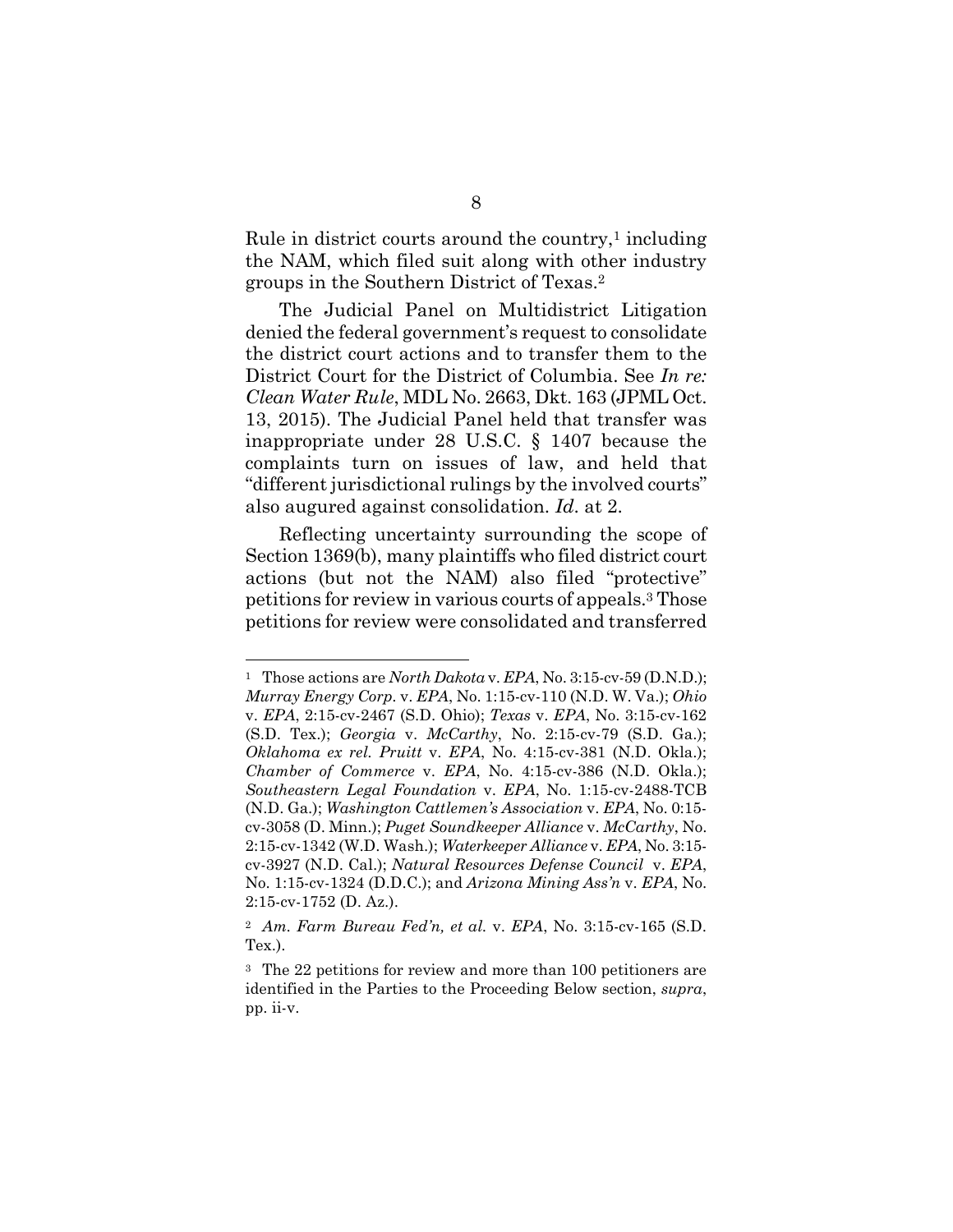to the Sixth Circuit pursuant to 28 U.S.C. § 2112(a). Consolidation Order, MCP No. 135 (JPML July 28, 2015).

The agencies moved to stay or dismiss cases in the district courts in favor of the circuit court litigation. All of the cases became ensnarled in the jurisdictional dispute, halting any progress towards the merits.

#### <span id="page-21-4"></span><span id="page-21-0"></span>*1. Confusion in the district courts*

<span id="page-21-2"></span>In August 2015, the U.S. District Court for the Northern District of West Virginia held that the Sixth Circuit had exclusive jurisdiction over Rule challenges. *Murray Energy Corp.* v. *EPA*, 2015 WL 5062506 (N.D. W. Va. Aug. 26, 2015). The U.S. District Court for the Southern District of Georgia reached the same conclusion. *Georgia* v. *McCarthy*, 2015 WL 5092568, at \*3 (S.D. Ga. Aug. 27, 2015).

<span id="page-21-3"></span><span id="page-21-1"></span>But the very same day as *McCarthy*, the U.S. District Court for the District of North Dakota affirmed its own jurisdiction, holding that Section 1369(b) does not apply. *North Dakota* v. *EPA*, 127 F. Supp. 3d 1047 (D.N.D. 2015). The court observed that "[i]f the exceptionally expansive view" of that provision "advocated by the government is adopted, it would encompass virtually all EPA actions under the Clean Water Act." *Id*. at 1053. The *North Dakota* court denied the agencies' motion to dismiss and preliminarily enjoined the operation of the Rule.[4](#page-21-5)

<span id="page-21-5"></span><sup>4</sup> See *North Dakota* v. *EPA*, 3:15-cv-59, Dkt. 79 (D.N.D. Sept. 4, 2015) (limiting the injunction to the States that were party to the challenge). After the Sixth Circuit ruled it had jurisdiction the North Dakota court denied the United States' renewed motion to dismiss and to dissolve the injunction and stayed the case "pending further decision by the Courts of Appeals or Supreme Court." *Id.*, Order, Dkt. 156 (May 24, 2016).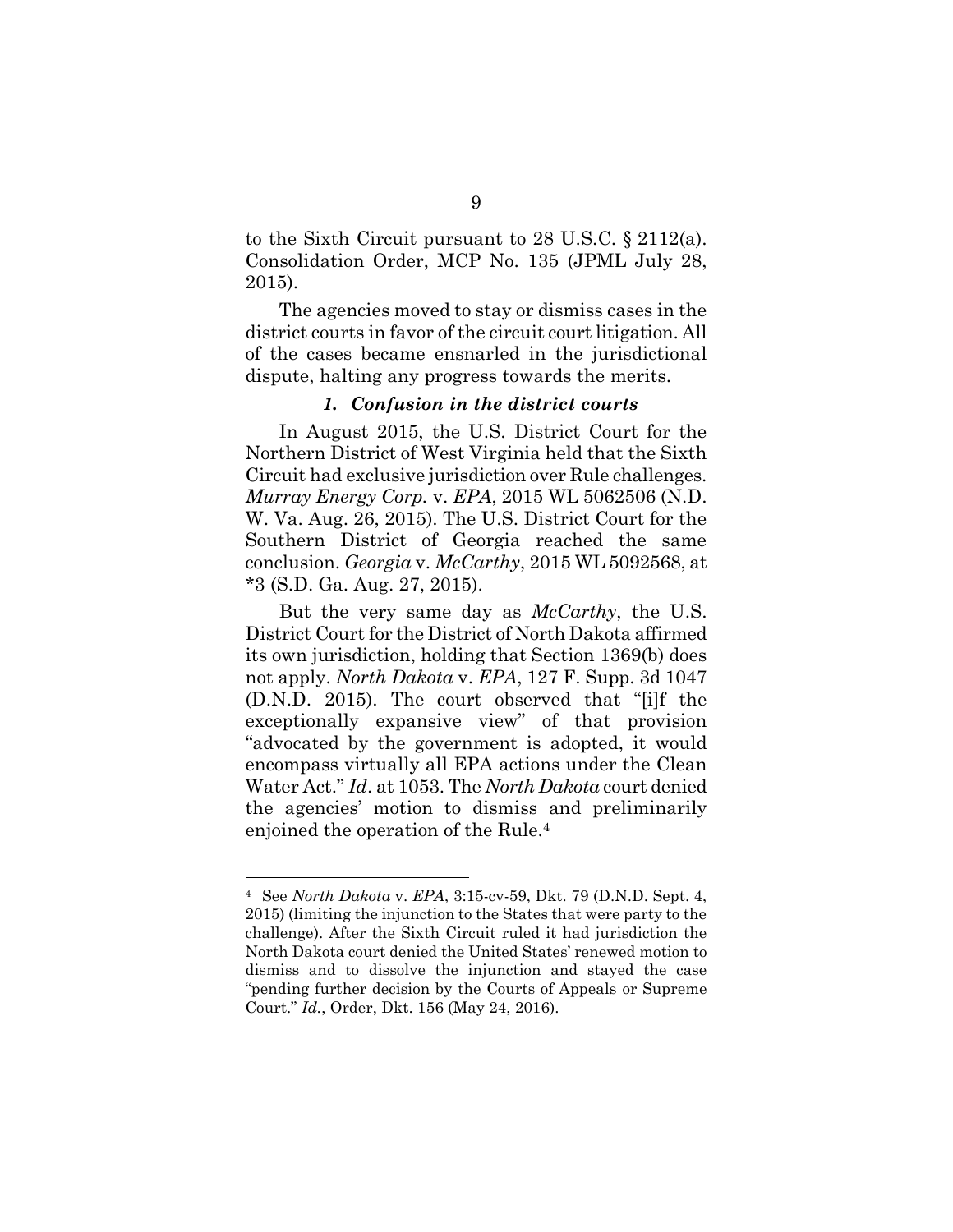## <span id="page-22-0"></span>*2. The Sixth Circuit refuses to dismiss the petitions for review*

The NAM, which had not filed a protective petition for review, successfully moved to intervene as a respondent in the Sixth Circuit. Dkt. 8, No. 15-3751 cons. (6th Cir. Sept. 16, 2015). The NAM then moved to dismiss the petitions for review for want of jurisdiction. Dkt. 39, No. 15-3751 cons. (6th Cir. Oct. 2, 2015), as did many of the parties that had filed protective petitions for review.

The Sixth Circuit ordered full briefing and argument on jurisdiction. On October 9, acknowledging the "still open question whether \* \* \* this litigation is properly pursued in this court or in the district courts," the Sixth Circuit issued a nationwide stay of the Rule to "temporarily silenc[e] the whirlwind of confusion that springs from uncertainty about the requirements of the new Rule and whether they will survive legal testing." *In re EPA*, 803 F.3d 804, 806, 808 (6th Cir. 2015). Judge Keith dissented, arguing that a stay was premature so long as the court's jurisdiction remained "in doubt." *Id*. at 809 (Keith, J., dissenting).

<span id="page-22-1"></span>On February 22, 2016, the Sixth Circuit concluded, in an unusually fractured decision, that it and not the district courts had jurisdiction to hear the Rule challenges. The court of appeals' 1-1-1 decision produced its own "whirlwind of confusion." 803 F.3d at 808. Indeed, the only thing the panel could agree on was that subsections (E) and (F) were the "only two provisions of  $§$  1369(b)(1)" that "potentially apply." App., *infra*, 8a. On all other issues the panel splintered.

*a. Judge McKeague's opinion*. Judge McKeague admitted that the government's textual arguments as to subsection (E) were "not compelling." App., *infra*, 9a.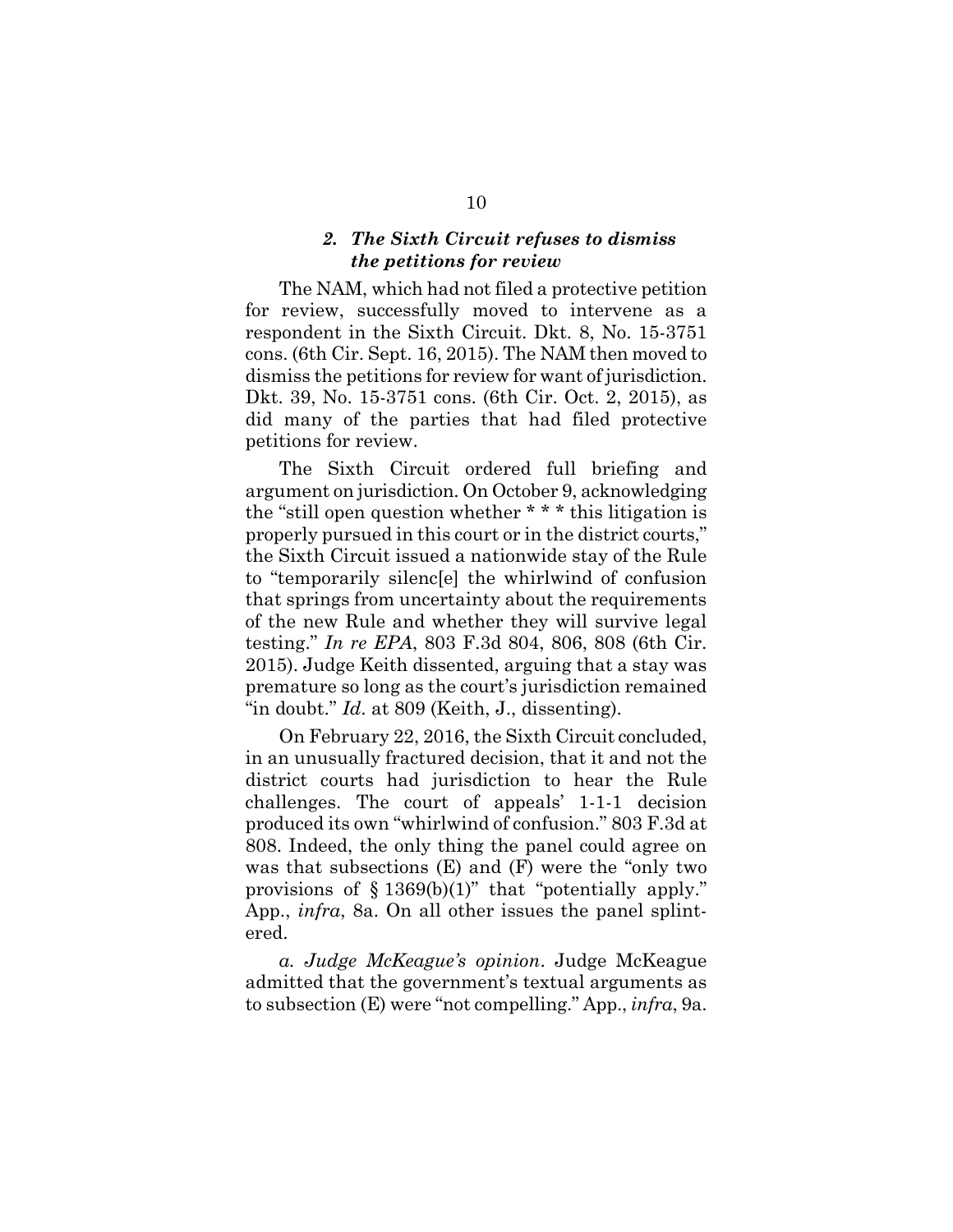"[T]he Rule's clarified definition," he wrote, does not "approve or promulgate *any* limitation that imposes *ipso facto* any restriction or requirement on point source operators or permit issuers." *Ibid*. (emphasis added). "Rather," it is "a definitional rule that, operating in conjunction with other regulations, will result in imposition of such limitations." *Ibid*.

<span id="page-23-1"></span>Judge McKeague nevertheless concluded that jurisdiction lies in the court of appeals under subsection (E)—not because the statutory text requires it, but because this Court's decision in *E.I. du Pont de Nemours Co.* v. *Train* does so. Judge McKeague conceded that the *du Pont* case "can be read in more ways than one." App., *infra*, 10a. But he believed that *du Pont* "eschewed" a "literal reading" of Section  $1369(b)(1)$  in favor of a "more generous" interpretation than the statutory "language would indicate," and that this interpretation encompasses the WOTUS Rule because the Rule's "practical effect will be to *indirectly* produce various limitations on point-source operators and permit issuing authorities." App., *infra*, 10a, 13a, 17a.

<span id="page-23-2"></span><span id="page-23-0"></span>Turning to Subsection (F), Judge McKeague recognized that the Rule does not "issue" or "deny" any permits. But he concluded that Subsection (F) ought not be given "a strict literal application" either. App., *infra*, 17a. In support, Judge McKeague cited this Court's opinion in *Crown Simpson Pulp Co.* v. *Costle* and the Sixth Circuit's decision in *National Cotton Council of America* v. *EPA*, 553 F.3d 927 (6th Cir. 2009). He reasoned that those decisions together authorize direct review in the circuit courts of any regulation that merely, in some indirect way, "*affects* permitting requirements." App., *infra*, 19a (emphasis added).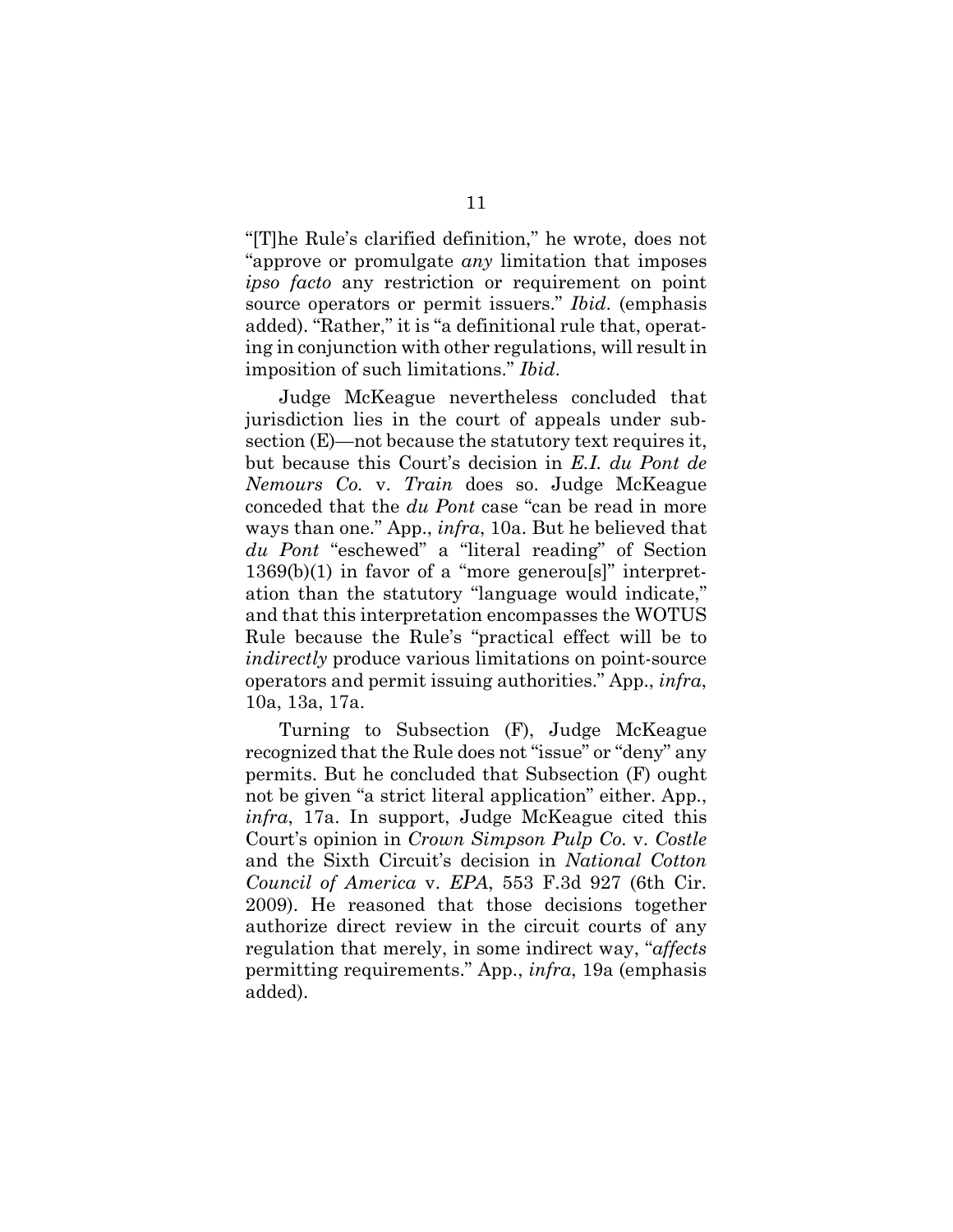<span id="page-24-0"></span>*b. Judge Griffin's begrudging concurrence*. Judge Griffin concurred in the judgment only. Like Judge McKeague, he concluded that the "plain text" of subsection (E) does not govern the petitions for review because the WOTUS Rule is not an "effluent limitation or other limitation." App., *infra*, 30a-31a. But unlike Judge McKeague, Judge Griffin refused to read *du Pont* as "shoehorning an exercise in jurisdictional linedrawing into subsection (E)'s 'other limitation' provision," and hence found no jurisdiction under Subsection (E). App., *infra*, 35a.

Canvassing the text and Supreme Court precedents, Judge Griffin also thought it plain that Subsection (F) "simply does not apply here." App., *infra*, 40a. He concurred in the judgment only because, in his view, the Sixth Circuit's earlier decision in "*National Cotton* dictates [the] conclusion" that Subsection (F) encompasses the WOTUS Rule—a conclusion he criticized because it means that subsection (F)'s "jurisdictional reach \* \* \* has no end." App., *infra*, 42a. Judge Griffin explained that "while I agree" with Judge McKeague "that *National Cotton* controls this court's conclusion, I disagree that it was correctly decided. But for *National Cotton*, I would find jurisdiction lacking." App., *infra*, 38a-39a.

*c. Judge Keith's dissent.* Judge Keith dissented. He joined Judge Griffin in holding Subsection (E) inapplicable. App., *infra*, 45a. But he concluded that "*National Cotton*'s holding is not as elastic as the concurrence suggests." App., *infra*, 47a. It does not authorize original subject-matter jurisdiction over "all rules '*relating*' to [permitting] procedures, such as the one at issue here," which "merely defines the scope of the term 'waters of the United States.'" App., *infra*, 46a. Even read most broadly, *National Cotton* interpreted Section 1369(b) to reach only those rules that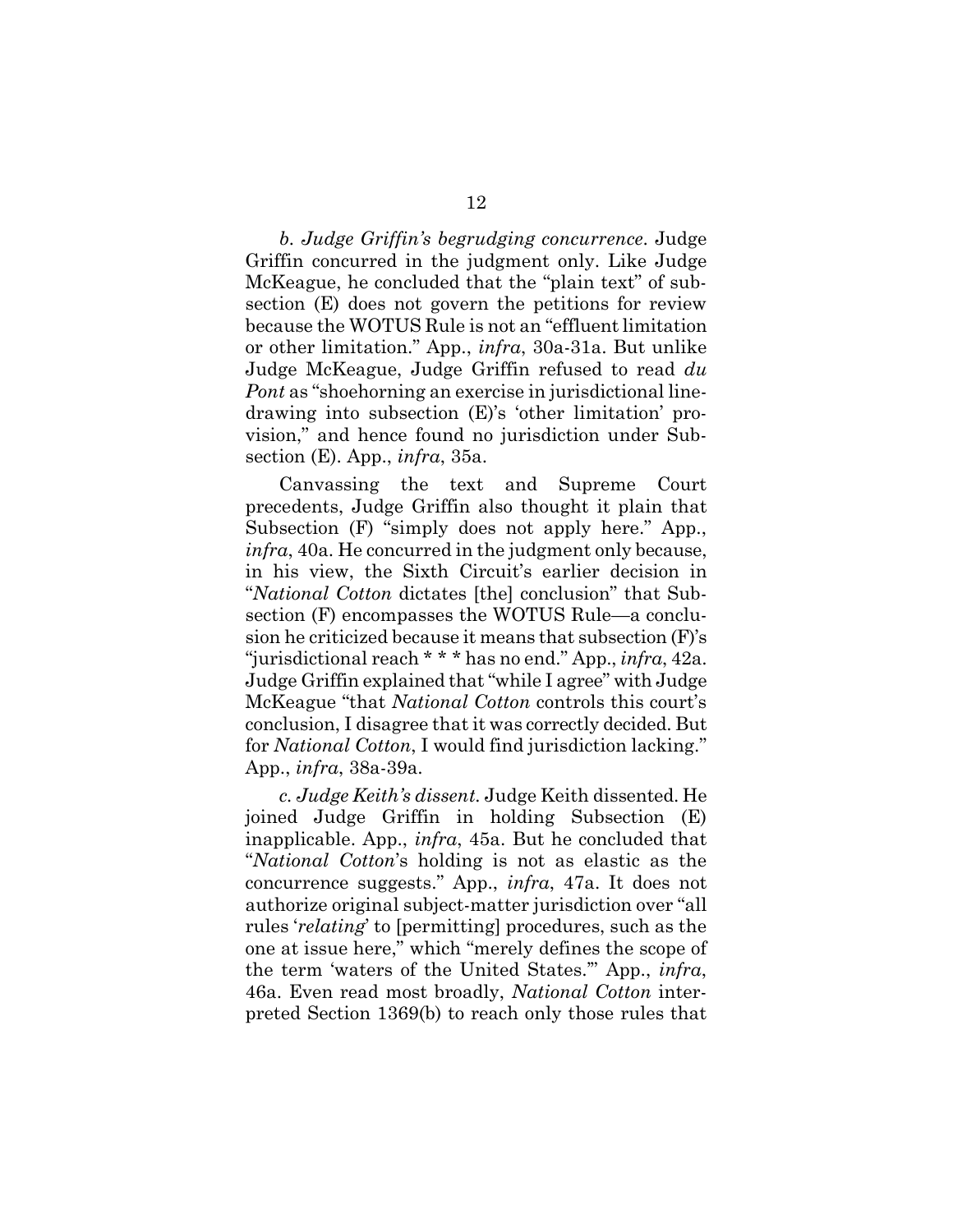<span id="page-25-1"></span>"regulate' or 'govern' [permitting] procedure," which the WOTUS Rule does not. *Ibid.* Observing that the Eleventh Circuit had rejected *National Cotton*'s reasoning in *Friends of the Everglades* v. *EPA*, 699 F.3d 1280 (11th Cir. 2012), Judge Keith saw no need to read *National Cotton* "in a way that expands the jurisdictional reach of subsection (F) in an allencompassing, limitless fashion." App., *infra*, 46a-47a. He would have granted the motions to dismiss and sent the parties to the district courts for initial review.

The Sixth Circuit issued a separate judgment denying the motions to dismiss. App., *infra*, 48a-50a.

The NAM and others petitioned the Sixth Circuit to rehear its jurisdictional ruling *en banc*. The court denied rehearing over the dissent of Judge Keith. App., *infra*, 51a-52a. Thereafter, the court set a briefing schedule on a motion relating to the content of the administrative record, followed by the merits. Merits briefing will not be completed until mid-February 2017—*twenty months* after the EPA and the Corps first promulgated the Clean Water Rule. Case Management Order No. 2, Dkt. 99 (June 14, 2016).

## <span id="page-25-2"></span><span id="page-25-0"></span>**E. The Aftermath Of The Sixth Circuit's Decision**

Following the Sixth Circuit's fractured decision, the U.S. District Court for the Northern District of Oklahoma declined jurisdiction. *Oklahoma ex rel. Pruitt* v. *EPA*, 2016 WL 3189807 (N.D. Okla. Feb. 24, 2016). The government moved to dismiss or stay other cases, including in the Southern District of Texas, where the NAM's case is pending. The NAM opposed the government's motion, which remains pending. *Am. Farm Bureau Fed'n, et al.* v. *EPA*, 3:15-cv-165 (S.D. Tex.), Dkt. 50.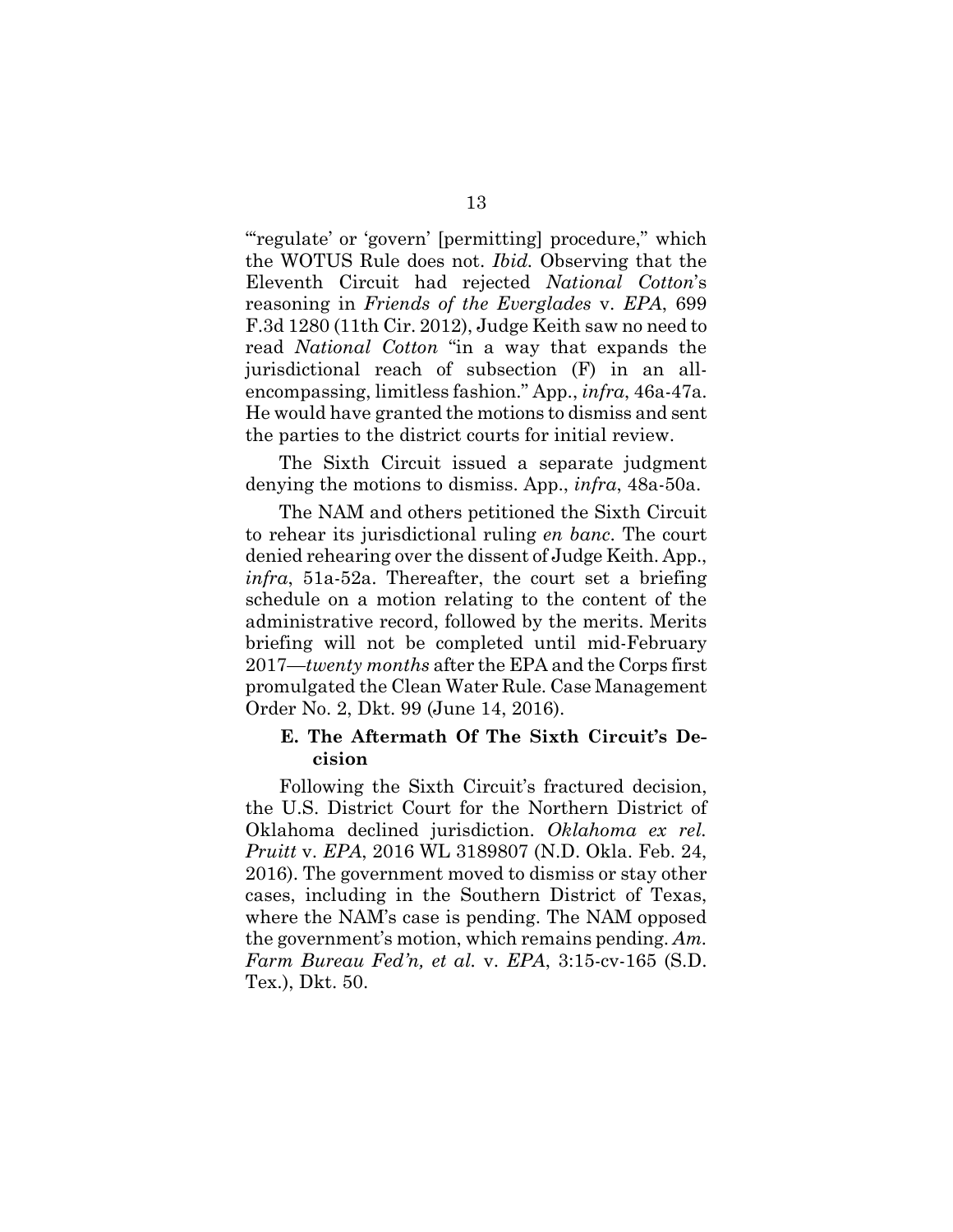<span id="page-26-3"></span>In August, the Eleventh Circuit abstained under *Colorado River* from deciding the appeal of the denial of a preliminary injunction for lack of jurisdiction in *Georgia* v. *McCarthy*, pending the Sixth Circuit's decision on the merits. *Georgia* v. *McCarthy*, 2016 WL 4363130 (11th Cir. Aug. 16, 2016).[5](#page-26-4) Pointedly, the Eleventh Circuit did not endorse the Sixth Circuit's jurisdictional analysis. Nor did it order the district court to dismiss the case for lack of jurisdiction. Rather, relying on "[c]onsiderations of wise judicial administration," the court determined to "stay [its] hand" pending "further developments." *Id*. at \*2.

#### <span id="page-26-2"></span><span id="page-26-1"></span><span id="page-26-0"></span>**REASONS FOR GRANTING THE PETITION**

## **I. The Sixth Circuit Erroneously Took Jurisdiction Under Section 1369(b), In Conflict With Decisions Of Other Circuits.**

"Section 1369(b) extends only to certain suits challenging some agency actions." *Decker* v. *Nw. Envtl. Def. Ctr.*, 133 S. Ct. 1326, 1334 (2013). It does not extend to suits challenging the WOTUS Rule. A majority of the panel understood that fact. App., *infra*, 27a (Griffin, J.), 45a (Keith, J.). Judge Griffin nevertheless voted with Judge McKeague to exercise jurisdiction under Section 1369(b)(1)(F), believing that he was bound by the Sixth Circuit's "incorrect" decision in *National Cotton*. App, *infra*, 44a. The panel's decision to exercise jurisdiction was in error and in conflict with decisions of other circuits.

<span id="page-26-4"></span><sup>5</sup> The NAM and its co-plaintiffs filed an *amicus* brief in the Eleventh Circuit in *McCarthy* urging reversal of the district court's decision declining jurisdiction. The NAM and its coplaintiffs likewise filed an *amicus* brief in the Tenth Circuit in the *Pruitt* case urging reversal of the dismissal. The *Pruitt* appeal has not yet been decided.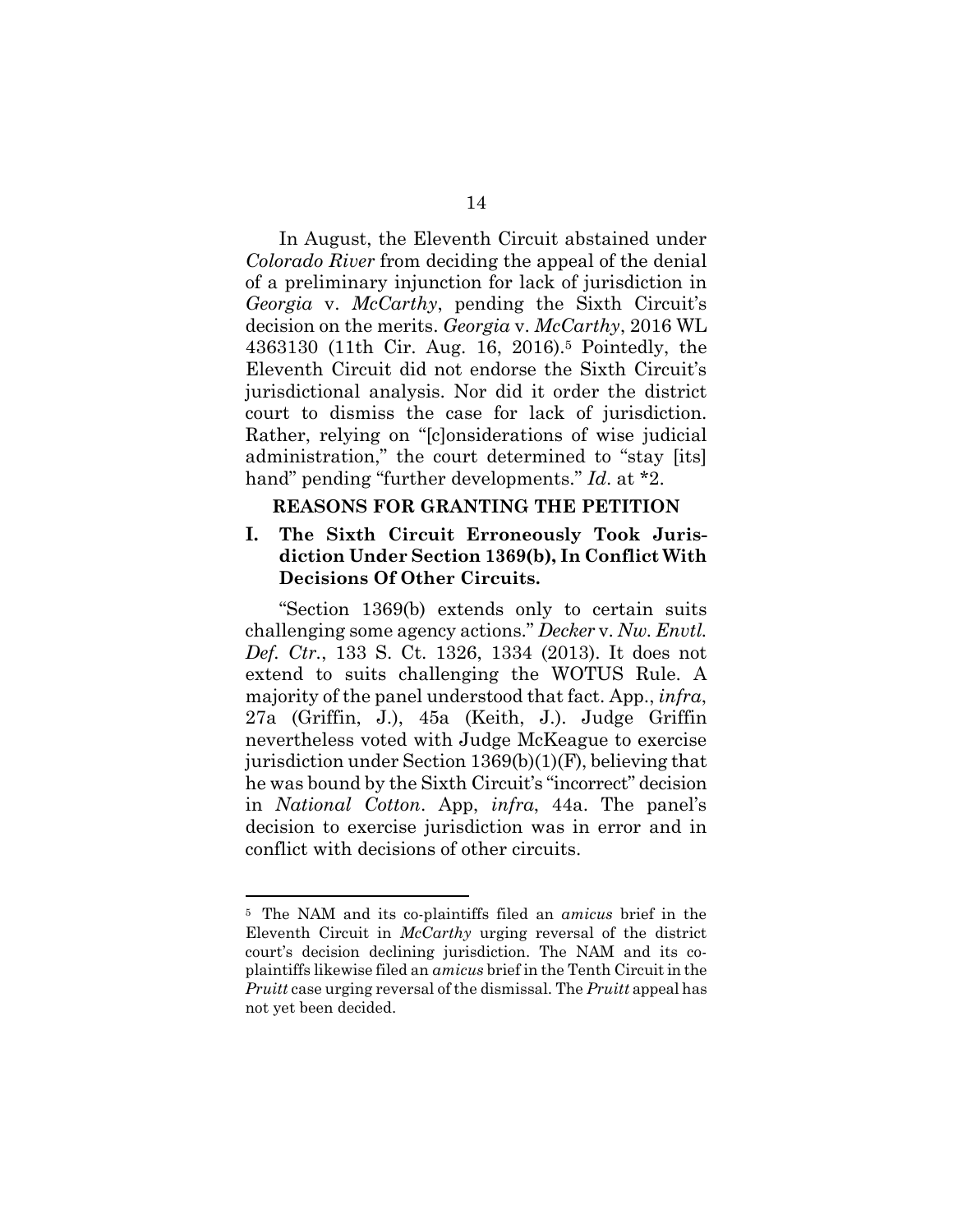## <span id="page-27-0"></span>**A. The Sixth Circuit Lacks Jurisdiction Under Section 1369(b).**

1. Section 1369(b)(1)(F) does not authorize the Sixth Circuit's review of the Rule. It grants courts of appeals original jurisdiction to "[r]eview \* \* \* the Administrator's action \* \* \* in issuing or denying any permit under section 1342." There are plenty of examples in which the EPA Administrator *actually* issues or denies a Section 1342 permit; those EPA actions are properly challenged in the courts of appeals.[6](#page-27-6)

<span id="page-27-5"></span>The WOTUS Rule, by contrast, does not issue or deny a permit. EPA Administrator Gina McCarthy admitted as much: "the Clean Water Rule is a jurisdictional rule. It doesn't result in automatic permit decisions." *The Fiscal Year 2016 EPA Budget: Joint Hearing Before the Subcomm. on Energy & Power & the Subcomm. on Environment & Economy of the House Comm. on Energy & Commerce*, 114th Cong. 70 (Feb. 25, 2015). Judge Griffin therefore was correct in concluding that "[o]n its face, subsection (F) clearly does not apply," because the Rule "neither issues nor denies a permit" under Section 1342. App., *infra*, 39a. "[T]his should end the analysis." *Ibid.*

Judge McKeague agreed that this reading is "consonant with the plain language" of the statute.

<span id="page-27-6"></span><span id="page-27-4"></span><span id="page-27-3"></span><span id="page-27-2"></span><span id="page-27-1"></span><sup>6</sup> See, *e.g.*, *Nat. Res. Def. Council* v. *EPA*, 808 F.3d 556, 562 & n.4 (2d Cir. 2015) (challenging grant of Section 1342 permit to vessels); *Alaska Eskimo Whaling Comm'n* v. *EPA*, 791 F.3d 1088, 1090-1091 (9th Cir. 2015) (challenging grant of Section 1342 permit to oil and gas exploration facilities); *Upper Blackstone Water Pollution Abatement Dist.* v. *EPA*, 690 F.3d 9, 11, 20 (1st Cir. 2012) (challenging grant of Section 1342 permit to sewage treatment plant); *Alton Box Bd. Co.* v. *EPA*, 592 F.2d 395, 396 (7th Cir. 1979) (challenging denial of Section 1342 permit to mill).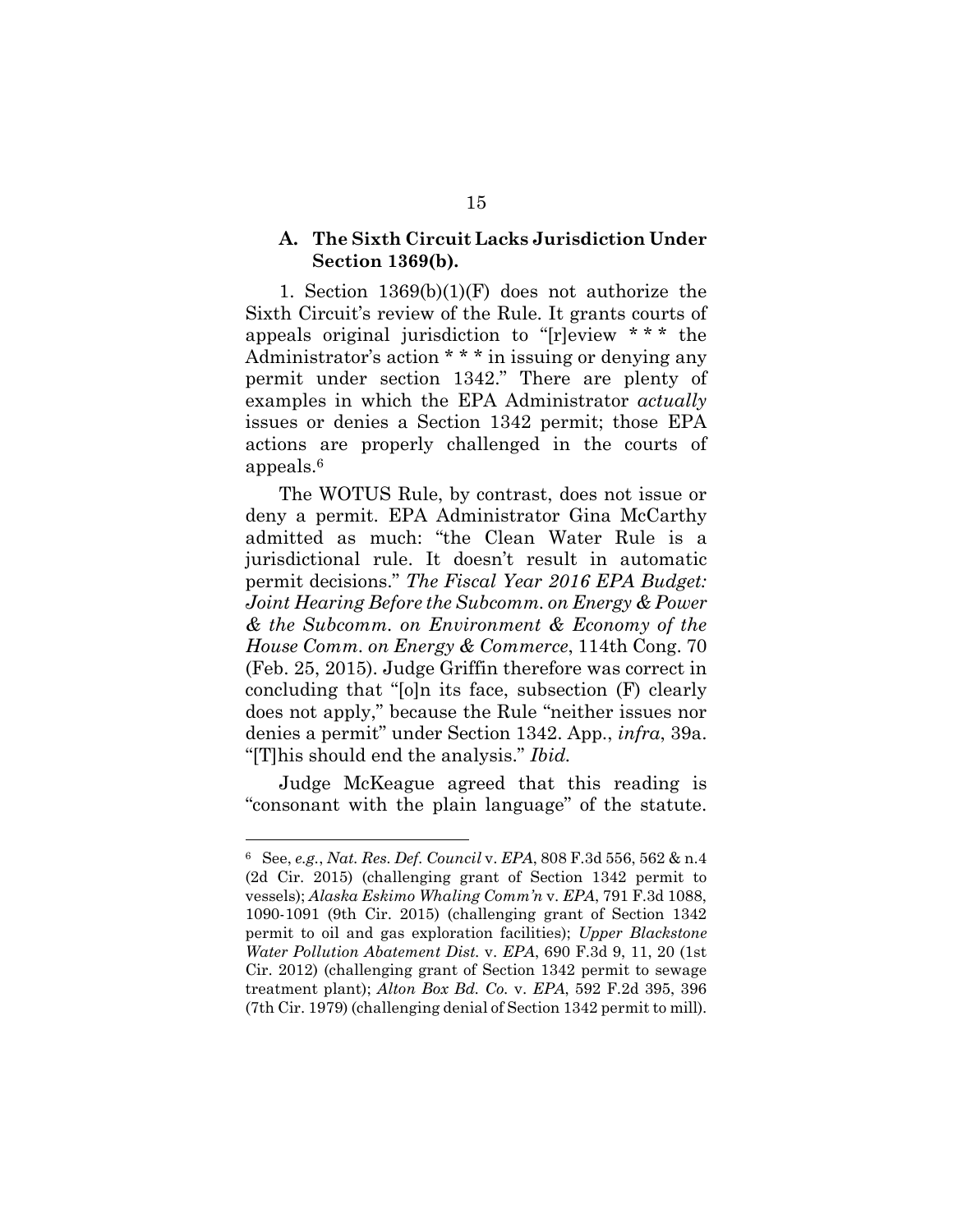<span id="page-28-0"></span>App., *infra*, 23a-24a. But he chose not to apply that plain language on the ground that *Crown Simpson Pulp Co.* v. *Costle*, 445 U.S. 193 (1980), "opened the door to constructions other than a strict literal application." App., *infra*, 17a.

To put it plainly, Judge McKeague misread *Crown Simpson*. In that case, EPA vetoed Section 1342 permits that a California agency had issued to pulp mills after EPA had delegated permitting authority to the State. 445 U.S. at 194-195 & n.3. This Court held that the Ninth Circuit had jurisdiction under Section  $1369(b)(1)(F)$  to review EPA's vetoes because "EPA's veto of a state-issued permit is functionally similar to its denial of a permit in States which do not administer an approved permit-issuing program" and had the "precise effect" of denying the permits. *Id.* at 196.

As Judge Griffin explained, *Crown Simpson*'s "facts \* \* \* make clear that the Court understood functional similarity in a narrow sense.'" App., *infra*, 40a. EPA effectively had denied Crown Simpson's Section 1342 permit applications in the most literal sense. Judge McKeague lost sight of those facts when he read *Crown Simpson* to allow courts of appeals to review any CWA regulation "so long as it affects permitting requirements." App., *infra*, 19a.

Congress could have written paragraph (F) to apply to EPA actions "affecting when permits are or are not required under Section 1342." But Judge McKeague's approach cannot be squared with the statute that Congress *actually* wrote, which applies to agency actions that *themselves* amount to "issuing or denying any permit under section 1342." As Judges Keith and Griffin recognized, it is difficult to imagine any case in which Judge McKeague's expansive redrafting of paragraph (F) would not confer jurisdiction.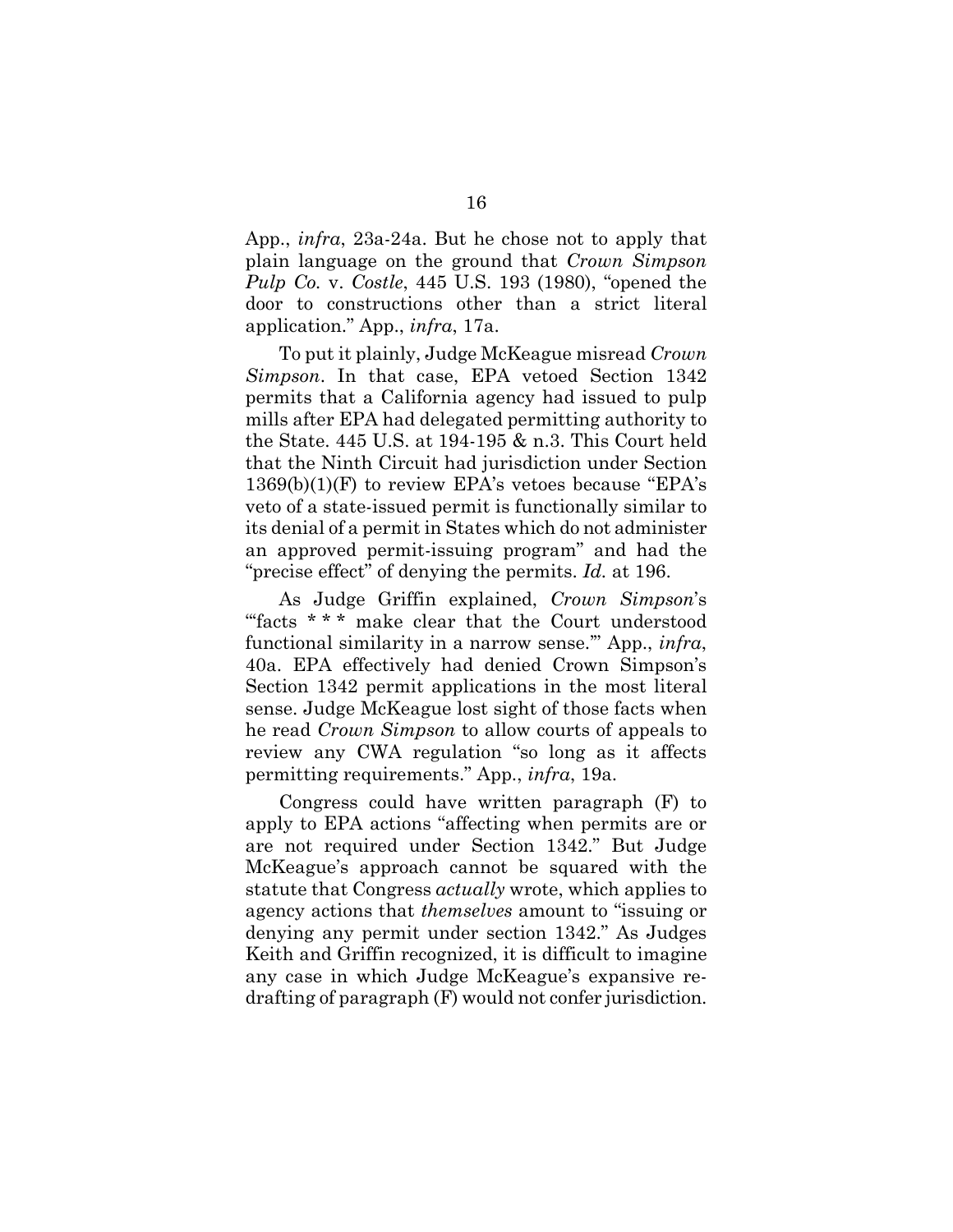See App., *infra*, 42a (it means subsection (F)'s "jurisdictional reach \* \* \* has no end") (Griffin, J.); App., *infra*, 47a (it "expands the jurisdictional reach of subsection (F) in an all-encompassing, limitless fashion") (Keith, J.).

Judge Keith explained in his dissent why Judge Griffin erred in nevertheless voting to exercise jurisdiction under Section 1369(b)(1)(F) on the ground that *National Cotton* required it. But Judge Griffin's belief that his vote was forced by the incorrect decision in *National Cotton* is of no moment here. Unbound by *National Cotton*, this Court is free to read the statute correctly.

2. A majority of the panel properly concluded that Section  $1369(b)(1)(E)$  does not confer jurisdiction. App., *infra*, 29a-38a (Griffin, J.), 45a (Keith, J.); see also Gov't Opp. to Rh'g Pets. at 22 n.7, Dkt. 89 (Apr. 1, 2016) (conceding that the Sixth Circuit is not exercising jurisdiction under paragraph (E)). The agencies' contention that Section 1369(b)(1)(E) confers jurisdiction is mistaken.

<span id="page-29-0"></span>Paragraph (E) grants jurisdiction to courts of appeals to review "the Administrator's action \* \* \* in approving or promulgating any effluent limitation or other limitation under section 1311, 1312, 1316, or 1345." It is undisputed that the Rule is *not* an "effluent limitation," which is a "restriction \* \* \* on quantities, rates, and concentrations of chemical" or other constituents that are discharged into navigable waters. 33 U.S.C. § 1362(11); see App., *infra*, 8a-9a. The Rule also is not an "other limitation under section 1311, 1312, 1316, or 1345," for three independent reasons.

<span id="page-29-1"></span>First, the Rule is not a "limitation" in any ordinary sense of that word. It does not directly restrict the use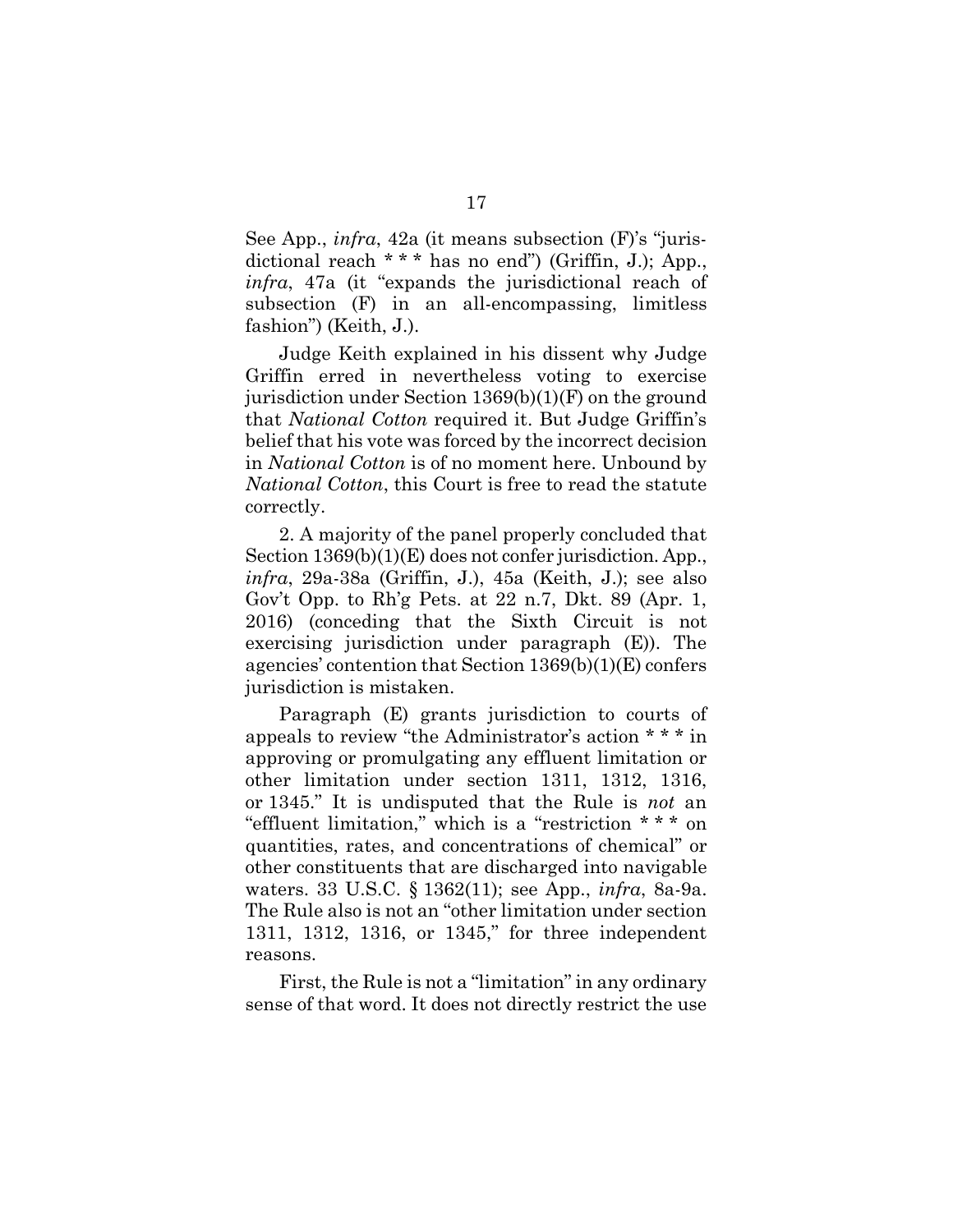to which property owners put their land. It purports only to define the phrase "waters of the United States," which describes the waters to which *other* CWA sections may apply. As Judge Griffin put it, the Rule "is not self-executing" but merely "operates in conjunction with other sections scattered throughout the Act to define when [the Act's other] restrictions \* \* \* apply." App., *infra*, 31a; see also *id*. at 9a ("[T]he Rule's clarified definition is not self-executing"; only "operating in conjunction with other regulations [will it] result in imposition of such limitations") (McKeague, J.).

<span id="page-30-1"></span>Second, the Rule is not an "other" limitation. The *ejusdem generis* canon requires reading a general term following a specific term as "embrac[ing] only objects similar in nature to those objects enumerated by the preceding specific words." *Circuit City Stores, Inc.* v. *Adams*, 532 U.S. 105, 114-115 (2001). Application of the canon thus requires reading "other limitation" as embracing an object similar to an "effluent limitation." Effluent limitations are not just *any* limitation; rather, they "dictate in specific and technical terms the amount of each pollutant that a point source may emit." *Am. Paper Inst.* v. *EPA*, 890 F.2d 869, 876 (7th Cir. 1989). The Rule, which is a regulatory definition of "waters of the United States," is not even remotely similar in nature to an effluent limitation.

<span id="page-30-2"></span><span id="page-30-0"></span>Third, the Rule is not an other limitation "under section 1311, 1312, 1316, or 1345." Each of those sections provides for the issuance of effluent limitations or effluent limitation-like rules. Section 1311 governs "effluent limitations." Section 1312 governs "water quality related effluent limitations," which are additional effluent limitations that may be imposed where other limitations fail to achieve water quality standards. Section 1316 requires establishment of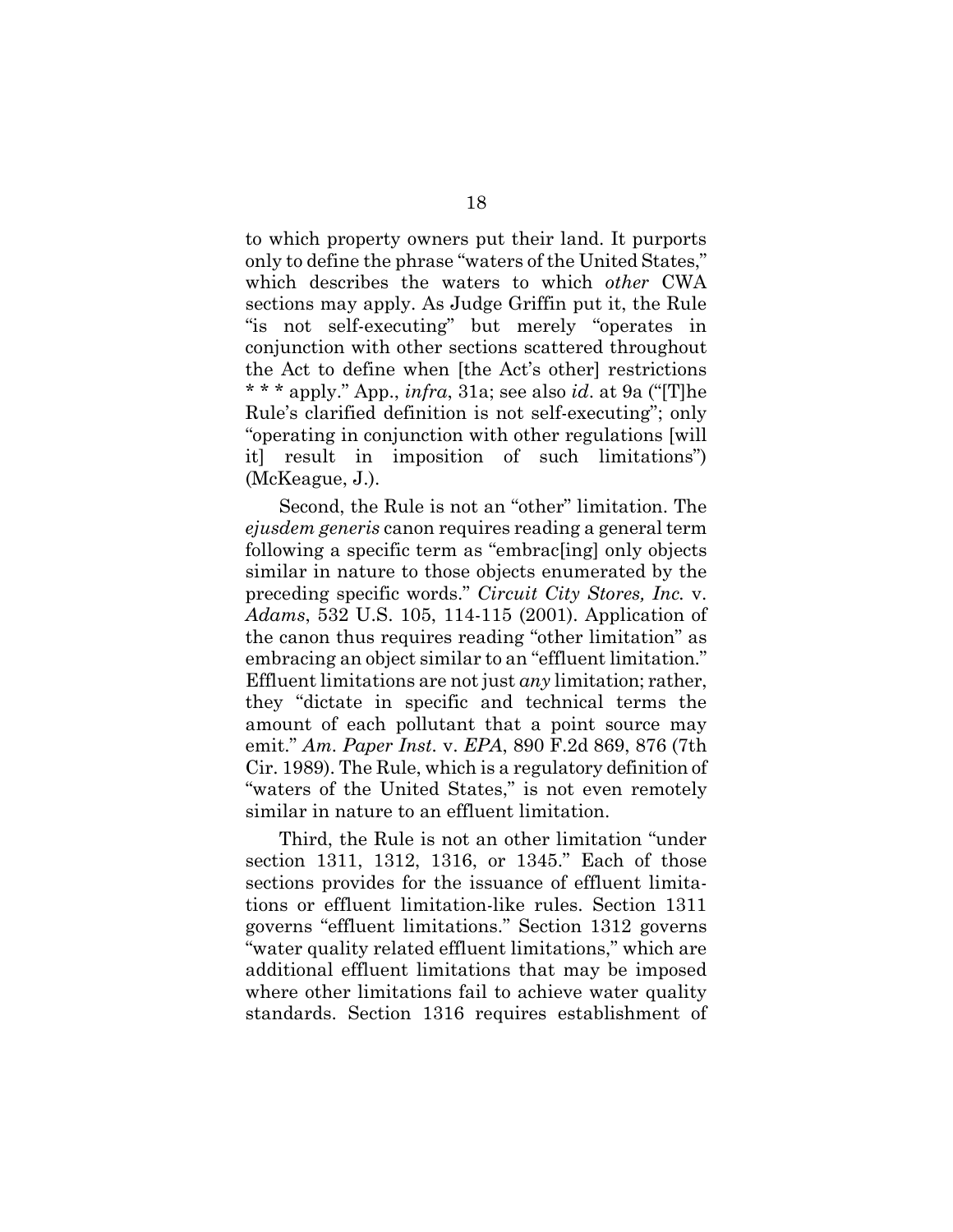technology-based effluent controls for new dischargers. And Section 1345 restricts the discharge of sewage sludge. It would be a mistake to think of the agencies' definition of "waters of the United States" as a limitation at all; it would be downright absurd to say that, *as* a limitation, it has a purpose similar in nature to an effluent limitation describing the technical measures of pollutants allowed under a permit—much less that it was promulgated under any of the specifically identified statutory provisions. See App., *infra*, 30a-31a (Griffin, J.) (the Rule "does not emanate from these sections" and is not "related to the statutory boundaries set forth in [them]"); *Friends of the Everglades*, 699 F.3d at 1286 ("[E]ven if the watertransfer rule could be classified as a limitation, it was not promulgated under section 1311, 1312, 1316, or 1345").

<span id="page-31-1"></span><span id="page-31-0"></span>3. There is another reason to reject interpreting paragraphs (E) or (F) as limitless grants of original jurisdiction to the courts of appeals over all agency rulemaking that touches on CWA permitting: the *expressio unius est exclusio alterius* canon, which provides that the expression of one thing implies the exclusion of another. Section 1369(b) meticulously catalogues seven categories of agency action subject to original review in the courts of appeals. Congress's careful selection "justif[ies] the inference" that a general grant to courts of appeals of jurisdiction over all CWA rules was "excluded by deliberate choice, not inadvertence." *Barnhart* v. *Peabody Coal Co*., 537 U.S. 149, 168 (2003). "No sensible person accustomed to the use of words in laws would speak so narrowly and precisely of particular statutory provisions [in Section 1369(b)], while meaning to imply a more general and broad coverage than the statutes designated." *Long-*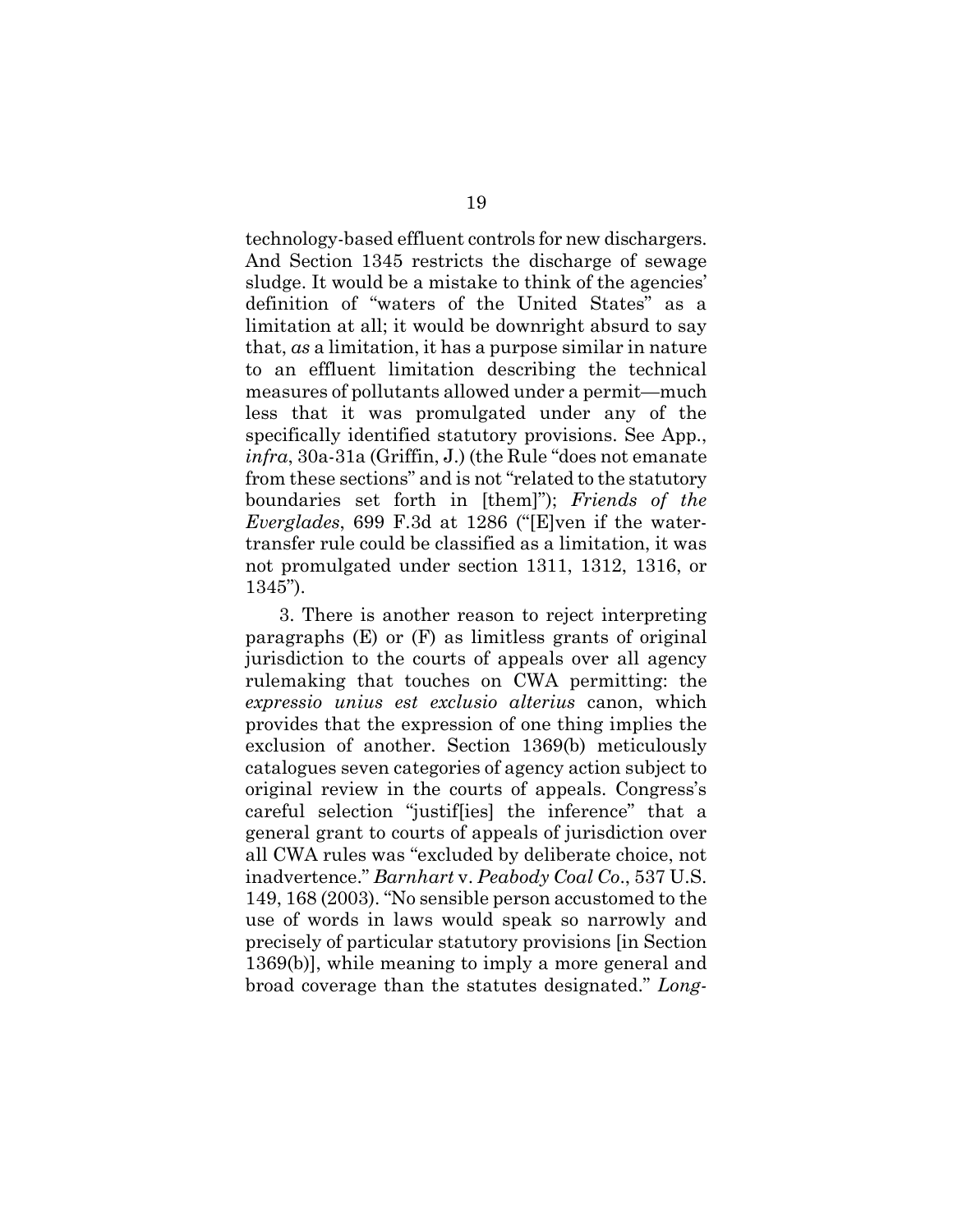*view Fibre Co.* v. *Rasmussen*, 980 F.2d 1307, 1313 (9th Cir. 1992).

<span id="page-32-2"></span>That conclusion takes on special force when Section 1369(b) is considered alongside the much broader grant of jurisdiction to courts of appeals in the Clean Air Act. That statute provides for original jurisdiction in the courts of appeals over challenges not only to particular agency actions, but also to "any other nationally applicable regulations promulgated, or final action taken, by the Administrator" under the Act. 42 U.S.C. § 7607(b)(1). That language shows that Congress knows how to "ma[ke] express provisions" for expansive original jurisdiction in the courts of appeals when it wants to and that its "omission of the same [language]" from Section 1369(b)(1) "was purposeful." *Zadvydas* v. *Davis*, 533 U.S. 678, 708 (2001). In short, the panel plainly erred in exercising jurisdiction under Section 1369(b).

#### <span id="page-32-3"></span><span id="page-32-1"></span><span id="page-32-0"></span>**B. The Panel's Ruling Conflicts With Decisions Of Other Courts Of Appeals.**

The panel's erroneous decision deepens a conflict among the circuits. In their preamble to the Rule the agencies acknowledged that "courts have reached different conclusions on the types of actions that fall within section [1369(b)]." 80 Fed. Reg. at 37,104; see also Allison LaPlante *et al.*, *On Judicial Review Under the Clean Water Act in the Wake of* Decker v. Northwest Environmental Defense Center: *What We Know Now and What We Have Yet to Find Out*, 43 ENVTL. L. 767, 767 (2013) (observing that decisions interpreting Section 1369(b) are "confusing and messy" because the "Circuits are split"). The panel's ruling itself hopelessly fractured—cannot be reconciled with *Friends of the Everglades* v. *EPA*, 699 F.3d 1280 (11th Cir. 2012).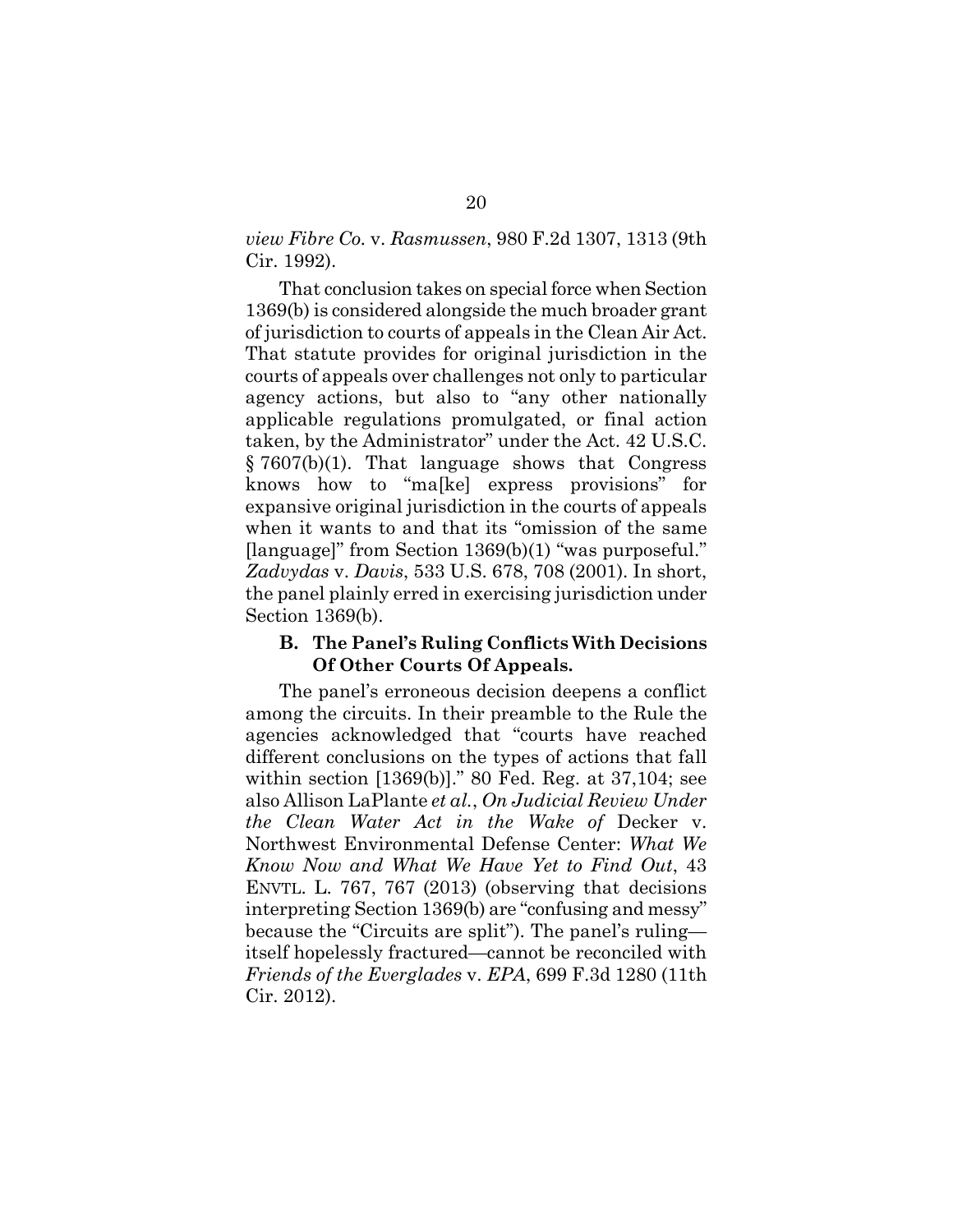1. In *Friends of the Everglades*, the Eleventh Circuit held that it lacked original jurisdiction to review EPA's water transfer rule. 699 F.3d at 1283. That rule excludes from the CWA's prohibition of "any addition of any pollutant to navigable waters" without a Section 1342 permit an activity that "conveys or connects waters of the United States," provided the activity does not "subjec[t] the transferred water to intervening industrial, municipal, or commercial use." But it includes within the prohibition an activity in which "pollutants [are] introduced by the water transfer activity itself to the water being transferred." 40 C.F.R. § 122.3(i); see 33 U.S.C. § 1362(12).

<span id="page-33-2"></span><span id="page-33-1"></span>EPA argued in *Friends* that Section 1369(b)(1)(F) provided jurisdiction because paragraph (F) "appl[ies] to any 'regulations relating to permitting itself'" (699 F.3d at 1288)—the very argument that Judge McKeague accepted here. See App., *infra*, 19a. The Eleventh Circuit flatly rejected that contention because it is "contrary to the statutory text." 699 F.3d at 1288.

<span id="page-33-0"></span>The Eleventh Circuit also declined to follow the Sixth Circuit's decision in *National Cotton*, explaining that *National Cotton* "provided no analysis" of Section  $1369(b)(1)(F)$  and "cited two decisions of the Ninth Circuit that the Ninth Circuit had distinguished in *Northwest Environmental Advocates*" (a decision we discuss below). 699 F.3d at 1288. Here, Judge Griffin found the Eleventh Circuit's criticisms of *National Cotton* to "have merit," but concluded that he was nevertheless bound by *National Cotton* as prior Sixth Circuit precedent. App., *infra*, 43a. "But for *National Cotton*," he—and thus the panel—would have granted the motions to dismiss. *Id.* at 39a.

The WOTUS Rule purports to clarify the CWA's jurisdictional reach as defined by the statutory phrase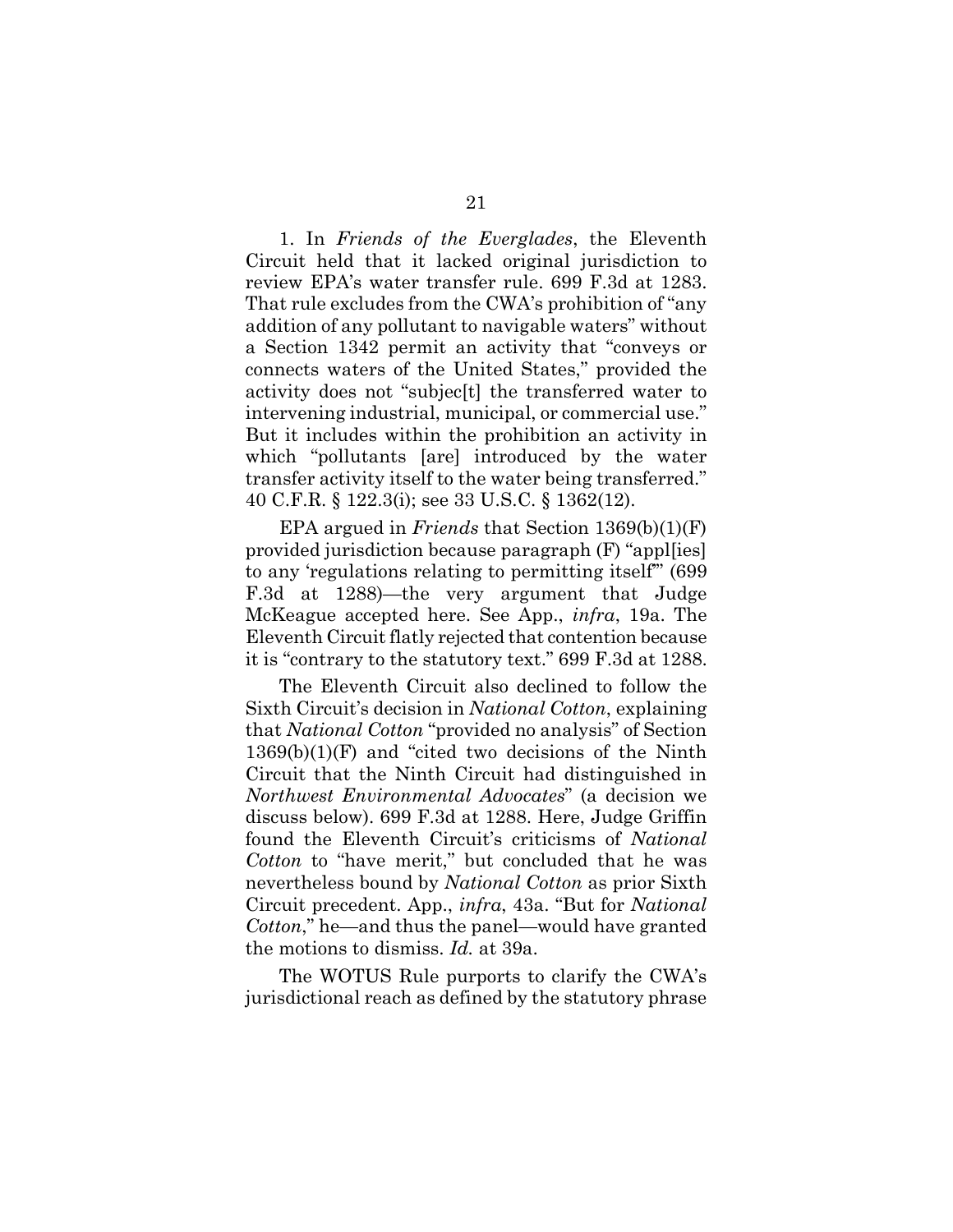<span id="page-34-1"></span><span id="page-34-0"></span>"waters of the United States" in 33 U.S.C. § 1362(7), which, the agencies say, "establishes where the Act's prohibitions and requirements apply." See App., *infra*, 32a. The water transfer rule at issue in *Friends of the Everglades*, in defining when a transfer of water through a point source is or is not an "addition of any pollutant" under Section 1362(12), likewise established circumstances in which "'the Act's prohibitions and requirements apply.'" There is no plausible argument that Section 1369(b) gave the court of appeals jurisdiction here but not in *Friends*.

The agencies mistakenly contend that the cases are distinguishable because the water transfer rule creates an "exemption." *E.g.*, U.S. Response Br., *Chamber of Commerce* v. *EPA*, No. 16-5038, *supra*, at 52 n.8 (asserting that *Friends* is "not on point" because it "considered *exemptions* from [CWA] requirements"). That is mere wordplay. Calling a rule an "exemption" is just another way of saying that a rule defines when the Act's requirements apply and when they do not. That is especially clear in *Friends*, where the rule on its face described water transfers that are included in the Section 1342 prohibition—transfers that involve the intervening use of the water or that themselves introduce pollutants to the water—as well as transfers that are excluded.

Against this backdrop, there is no doubt that if the JPML had consolidated the petitions for review of the WOTUS Rule in the Eleventh Circuit instead of the Sixth Circuit, the challenges would have been dismissed for want of jurisdiction under *Friends*.

2. The panel's ruling also is at odds with the Ninth Circuit's decision in *Northwest Environmental Advocates* v. *EPA*, 537 F.3d 1006 (9th Cir. 2008). The plaintiff in *Northwest Environmental Advocates* filed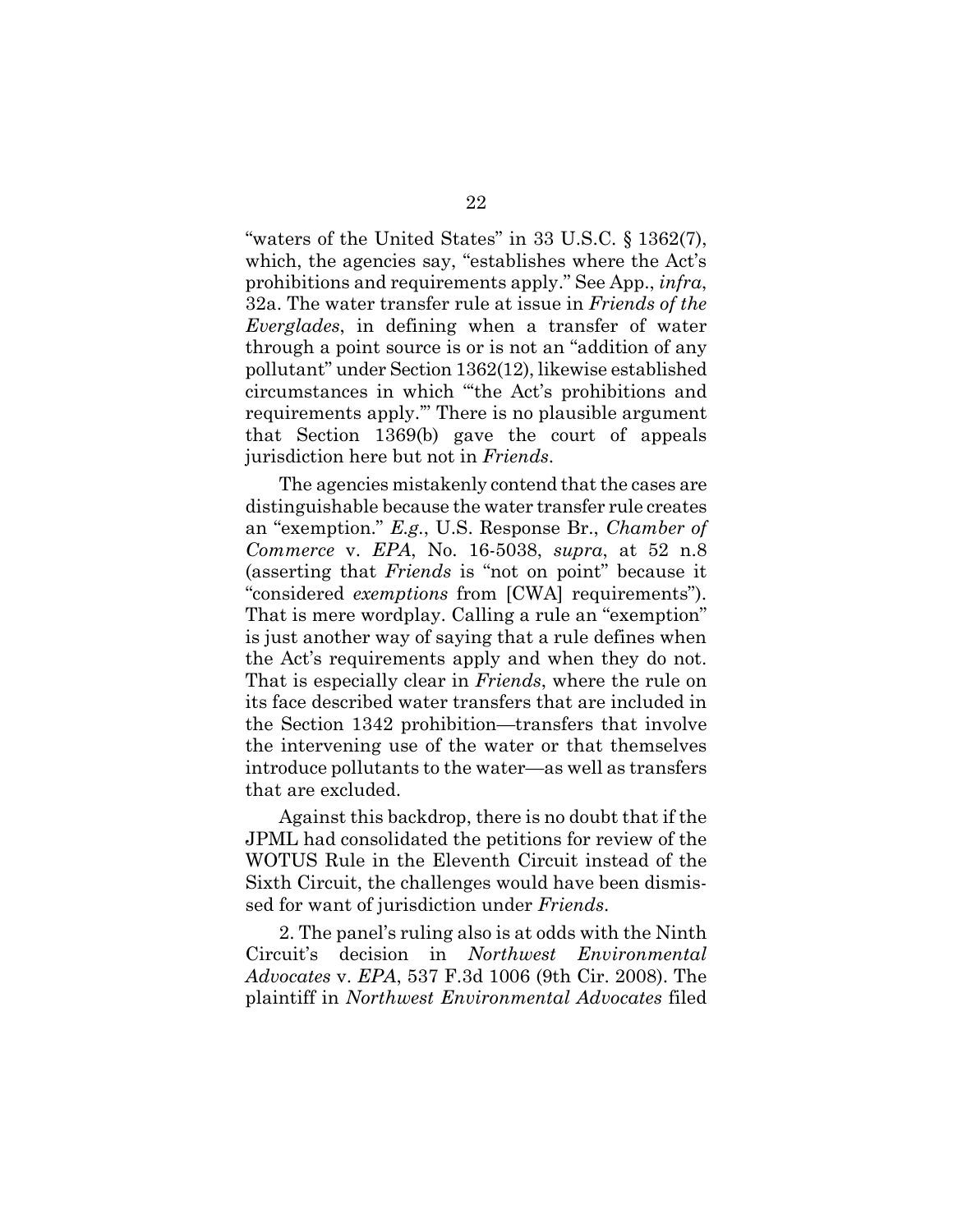an APA action in the district court challenging a regulation that exempted certain vessel discharges from Section 1342 permitting. EPA argued on appeal that the district court lacked jurisdiction because the challenge fell within Section 1369(b)'s grant of exclusive jurisdiction to the courts of appeals. The Ninth Circuit disagreed. *Id.* at 1015-1018.

The Ninth Circuit refused to "lightly hold that we have jurisdiction under section [1369(b)]." 537 F.3d at 1015. It "counseled against \* \* \* expansive application" of that jurisdictional grant because "'no sensible person would speak with'" the degree of "'specificity and precision'" that Congress used in Section 1369(b) if an expansive application is what it intended. *Ibid.* The Ninth Circuit held that original court of appeals jurisdiction is proper under Subsection (E) only if a rule clearly imposes a limitation, or under Subsection (F) only if the "EPA actions [are] 'functionally similar' to the denial of permits." *Id*. at 1016 (quoting *Crown Simpson*, 445 U.S. at 196). And "the facts of [*Crown Simpson*] make clear that th<sup>[is]</sup> Court understood functional similarity in a narrow sense." *Ibid.* Because the exemption at issue involved neither the issuance or denial of a permit or a functionally similar action, nor the approval or promulgation of any effluent or other limitation, Section 1369(b) did not govern.

<span id="page-35-1"></span><span id="page-35-0"></span>3. The panel's decision is also contrary to the North Dakota district court's decision that it—not courts of appeals—has jurisdiction to review the WOTUS Rule. *North Dakota* v. *EPA*, 127 F. Supp. 3d 1047, 1052-1053 (D.N.D. 2015). The district court favorably cited the Eleventh Circuit's decision in *Friends* and correctly held that the agencies' argument "run[s] precisely contrary to Congress' intent in drafting" Section 1369(b) narrowly. *Id.* at 1053. The district court reaffirmed that decision by refusing to dismiss the case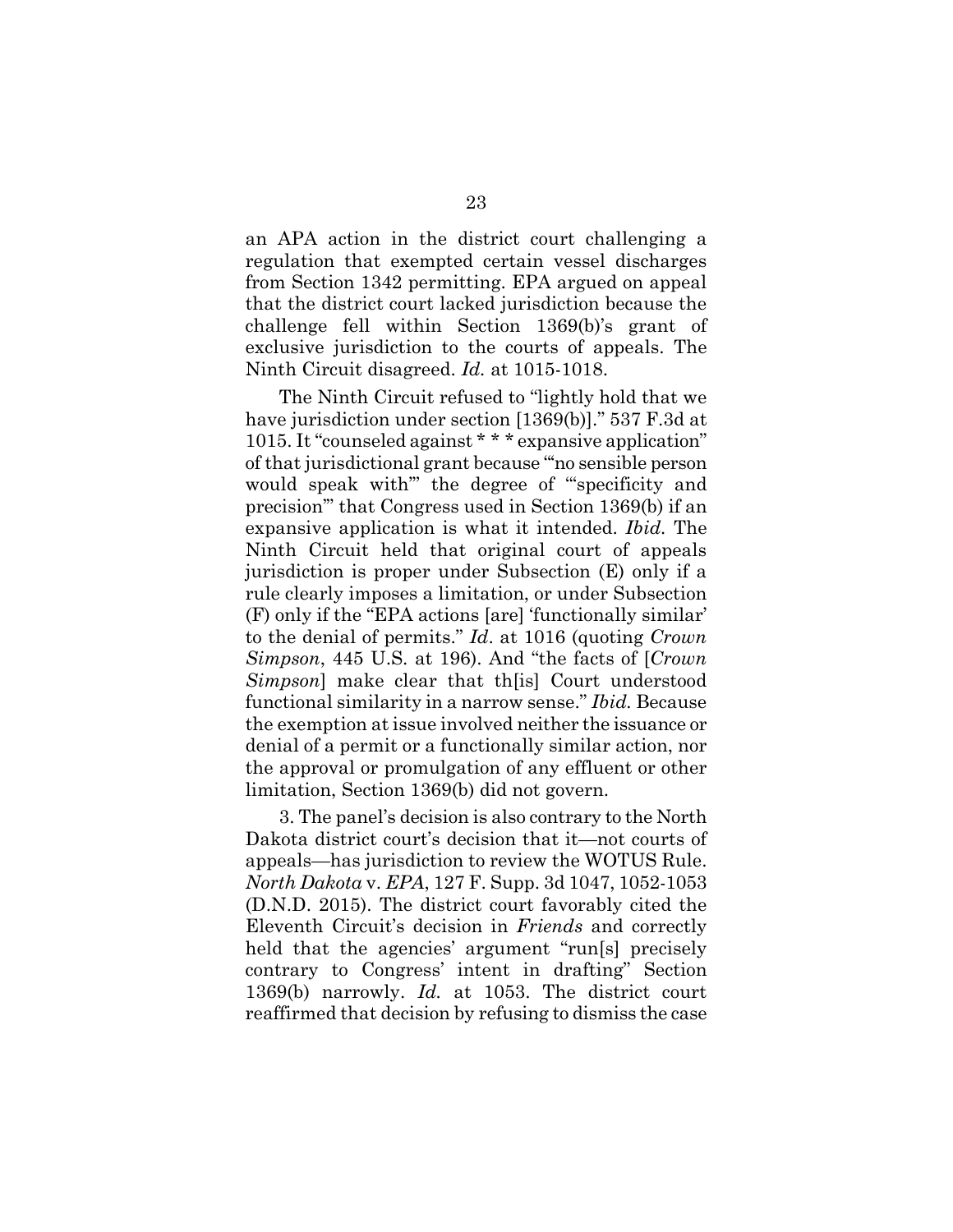after the Sixth Circuit panel issued its decision. Order, Dkt. 156, No. 3:15-cv-59 (D.N.D. May 24, 2016).

As the agencies argued in opposing the challengers' petitions for en banc rehearing, achieving "uniformity among the circuits" is "the province of the Supreme Court." Gov't Opp. to Rh'g Pets. at 22. So it is. The Court should grant certiorari here to bring that uniformity.

## <span id="page-36-0"></span>**II. The Question Presented Is Of Immense And Immediate Practical Importance.**

## <span id="page-36-2"></span><span id="page-36-1"></span>**A. Uncertainty Over The Meaning Of Section 1369(b) Causes Delay And Waste Of Judicial And Party Resources.**

1. This Court has recognized that the manner of challenging federal environmental regulations is an issue of exceptional importance. See *Harrison* v. *PPG Indus., Inc.*, 446 U.S. 578, 586 (1980) ("We granted certiorari \* \* \* because of the importance of determining the locus of judicial review of the actions of EPA [under the Clean Air Act]"). The panel here acknowledged "the nationwide importance of the matter." Order at 2, Dkt. 78 (6th Cir. Mar. 16, 2016). So did EPA when it petitioned for certiorari from the Eleventh Circuit's decision in *Friends of the Everglades*. There, EPA urged this Court to grant certiorari on the Section 1369(b) issue because "the proper time and manner of judicial challenges to the Water Transfers Rule and similar NPDES-related regulations" "presents a question of exceptional importance" that "has significant consequences for the applicable statute of limitations and mode of litigation" and that has given rise to circuit "conflicts." U.S. Pet'n for Cert., No. 13-10, at 9 (U.S. 2013). Commentators agree. See LaPlante, *supra*, 43 ENVTL. L. at 772 ("[T]here is no denying that questions regarding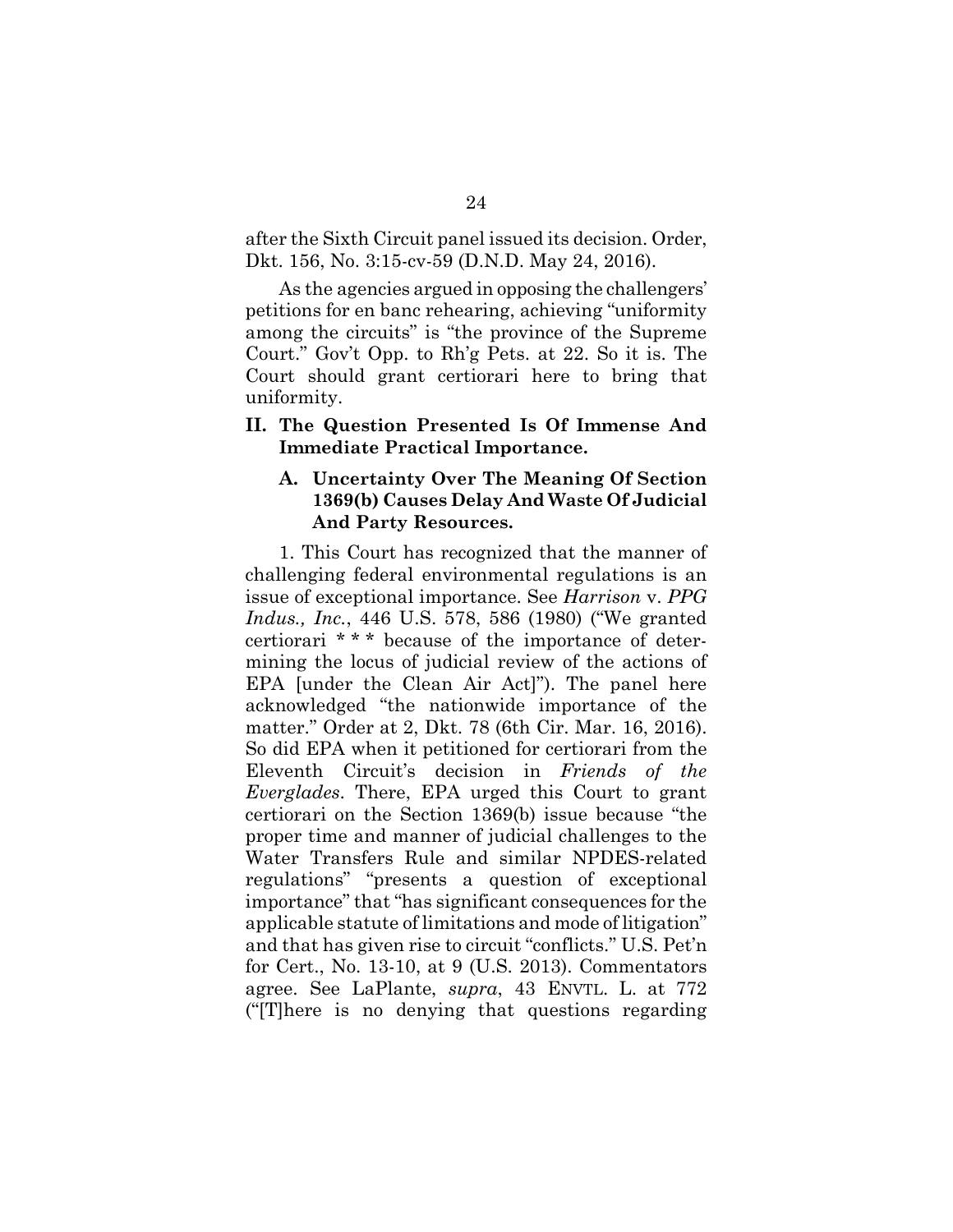section [1369](b)(1)'s reach are important and need to be resolved by the High Court").

<span id="page-37-1"></span>This Court has recognized time and again that "administrative simplicity is a major virtue in a jurisdictional statute." *Hertz Corp.* v. *Friend*, 559 U.S. 77, 94 (2010). "Complex jurisdictional tests complicate a case, eating up time and money as the parties litigate, not the merits of their claims, but which court is the right court to decide those claims." *Ibid*. "Judicial resources too are at stake" because "[c]ourts have an independent obligation to determine whether subjectmatter jurisdiction exists, even when no party challenges it." *Ibid*. (citing *Arbaugh* v. *Y & H Corp*., 546 U.S. 500, 514 (2006)). "So courts benefit from straightforward rules under which they can readily assure themselves of their power to hear a case." *Ibid*.

<span id="page-37-0"></span>Nowhere are these truths more apparent than with respect to Section 1369(b). Because of the great uncertainty in the case law, parties cannot know which court (or courts) will rule that it has power to decide a CWA rule challenge. As a result, challenges are routinely filed both in the district courts and in the courts of appeals—a wasteful practice that the agencies concede is appropriate "to preserve a forum for [challengers'] claims" "[g]iven uncertain jurisdiction." U.S. Response Br., *Chamber of Commerce* v. *EPA*, No. 16-5038, *supra*, at 24.[7](#page-37-3) This uncertainty produces duplicative litigation, conflicting decisions on

<span id="page-37-3"></span><span id="page-37-2"></span><sup>7</sup> The Seventh Circuit in *Roll Coater, Inc.* v. *Reilly*, 932 F.2d 668, 671 (7th Cir. 1991), warned that "careful counsel must respond to" the "uncertain opportunities for review" of CWA regulations by "filing buckshot petitions" both in the district court and court of appeals. That is precisely what challengers do. See, *e.g.*, *Friends of the Everglades*, 699 F.3d at 1283; *National Cotton*, 553 F.3d at 932; *Nw. Envtl. Advocates*, 537 F.3d at 1014.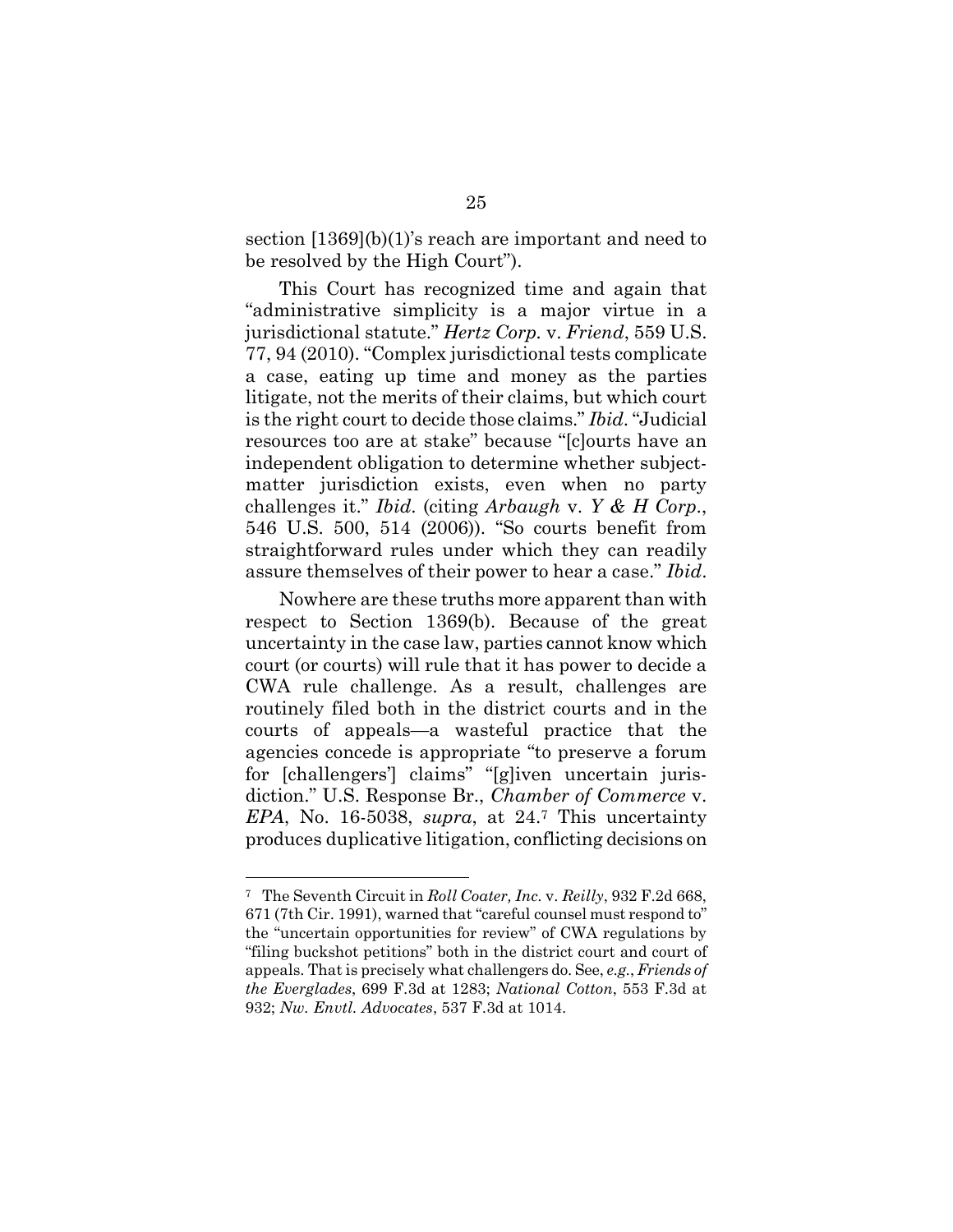jurisdiction, significant delay, and tremendous waste of judicial and party resources. It also leaves merits decisions vulnerable to appellate reversal on grounds other than the merits, creating additional uncertainty. And the problem is unavoidable because every federal court has an independent obligation to determine if it has subject-matter jurisdiction.

2. The challenges to this Rule are a case in point. The agencies admit that "there is no denying the importance of the Clean Water Rule." Gov't Opp. to Rh'g Pets. at 12. Because of the Rule's importance, State, municipal, industry, and environmental parties filed complaints in district courts and 22 petitions for review in the courts of appeals to guarantee that they preserved their challenges. See *supra*, p. 8.

Before the Sixth Circuit issued its decision, three district courts had ruled on jurisdiction, reaching conflicting determinations. *Supra*, p. 9. After the panel's ruling, a district court *sua sponte* dismissed an APA challenge for lack of jurisdiction, another denied the agencies' motion to dismiss, another has the agencies' motion under advisement, and still others have stayed the cases. *Supra*, p. 13. On appeal from a district court's denial of a preliminary injunction against the Rule for want of jurisdiction, the Eleventh Circuit abstained, holding the case in abeyance and ordering the district court to stay, not dismiss, APA proceedings. *Georgia* v. *McCarthy*, 2016 WL 4363130, at \*3 (11th Cir. Aug. 16, 2016). And the Tenth Circuit is currently considering an appeal from the dismissal of an APA action for lack of jurisdiction. *Supra*, p. 14. This garbled state of affairs is intolerable.

<span id="page-38-0"></span>For its part, the NAM has invested substantial time and money in the proceedings on jurisdiction—as have State, municipal, industry, and environmental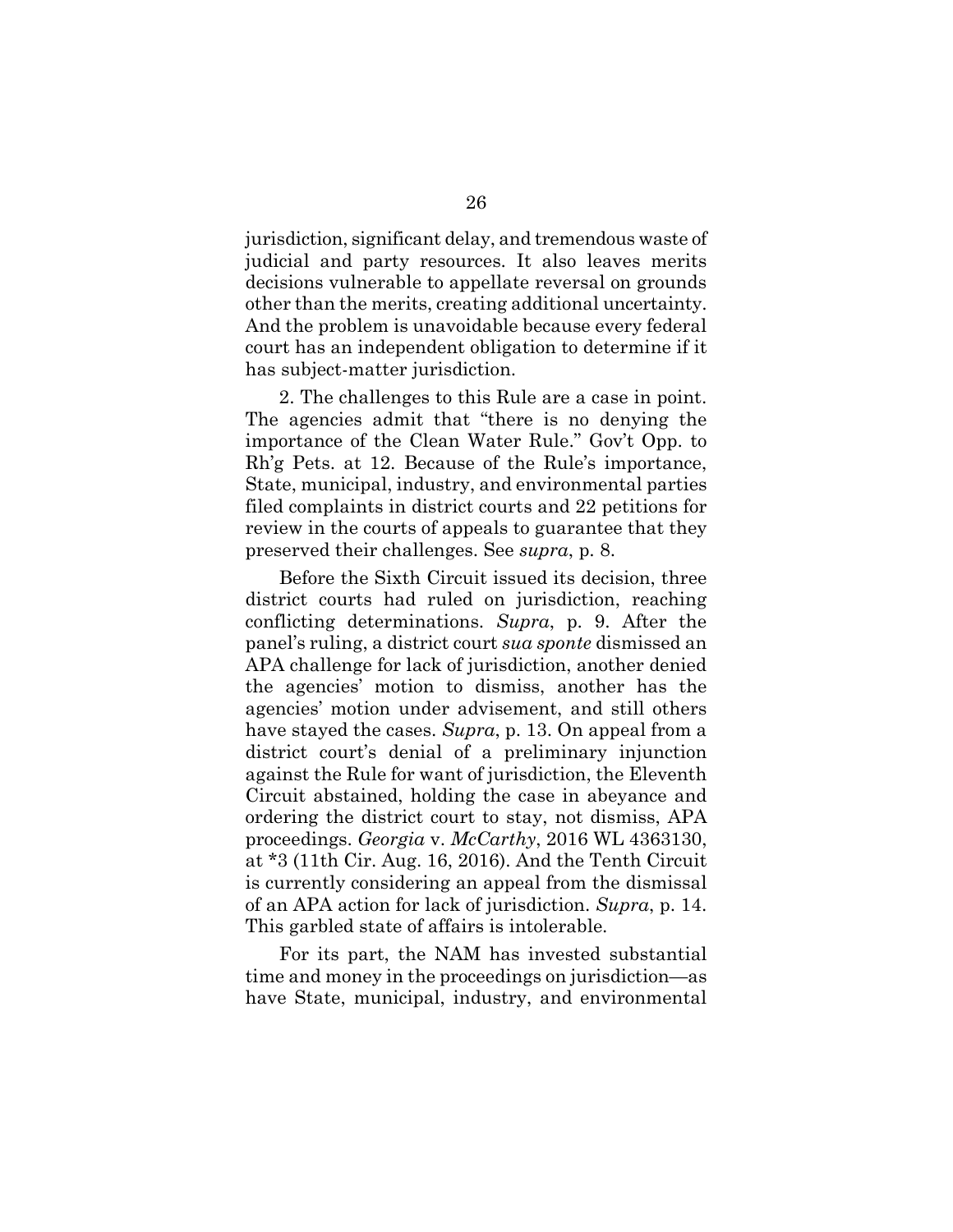parties, the agencies, and the courts. Only now, long after the agencies promulgated the Rule, are the parties even beginning to brief the merits. And they are doing so before a court that they believe lacks jurisdiction—which puts a merits decision by a Sixth Circuit at risk upon further review.

3. Earlier challenges to EPA's water transfer rule provide another example. That rule was issued in 2008. *Friends of the Everglades*, 699 F.3d at 1284. Challenges were brought in the district courts and courts of appeals. The latter were consolidated in the Eleventh Circuit, which held it lacked original jurisdiction over the rule challenges. *Id.* at 1286. After the United States unsuccessfully sought certiorari to review the jurisdiction ruling (No. 13-10), litigation proceeded in the district court, which ruled on the merits in 2014—*six years* after the regulation was issued. *Catskill Mountains Chapter of Trout Unlimited, Inc.* v. *EPA*, 8 F. Supp. 3d 500, 516 (S.D.N.Y. 2014). The appeal from that decision remains pending today.

<span id="page-39-1"></span><span id="page-39-0"></span>EPA stipulated that, in light of the Eleventh Circuit's decision, it is collaterally estopped from challenging the district court's jurisdiction in the Second Circuit. EPA Br. at 3-4 & n.2, Dkt. 210, No. 14-1823(L) (2d Cir. Sept. 11, 2014). That seems unlikely. But even if that proposition were correct, parties in the district court that did not participate in *Friends* may challenge an unfavorable ruling from the Second Circuit by arguing on petition for rehearing or certiorari that the district court lacked subject-matter jurisdiction—a non-waivable issue—and that the Second Circuit's decision therefore must be vacated. Cf. *Ford Motor Co.* v. *United States*, 134 S. Ct. 510, 510 (2013) (per curiam) (granting certiorari, vacating, and remanding after the United States, which "acquiesced in jurisdiction in the lower courts," contended "for the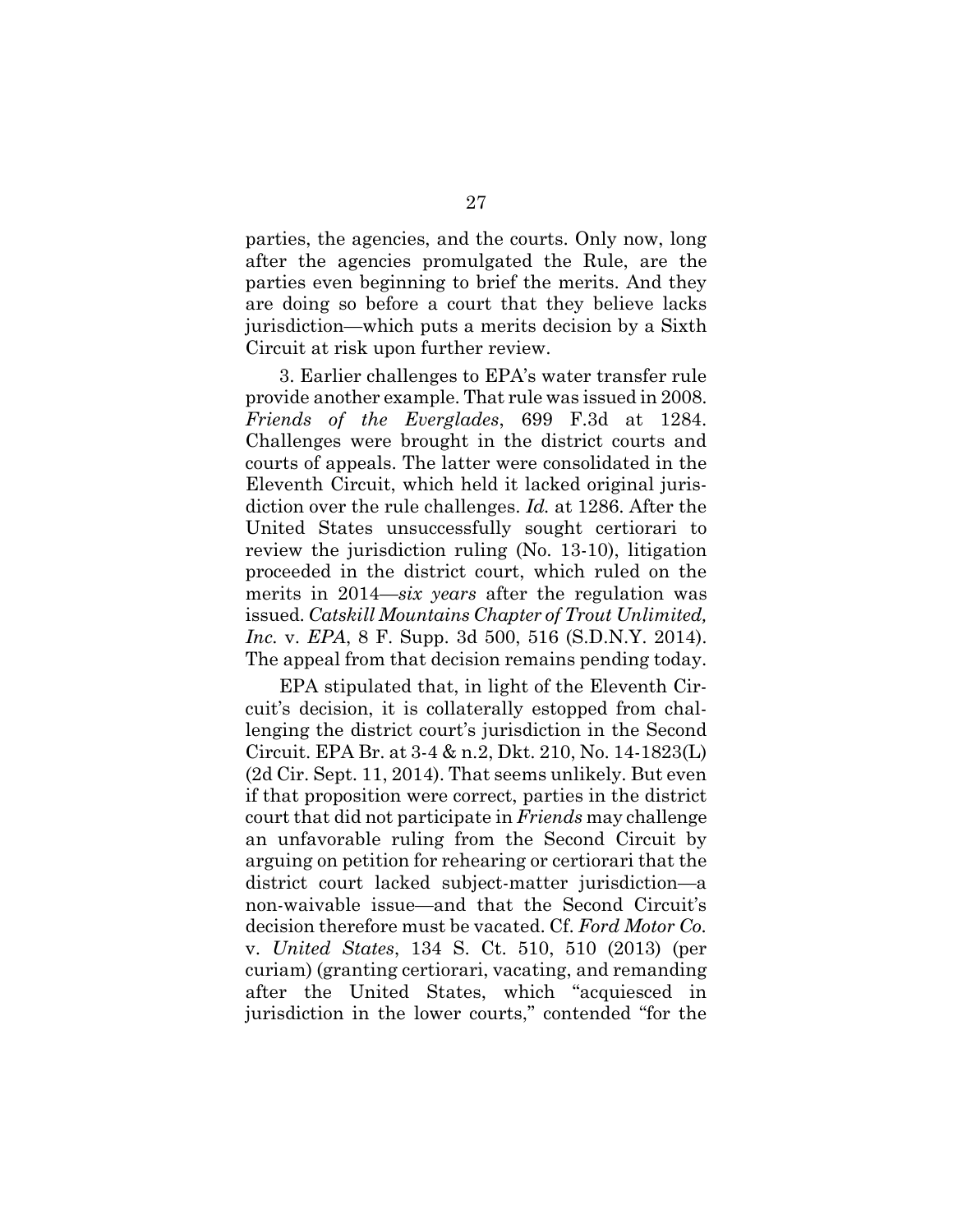first time" in its brief in opposition that the lower courts lacked subject-matter jurisdiction). This ace up the sleeve threatens to return the parties and courts to square one, nearly a decade after EPA issued the water transfer rule.

<span id="page-40-2"></span>It is for just these reasons that "jurisdictional rules should be clear." *Lapides*, 535 U.S. at 621. The law interpreting Section 1369(b) is anything but—and confusion is only compounded by the extraordinary 1-1-1 decision below. This Court's intervention is urgently needed to bring clarity and certainty to jurisdiction over CWA rule challenges.

## <span id="page-40-0"></span>**B. The Panel's Decision Would Deny Parties, Agencies, And Courts Of The Benefits Of Multilateral Review Of Agency Rulemaking.**

1. The agencies have urged that it is good policy to funnel CWA rule challenges into a single court of appeals to provide "efficient, timely, and nationallybinding review of fundamental Clean Water Act regulatory actions." U.S. Response Br., *Chamber of Commerce* v. *EPA*, No. 16-5038, *supra*, at 60. In other words, the "policy" the agencies are concerned about is their own convenience and desire to suppress the full airing of issues that comes with multi-court review.

<span id="page-40-1"></span>Those concerns carry no weight in the face of plain statutory language. As this Court has observed, jurisdiction "must of course be governed by the intent of Congress and not by any views [courts] may have about sound policy." *Fla. Power & Light Co.* v. *Lorion*, 470 U.S. 729, 746 (1985). Put another way, "[i]t is not [the Court's] task to determine which would be the ideal forum for judicial review of the Administrator's decision in this case." *Harrison*, 446 U.S. at 593. As EPA has been told before, it may not "avoid the Congressional intent clearly expressed in the text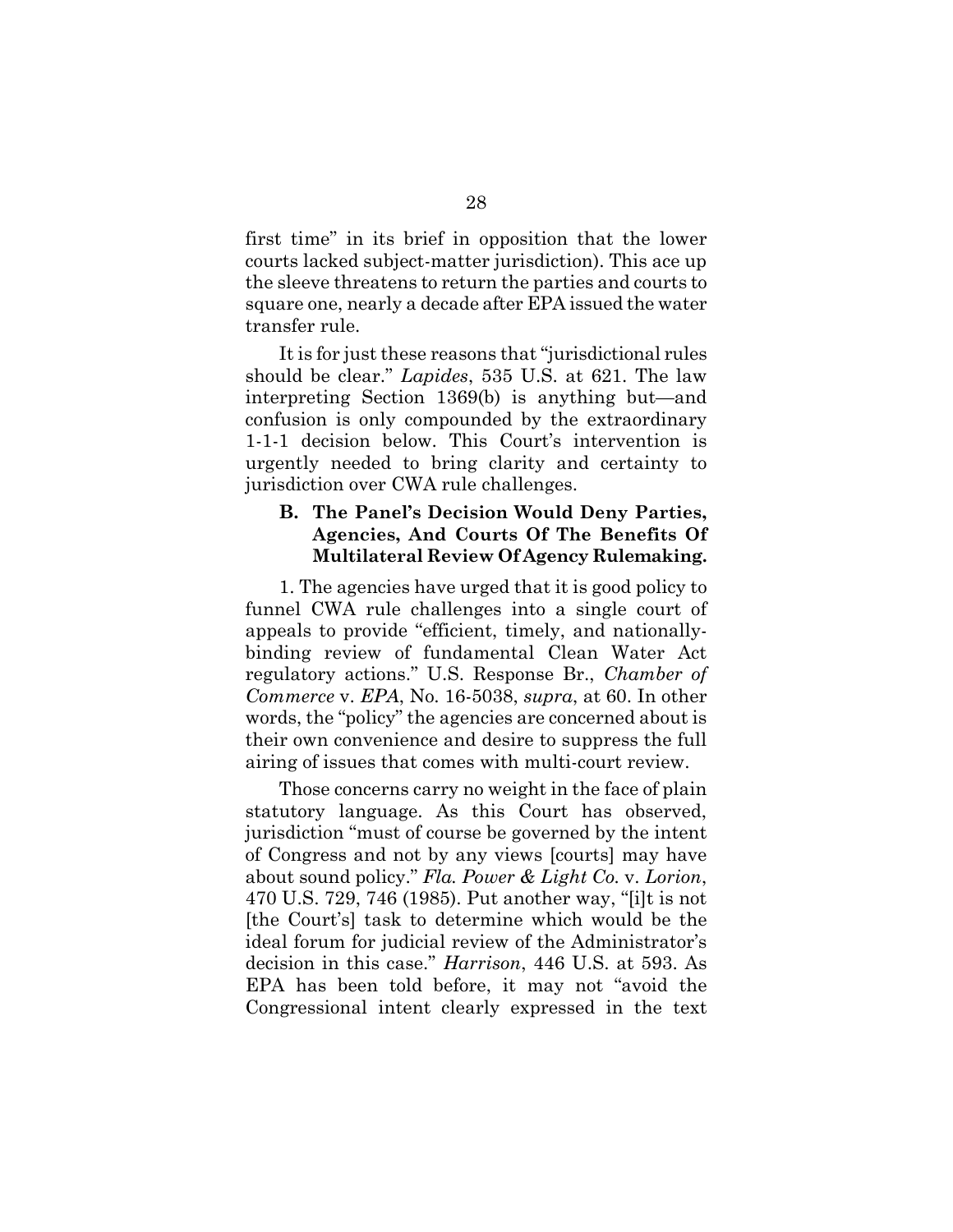<span id="page-41-1"></span>simply by asserting that its preferred approach would be better policy." *Friends of the Earth* v. *EPA*, 446 F.3d 140, 145 (D.C. Cir. 2006).

2. In fact, the panel's ruling, if allowed to stand, would disserve the federal judicial process, which depends on district courts and courts of appeals independently analyzing legal issues. Under the panel's ruling, challenges to important CWA regulations would be funneled to a single court of appeals, without the benefit of initial consideration by the district courts or the opinions of the other federal courts of appeals on the same issues. The quality of legal decision-making—and of this Court's ability to decide which cases to review—would be diminished.

<span id="page-41-2"></span><span id="page-41-0"></span>Debate among lower courts "helps to explain and formulate the underlying principles this Court \* \* \* must consider." *Obergefell* v. *Hodges*, 135 S. Ct. 2584, 2597 (2015). It also "winnows out the unnecessary and discordant elements of doctrine." *California* v. *Carney*, 471 U.S. 386, 400-401 (1985) (Stevens, J., dissenting) (citing Benjamin Cardozo, THE NATURE OF THE JUDICIAL PROCESS 179 (1921)). Accordingly, this Court typically "permit[s] several courts of appeals to explore a difficult question before [it] grants certiorari." *United States* v. *Mendoza*, 464 U.S. 154, 160 (1984); see, *e.g.*, *Obergefell*, 135 S. Ct. at 2597.

<span id="page-41-3"></span>The benefits of multi-court review accrue as clearly in the review of administrative rules as in other types of cases. See Richard L. Revesz, *Specialized Courts and the Administrative Lawmaking System*, 138 U. PA. L. REV. 1111, 1155 (1990) (explaining "[w]hy [we] should \* \* \* take uniform administrative decisions and subject them to review in the various regional circuit courts under a system that makes it possible for these courts to disagree with one another"). These benefits include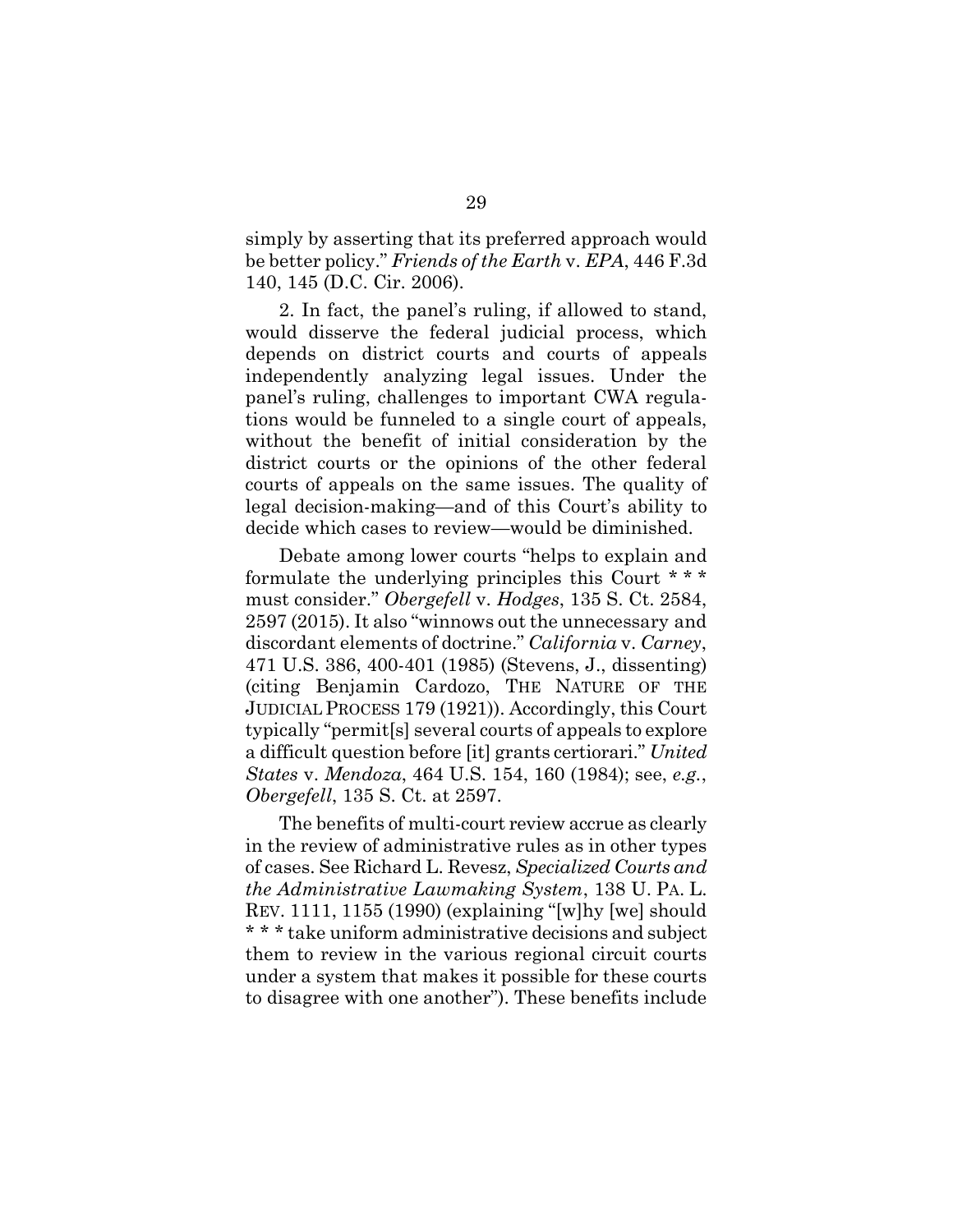that "the possibility of intercircuit disagreement provides a simple device for signaling that certain hard cases are worthy of additional judicial resources"; that "the doctrinal dialogue that occurs when a court of appeals addresses the legal reasoning of another and reaches a contrary conclusion \* \* \* improves the quality of legal decisions"; and that exploration of an issue by multiple courts aids this Court "both in its consideration of the legal merits of an issue and in its case selection decisions." *Id.* at 1156-1157.

<span id="page-42-0"></span>Thus the circuit splits that the agencies fear may arise from initial consideration in multiple district courts "increase the probability of a correct disposition" (*Atchison, Topeka & Santa Fe Ry. Co.* v. *Pena*, 44 F.3d 437, 447 (7th Cir. 1994) (Easterbrook, J., concurring)), and tee up issues more thoroughly for this Court's consideration. There is nothing about agency regulations that makes this process less appropriate for rule challenges than for other types of cases, like those involving the meaning or constitutionality of federal statutes. All the benefits of multi-court consideration would be lost if Section 1369(b) were stretched beyond the defined categories of agency action that Congress designated for original court of appeals review.

<span id="page-42-1"></span>3. Furthermore, Section 1369(b) must be read in light of the default rule that Congress established in the APA, which is that agency action is subject to multilateral judicial review. "[I]n the absence or inadequacy" of a "special statutory review proceeding," any "person suffering legal wrong because of agency action" is "entitled to judicial review" "in a court of competent jurisdiction." 5 U.S.C. §§ 702-703. A plaintiff generally may file suit where it resides. See 28 U.S.C. §§ 1331, 1391(e); see also *Bowen* v. *Massachusetts*, 487 U.S. 879, 904 (1988) (Congress "inten[ded] that [the APA] cover a broad spectrum of administrative actions,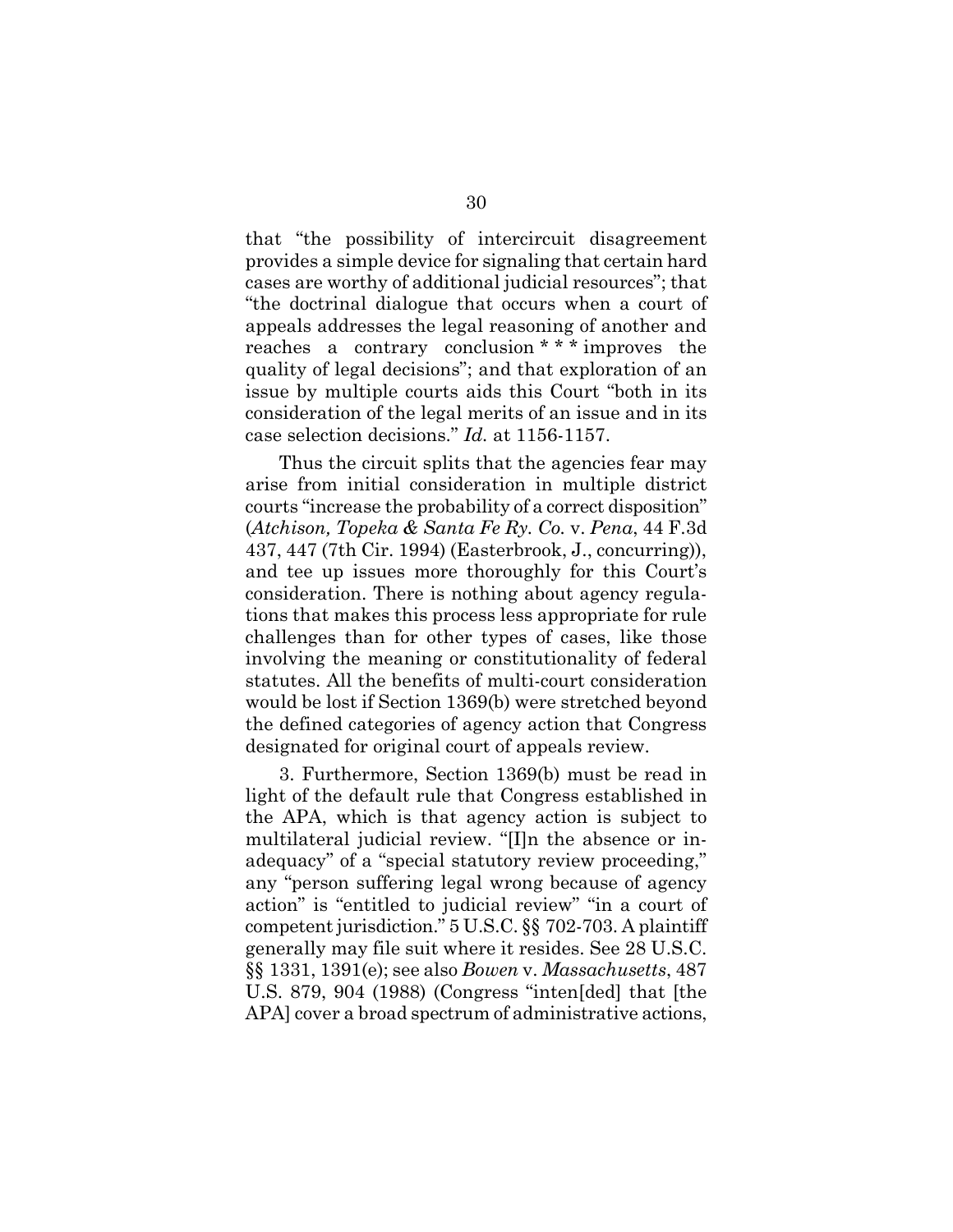and this Court has echoed that theme by noting that the [APA's] 'generous review provisions' must be given a 'hospitable' interpretation"). In the absence of a clear statement from Congress in Section 1369(b), the Sixth Circuit should not have upended the APA judicial review process. This Court should grant certiorari to restore APA review to CWA rulemaking outside the narrow categories that Congress expressly specified in Section 1369(b).

#### <span id="page-43-0"></span>**C. Interlocutory Review Is Warranted**

The interlocutory posture of the case counsels here in favor of an immediate grant of review. If, as we have argued—and as two of the panel judges believed jurisdiction lies in the district courts under the APA, a merits ruling in the Sixth Circuit would serve no purpose. This Court would have no more authority to review a merits decision by the Sixth Circuit than would the Sixth Circuit to issue such a decision in the first place.

It thus makes no sense to delay deciding whether the court now addressing the merits has the statutory authority to do so while the parties file and the Sixth Circuit reads hundreds of pages of briefs, the court of appeals conducts oral argument and prepares an opinion (or opinions) on the merits, and untold party and judicial resources are expended in the process. Given the resources to be devoted to litigating the merits—and the importance of and great uncertainty over the correct resolution of the jurisdictional issue, in this case and more generally—immediate resolution of the question presented is imperative. Otherwise, the shadow of uncertain jurisdiction will hang over the merits stage before the panel, to reappear at the merits rehearing and certiorari stages. And a reversal on jurisdiction would hit the reset button on what by then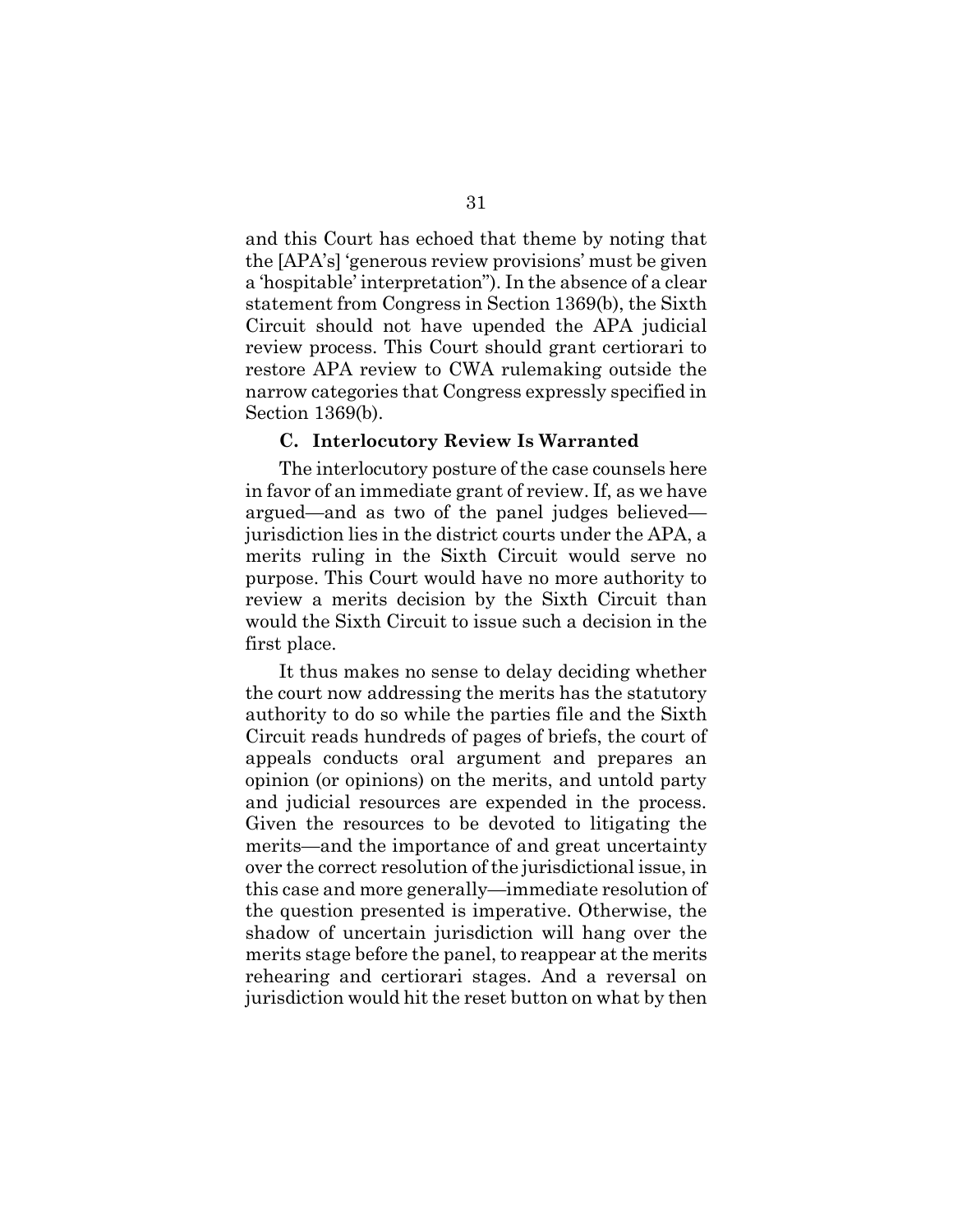will have been years of litigation. Immediate review thus would serve the interests of regulators and regulated alike by ensuring that a merits decision actually resolves the merits and is not upended by a legal error over jurisdiction. It also would ensure that while the jurisdictional dispute plays out in this case, parties challenging new CWA rules do not face the same uncertainty over jurisdiction.

<span id="page-44-2"></span>This Court routinely grants review of jurisdictional determinations even when (as here) the court of appeals holds jurisdiction proper and orders further proceedings. *E.g.*, *Walden* v. *Fiore*, 134 S. Ct. 1115 (2014) (reviewing question concerning personal jurisdiction).

<span id="page-44-3"></span><span id="page-44-1"></span>This Court's finality jurisprudence under 28 U.S.C. § 1257 also is instructive. The Court in *Mercantile National Bank* v. *Langdeau*, 371 U.S. 555, 557-558 (1963), reviewed a state court's interlocutory venue decision because it was "a separate and independent matter, anterior to the merits" and it made sense "to determine now" in which court "appellants may be tried rather than to subject them, and appellee, to long and complex litigation which may all be for naught if consideration of the preliminary question of venue is postponed until the conclusion of the proceedings." If those considerations are sufficient to overcome even the barriers to review of non-final state court rulings, they should easily warrant interlocutory review of a federal court decision here.

Regardless of how this Court ultimately interprets Section 1369(b), Clean Water Act litigants deserve an answer to the question presented to bring to an end the current jurisdictional morass.

#### <span id="page-44-0"></span>**CONCLUSION**

The petition for certiorari should be granted.